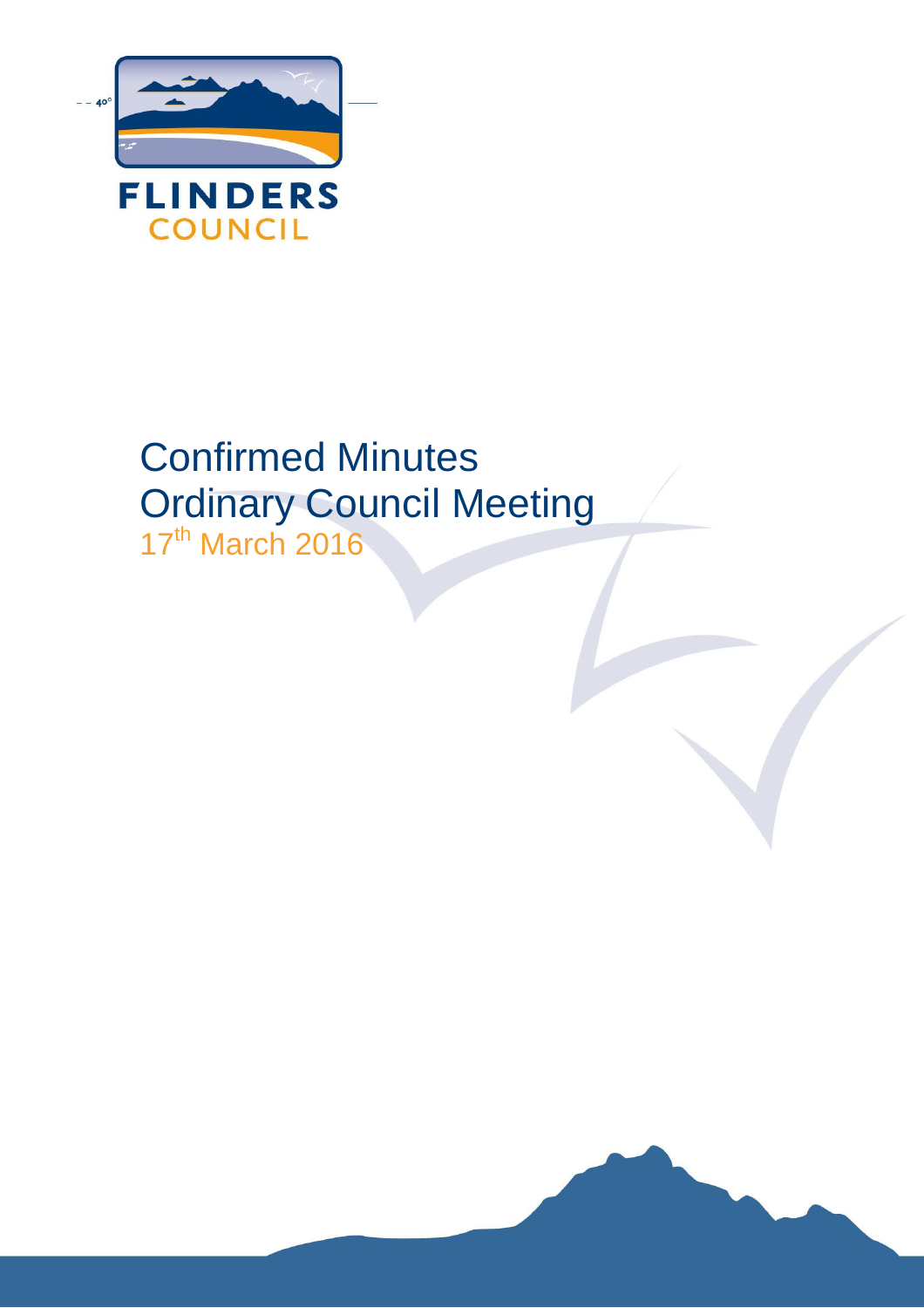# FLINDERS COUNCIL ORDINARY MEETING

# CONFIRMED MINUTES

| <b>DATE:</b>       | Thursday 17 <sup>th</sup> March 2016                     |
|--------------------|----------------------------------------------------------|
| <b>VENUE:</b>      | <b>Furneaux Arts and Entertainment Centre, Whitemark</b> |
| <b>COMMENCING:</b> | $1.00 \,\mathrm{pm}$                                     |

#### PRESENT

| Mayor Carol Cox          |
|--------------------------|
| Deputy Mayor Marc Cobham |
| <b>Cr Chris Rhodes</b>   |
| <b>Cr Peter Rhodes</b>   |
| Cr Ken Stockton          |
| <b>Cr David Williams</b> |
| <b>Cr Gerald Willis</b>  |
|                          |

# APOLOGIES

Nil

### STAFF IN ATTENDANCE

|               | Raoul Harper - General Manager                    | $1.00 - 2.50$ pm              |
|---------------|---------------------------------------------------|-------------------------------|
|               | Sophie Pitchford - Corporate Services Manager     | $1.00 - 2.50$ pm              |
| James Ireland | - Consultant Town Planner                         | 1.18-1.35pm, $1.51 - 1.54$ pm |
| Jacci Viney   | - Development Services Coordinator 1.00 - 1.38pm, |                               |
|               | $1.47 - 1.55$ pm                                  |                               |
| Vicki Warden  | - Executive Officer                               | $1.00 - 2.50$ pm              |

#### CONFIRMATION OF MINUTES

30.03.2016 Moved: Deputy Mayor M Cobham Seconded: Cr P Rhodes That the Minutes from the Ordinary Council Meeting held on the 18<sup>th</sup> February 2016 and the Minutes from the Special Ordinary and Closed Council Meetings held on 3<sup>rd</sup> March 2016 be confirmed.

# CARRIED UNANIMOUSLY (7-0)

For: Mayor Carol Cox, Deputy Mayor Marc Cobham, Cr Chris Rhodes, Cr Peter Rhodes, Cr Ken Stockton, Cr David Williams and Cr Gerald Willis.

Note: Cr Gerald Willis gave his apology to Cr Chris Rhodes for not tendering his apology to the 3<sup>rd</sup> March 2016 Special Meeting.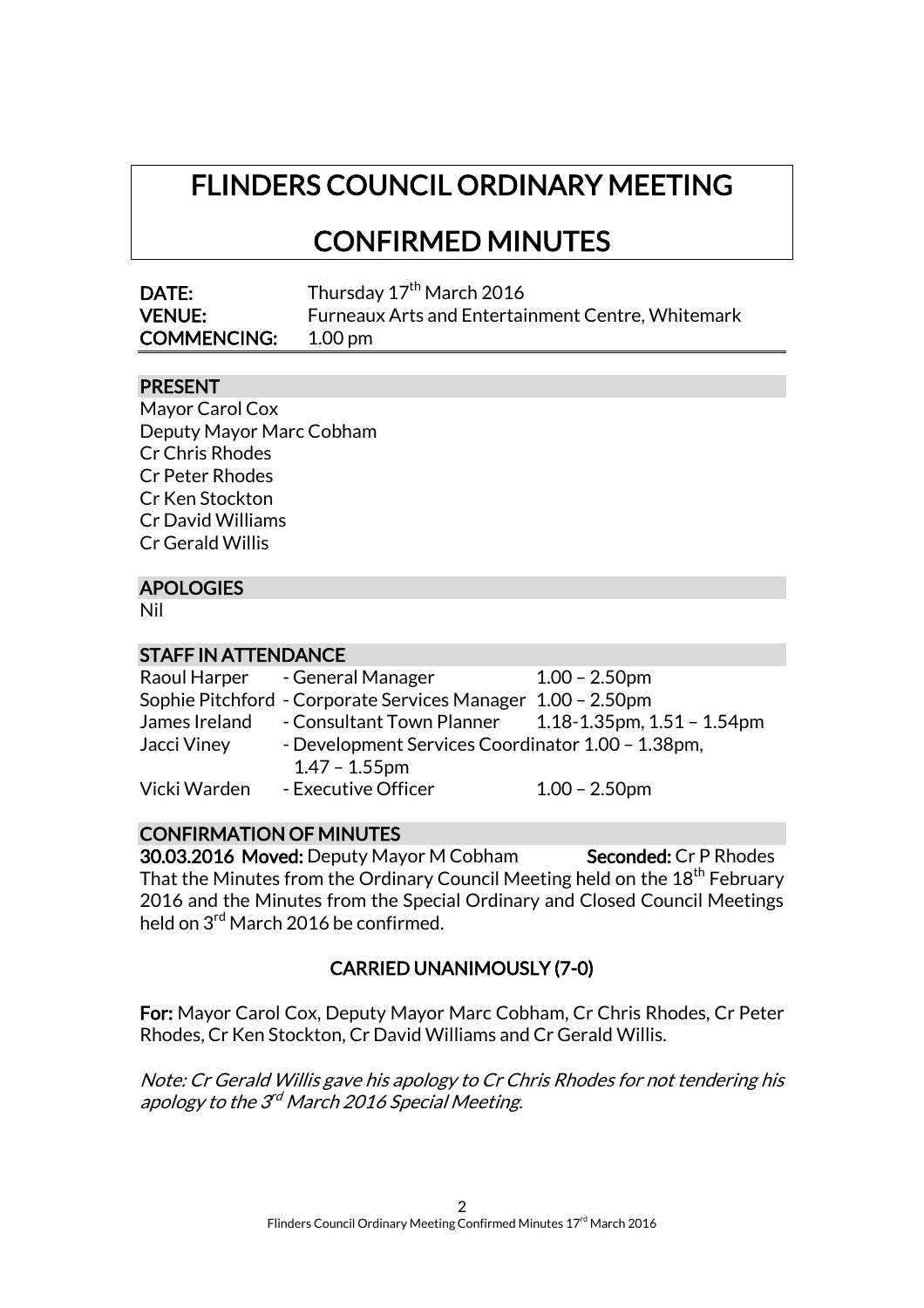# PUBLIC QUESTION TIME

#### Question1: Deputy Mayor M Cobham on behalf of Rosemary Amos

The current and very successful on-line fundraising campaign for a local family highlights, yet again, how generous our local community is. Would there be a way that Council could initiate or facilitate a "Community Benevolent Fund" that could provide some assistance to all or some community members in times of need?

#### Mayor's Response:

That is a decision for Council and would need to come before Council for discussion.

#### Question 1: Mick Grimshaw

The 2014 Flinders Island Fuel Supply Study identified that the price of fuel on Flinders Island is subject to a supply chain which is broadly cost reflective, with each party making a commercial return on investment. The supply chain is inefficient with multiple handlings of the fuel to reach the end user. The report also found that "there are opportunities to "squeeze" the supply chain to yield a lower pump price on the Island, but the many parties involved and absence of competition complicate it".

The short term findings of this report found that Tasports was to review and formalise a strategic procurement of fuel, investigate different diesel supply and negotiation of new commercial arrangement with the current or new suppliers and that Council to provide benchmarking reporting of supply prices to provide transparency.

Council was identified as one of the major commercial consumers of fuel on the Island in the Fuel Study of July 2014.

- 1) On what basis does Flinders Council source fuel? Is it on commercial contract or the most competitive price?
- 2) Who within the Flinders Council makes the decision?
- 3) Should Flinders Council make these commercial decisions transparent so if there is a \$0.25 saving for the community why is it not taken?

# Mayor's Response:

The question was taken on notice.

# LATE AGENDA ITEMS

Nil

# DECLARATION OF PECUNIARY INTEREST

Nil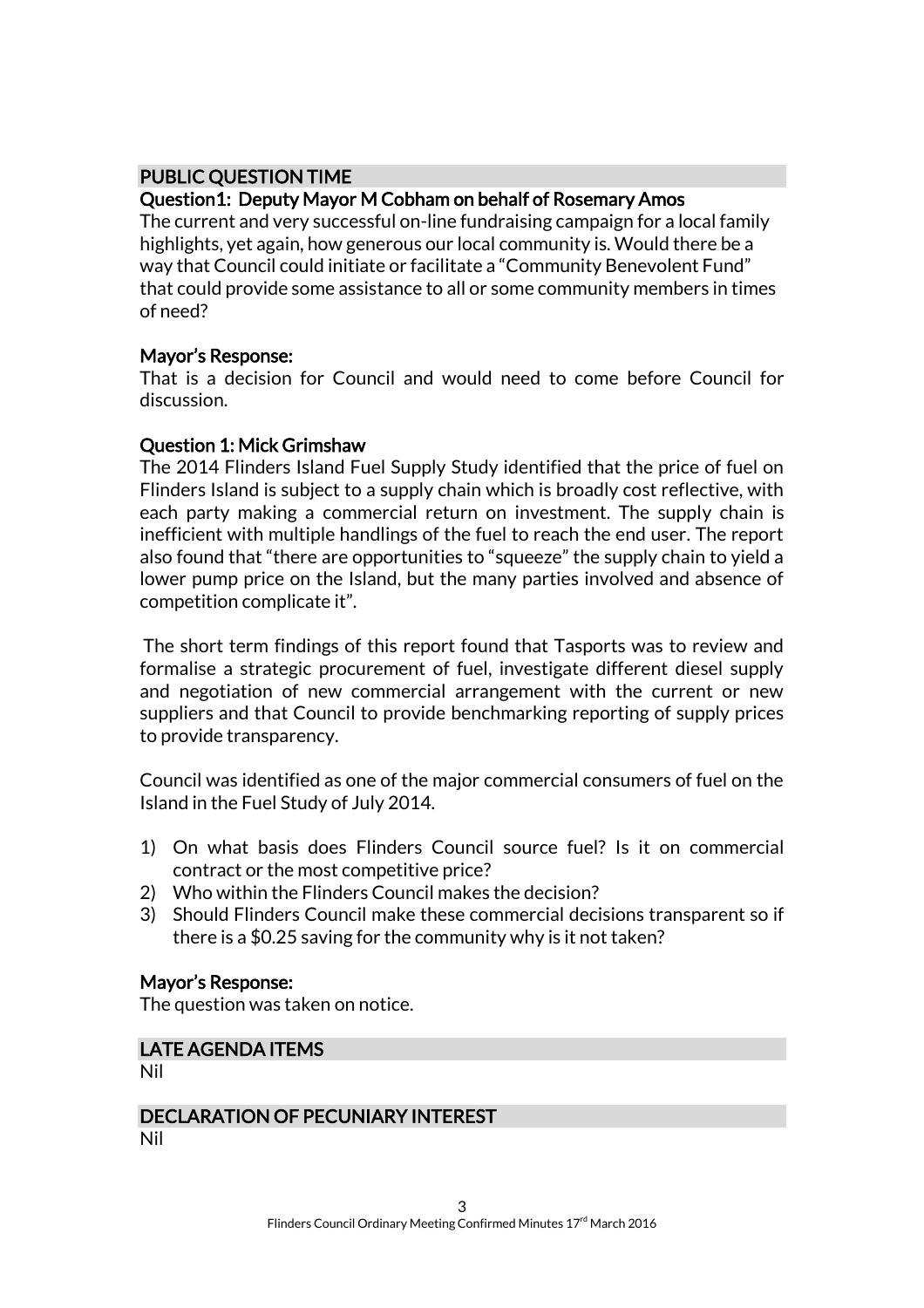# LEAVE OF ABSENCE

Nil

# **PETITIONS**

Nil

# POLICIES

No Council policies were under review during this period.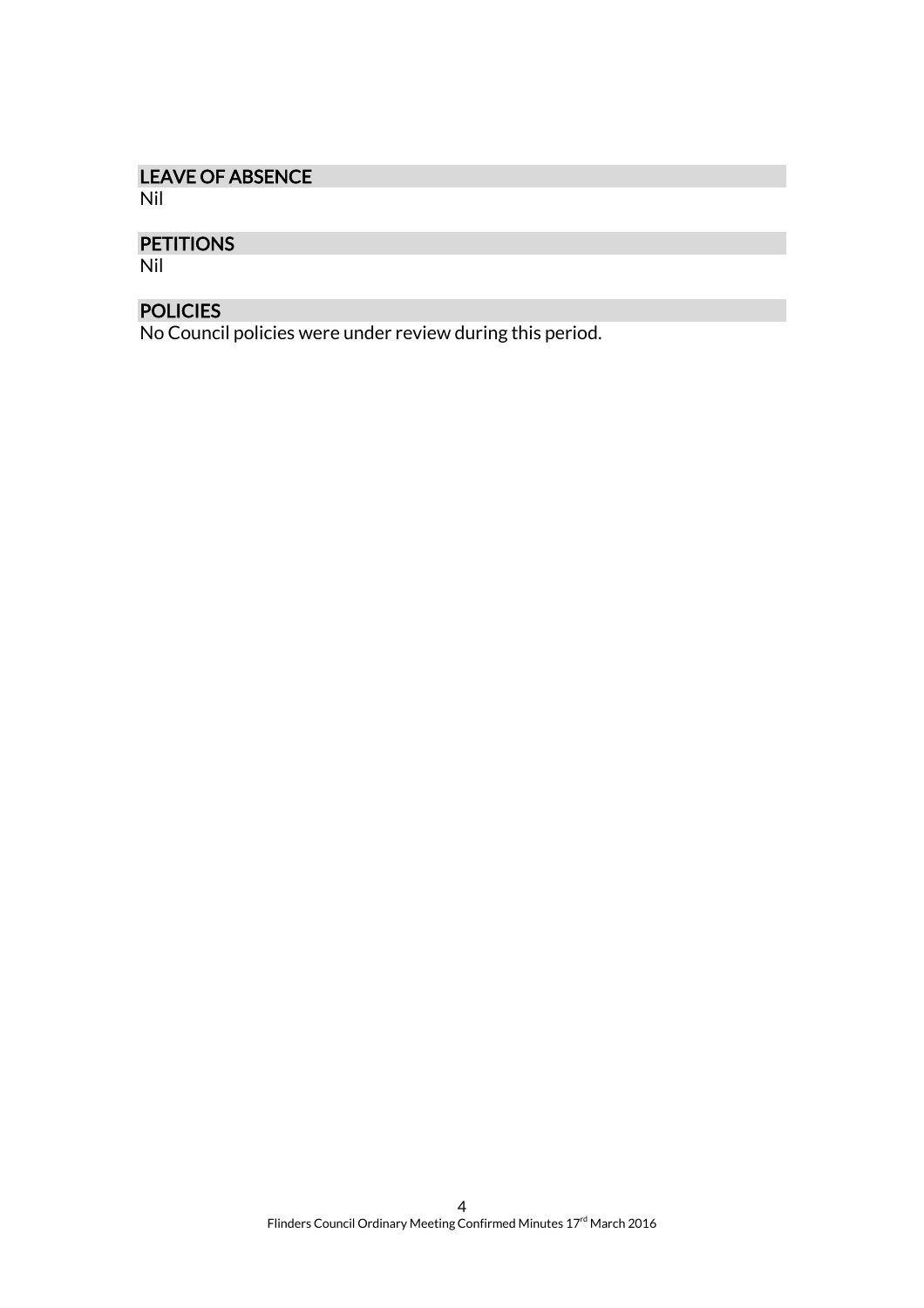# WORKSHOPS & INFORMATION FORUMS File No: COU/0205

# Council Workshop held on 3<sup>rd</sup> March 2016

Council held a workshop on the following subjects:

- Item 1: Trek Tours Australia
- $\bullet$  Item 2: Rating Policy
- Item 3: TasWater
- $\bullet$  Item 4: Broad discussion on community events/grants
- Item 5: Northern Tasmania Development Review of Regional Bodies in Northern Tasmania
- Item 6: New Polices

#### Councillors Present:

Mayor Carol Cox, Deputy Mayor Marc Cobham, Cr Peter Rhodes, Cr Ken Stockton, Cr Gerald Willis and Cr David Williams.

#### Apologies:

Cr Chris Rhodes

# Staff and Consultants Present:

Raoul Harper (General Manger), Sophie Pitchford (Corporate Services Manager), Nicolas Scharm (Business Development Manager, Trek Tours Australia) (Item 1 only), Greg Brown (Deputy Director, Local Government Division, Department of Premier and Cabinet) (Item 2 only), Pat Cullinane - TasWater (Item 3 only) and Jacci Viney (Development Services Coordinator (Item 3 only).

As workshops and information sessions are for information and discussion purposes only, no decisions are made or foreshadowed at these proceedings.

#### VOTING REQUIREMENTS:

Simple Majority

#### RECOMMENDATION:

That the Council Workshop held on 3<sup>rd</sup> March 2016 be noted.

# DECISION:

31.03.2016 Moved: Cr G Willis Seconded: Deputy Mayor M Cobham That the Council Workshop held on 3<sup>rd</sup> March 2016 be noted.

# CARRIED UNANIMOUSLY (7-0)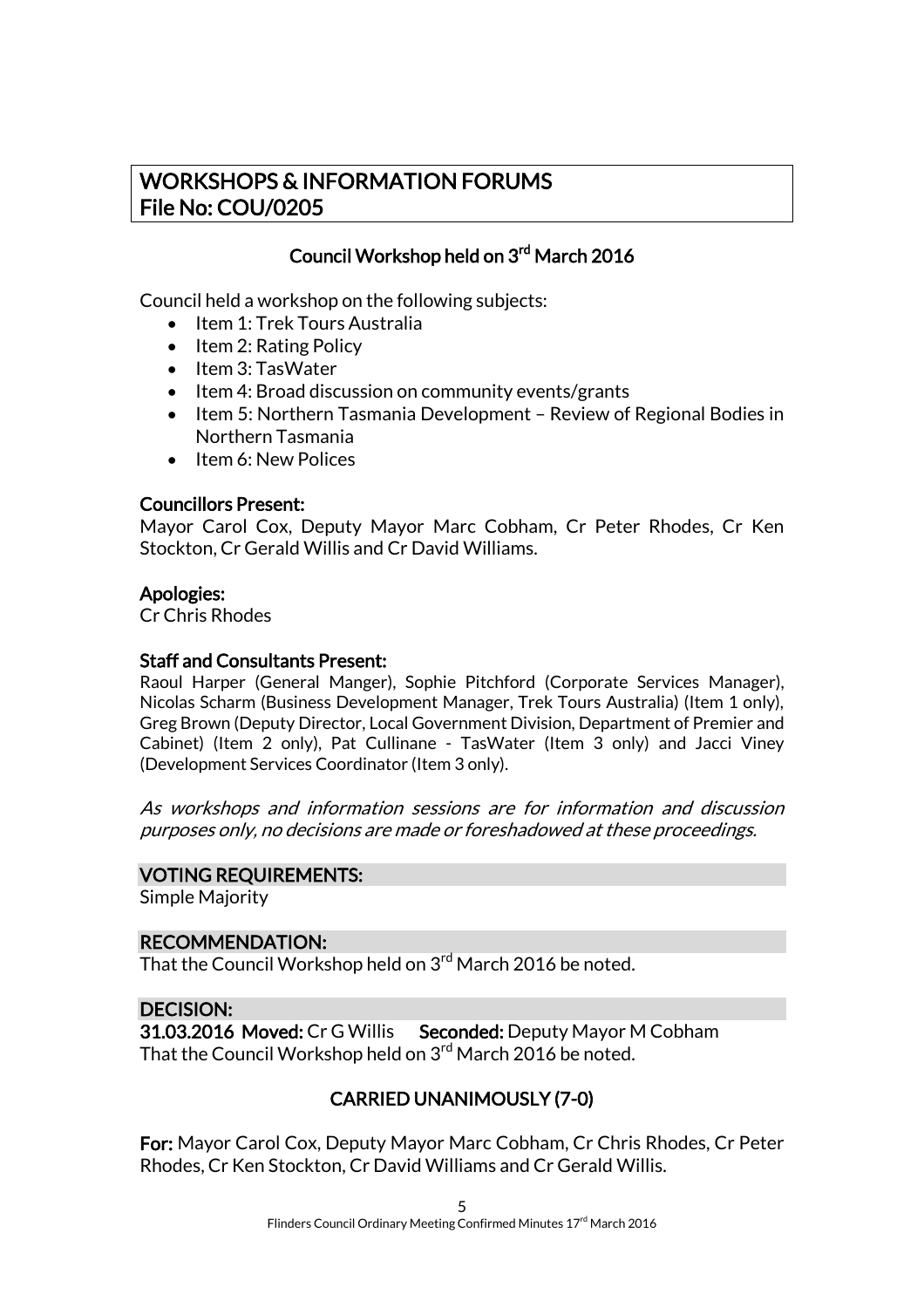#### PUBLIC MEETINGS

Nil

#### COUNCILLOR'S QUESTIONS ON NOTICE Nil

#### COUNCILLOR'S QUESTIONS WITHOUT NOTICE Question 1: Cr G Willis

What is the reason the Agenda was not on the website last week?

#### General Manager's Response:

The Agenda was uploaded to the website but it was not visible on the front end of the website. Processes have been put in place to ensure that this does not happen again.

#### Question 2: Cr C Rhodes

Given that there has been some suggestion of an organisational restructure of Council management responsibilities and given that it has already been made public that the Airport Manager will not be replaced and noting that this structural change has not been discussed in Council, have any other changes been implemented involving structure and/or management responsibilities and/or remuneration of current Council employees?

#### General Manager's Response:

No.

Note: The Mayor sadly noted the passing of Jeff Grace, previously Council's Airport Manager.

32.03.2016 Moved: Cr P Rhodes Seconded: Cr D Williams That Council's condolences be conveyed to Gail Grace and family.

# CARRIED UNANIMOUSLY (7-0)

For: Mayor Carol Cox, Deputy Mayor Marc Cobham, Cr Chris Rhodes, Cr Peter Rhodes, Cr Ken Stockton, Cr David Williams and Cr Gerald Willis.

# PUBLICATIONS/REPORTS TABLED FOR COUNCIL INFORMATION Nil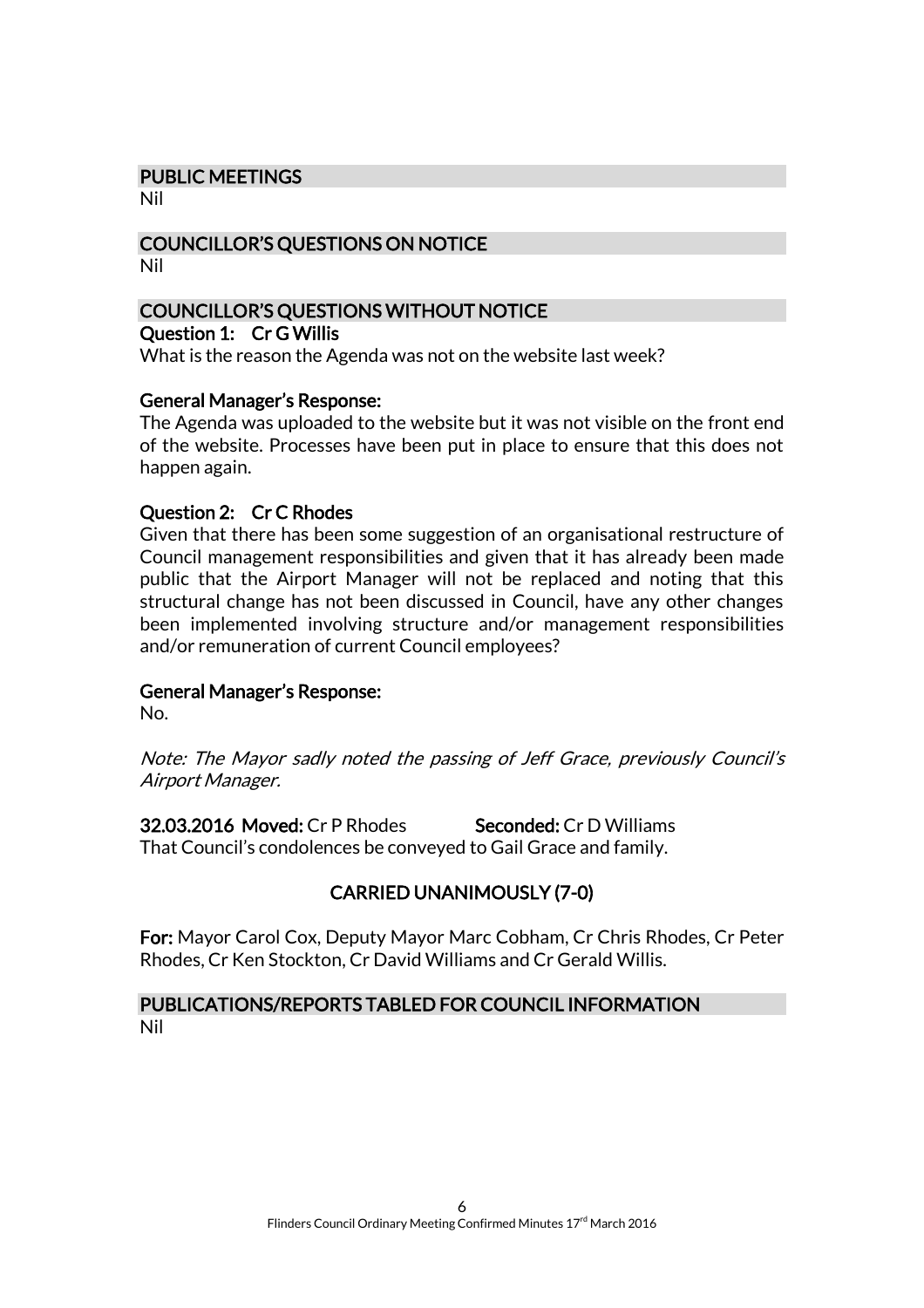# REPORTS TO BE RECEIVED

# Flinders Council Audit Panel

File No: FIN/1300

**Annexure 1:** Confirmed Minutes Flinders Council Audit Panel meeting 10<sup>th</sup> December 2015

#### OFFICER'S REPORT (Raoul Harper, General Manager):

The confirmed minutes of the Flinders Council Audit Panel meeting held Thursday  $10<sup>th</sup>$  December 2015 have been provided for consideration. The minutes outline what the committee has been working on to date and can now be accepted by Council.

#### OFFICER'S RECOMMENDATION

That the confirmed minutes of the Flinders Council Audit Panel meeting held Thursday 10<sup>th</sup> December 2015 be accepted.

#### DECISION:

33.03.2016 Moved: Cr G Willis Seconded: Cr K Stockton That the confirmed minutes of the Flinders Council Audit Panel meeting held Thursday 10<sup>th</sup> December 2015 be accepted.

# CARRIED UNANIMOUSLY (7-0)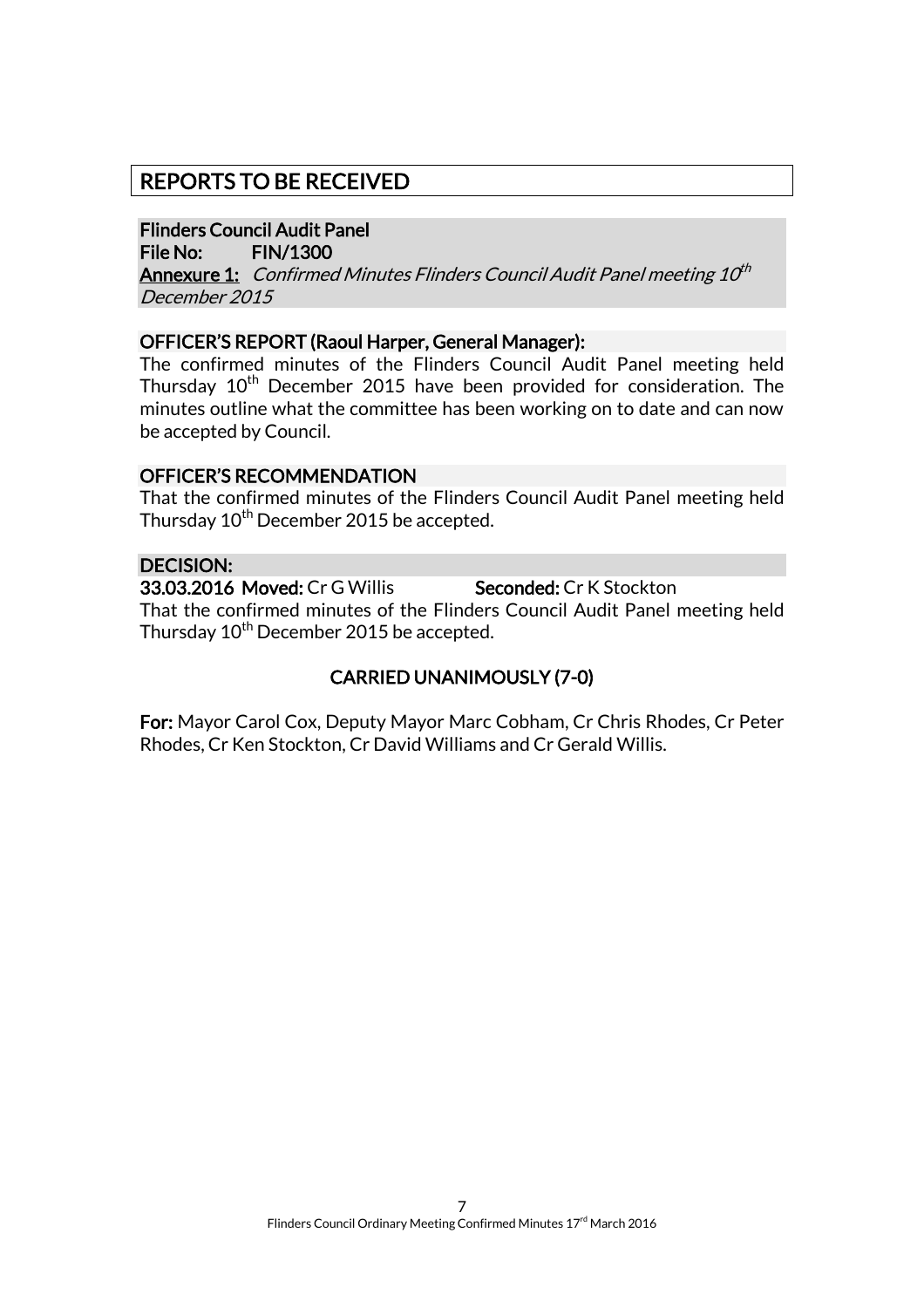#### Flinders Council Audit Panel

File No: FIN/1300

**Annexure 2:** Unconfirmed Minutes Flinders Council Audit Panel meeting 23<sup>rd</sup> February 2016

#### OFFICER'S REPORT (Raoul Harper, General Manager):

The unconfirmed minutes of the Flinders Council Audit Panel meeting held Thursday 23rd February 2016 have been provided for consideration. The minutes outline what the committee has been working on to date and can now be noted by Council.

#### OFFICER'S RECOMMENDATION

That the unconfirmed minutes of the Flinders Council Audit Panel meeting held Thursday 23<sup>rd</sup> February 2016 be noted.

### DECISION:

34.03.2016 Moved: Cr G Willis Seconded: Cr D Williams

That the unconfirmed minutes of the Flinders Council Audit Panel meeting held Thursday 23<sup>rd</sup> February 2016 be noted.

# CARRIED UNANIMOUSLY (7-0)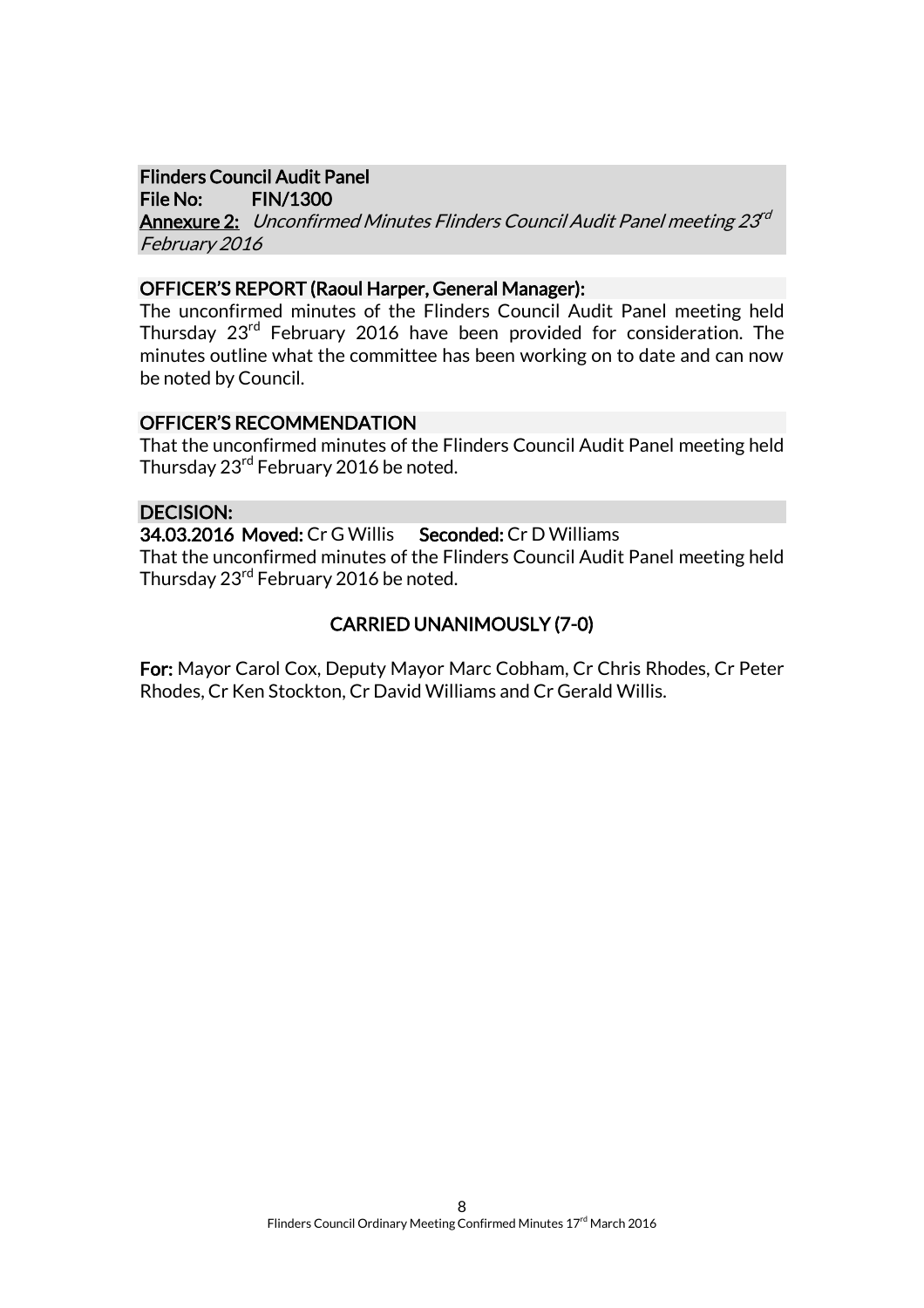#### Lady Barron Hall and Recreational Special Committee File No: AME/0503

Annexure 3: Unconfirmed Minutes Lady Barron Hall and Recreational Special Committee meeting 1<sup>st</sup> February 2016

#### OFFICER'S REPORT (Raoul Harper, General Manager):

The unconfirmed minutes of the Lady Barron Hall and Recreational Special Committee meeting held on Monday  $1^\mathrm{st}$  February 2016 have been provided for consideration. The minutes outline what the committee has been working on to date and can now be noted by Council.

### OFFICER'S RECOMMENDATION

That the unconfirmed minutes of the Lady Barron Hall and Recreational Special Committee meeting held on Monday 1<sup>st</sup> February 2016 be noted.

#### DECISION:

35.03.2016 Moved: Cr D Williams Seconded: Deputy Mayor M Cobham That the unconfirmed minutes of the Lady Barron Hall and Recreational Special Committee meeting held on Monday 1<sup>st</sup> February 2016 be noted.

# CARRIED UNANIMOUSLY (7-0)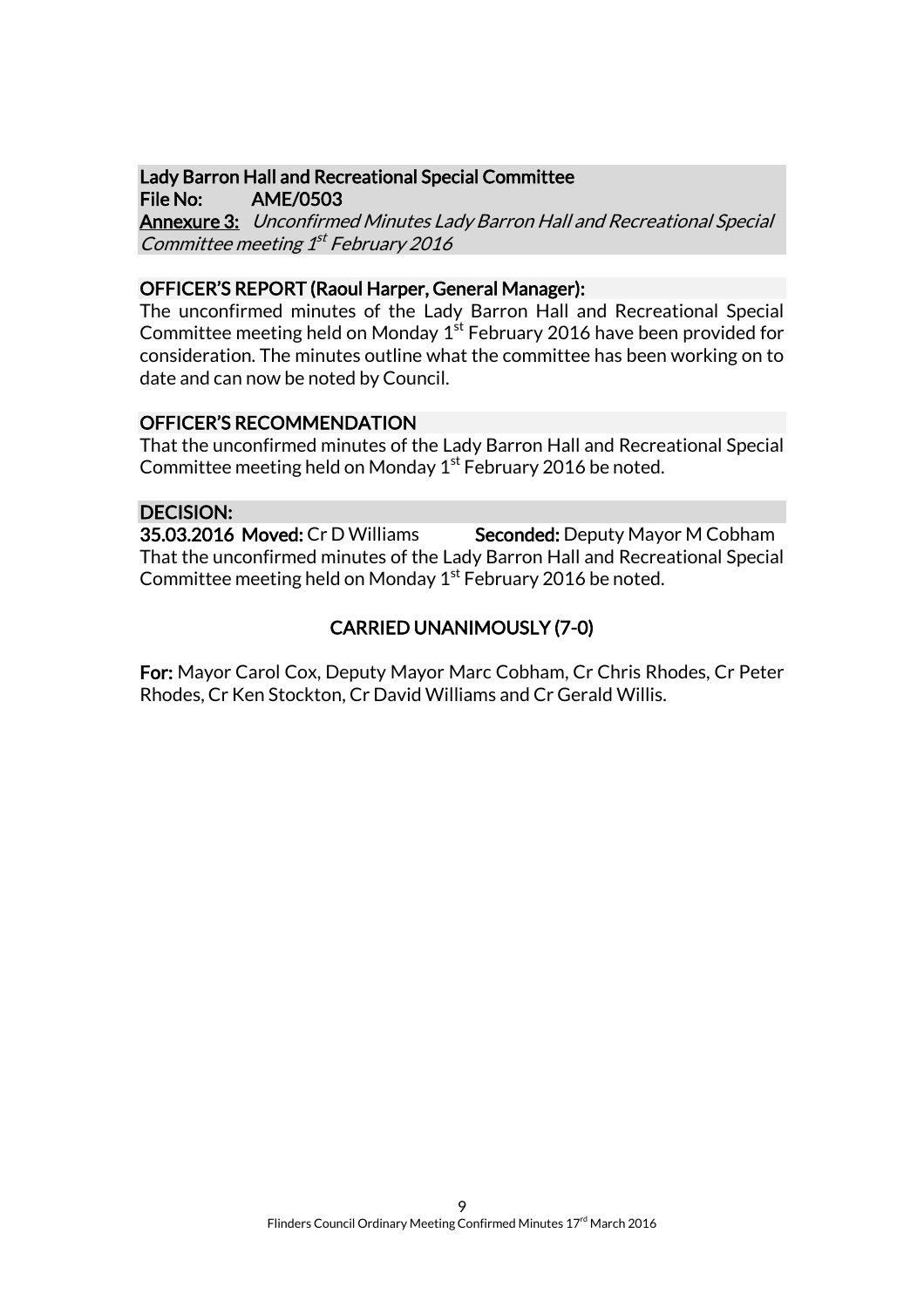#### Lady Barron Hall and Recreational Special Committee File No: AME/0503

Annexure 4: Unconfirmed Minutes Lady Barron Hall and Recreational Special Committee special meeting 15<sup>th</sup> February 2016

### OFFICER'S REPORT (Raoul Harper, General Manager):

The unconfirmed minutes of the Lady Barron Hall and Recreational Special Committee special meeting held on Monday 15<sup>th</sup> February 2016 have been provided for consideration. The minutes outline what the committee has been working on to date and can now be noted by Council.

#### OFFICER'S RECOMMENDATION

That the unconfirmed minutes of the Lady Barron Hall and Recreational Special Committee special meeting held on Monday 15<sup>th</sup> February 2016 be noted.

#### DECISION:

36.03.2016 Moved: Cr D Williams Seconded: Deputy Mayor M Cobham That the unconfirmed minutes of the Lady Barron Hall and Recreational Special Committee special meeting held on Monday  $15<sup>th</sup>$  February 2016 be noted.

# CARRIED UNANIMOUSLY (7-0)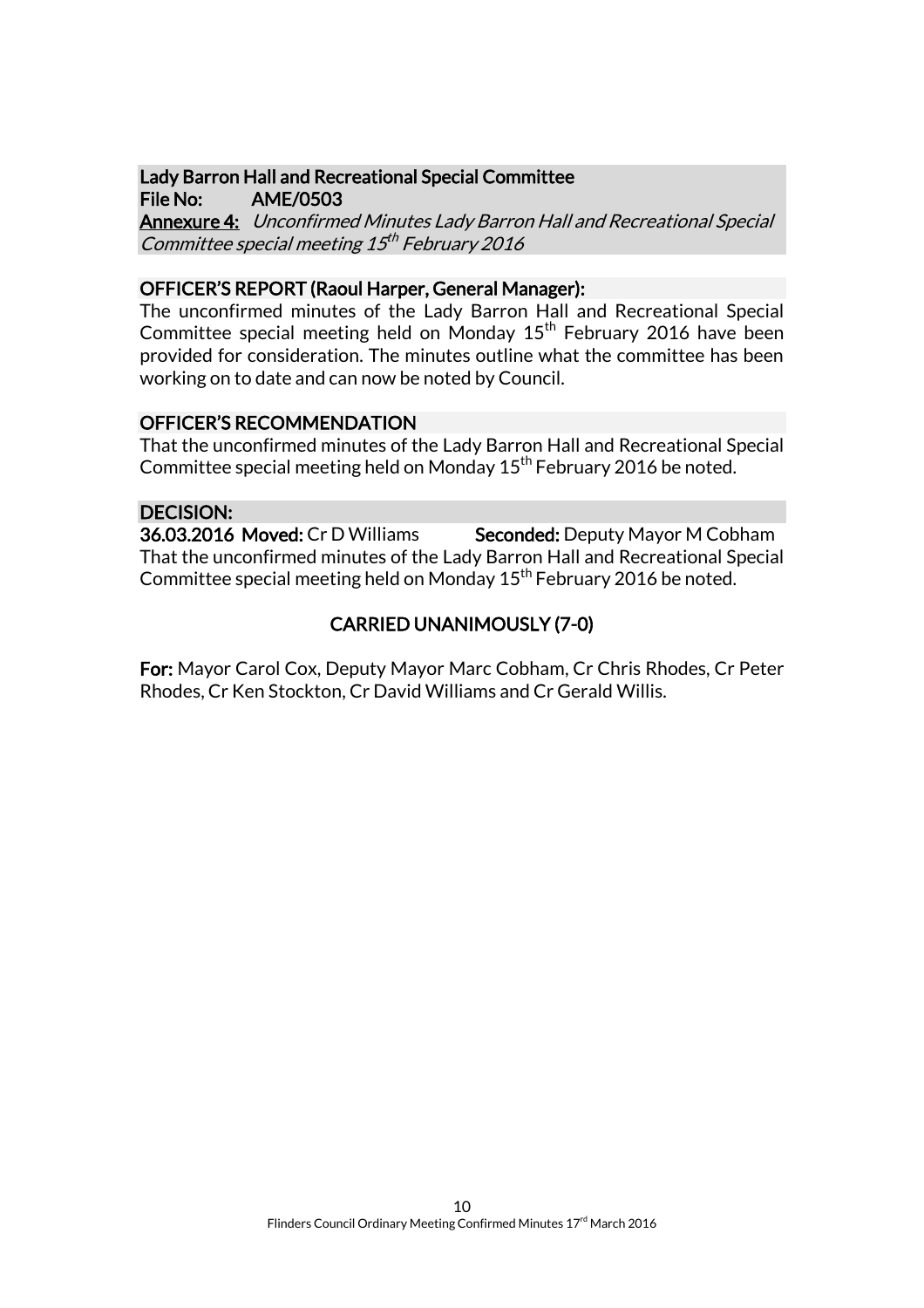# Furneaux Group Aviation Special Committee

File No: COM/0104 Annexure 5: Unconfirmed Minutes Furneaux Group Aviation Special Committee meeting 16<sup>th</sup> February 2016

#### OFFICER'S REPORT (Raoul Harper, General Manager):

The unconfirmed minutes of the Furneaux Group Aviation Special Committee meeting held Tuesday  $16<sup>th</sup>$  February 2016 have been provided for consideration. The minutes outline what the committee has been working on to date and can now be noted by Council.

#### OFFICER'S RECOMMENDATION

That the unconfirmed minutes of the Furneaux Group Aviation Special Committee meeting held Tuesday  $16<sup>th</sup>$  February 2016 be noted.

#### DECISION:

37.03.2016 Moved: Cr P Rhodes Seconded: Cr G Willis That the unconfirmed minutes of the Furneaux Group Aviation Special Committee meeting held Tuesday  $16<sup>th</sup>$  February 2016 be noted.

# CARRIED UNANIMOUSLY (7-0)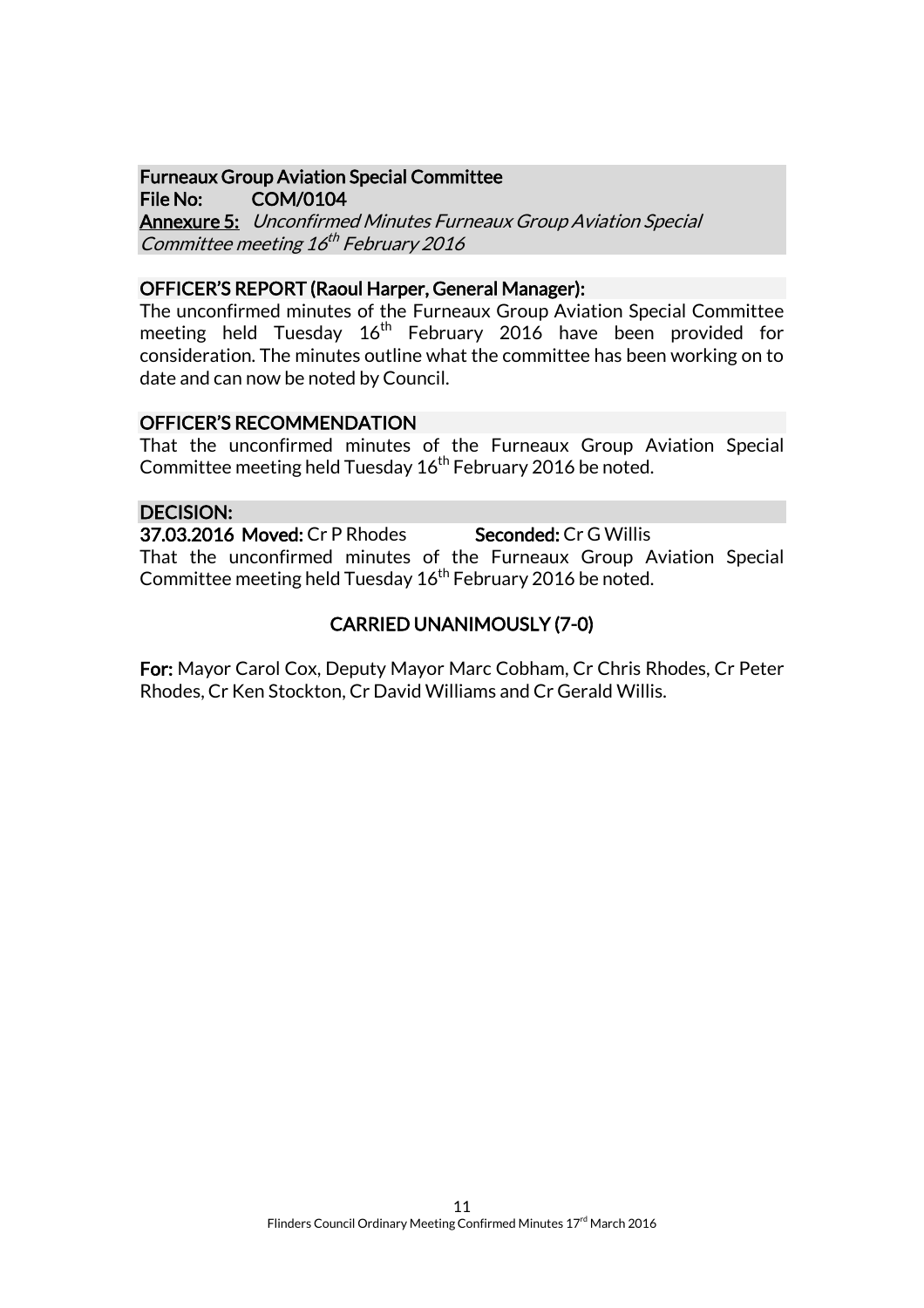#### Furneaux (Emita) Hall and Recreation Ground Special Committee File No: AME/0502

Annexure 6: Unconfirmed Minutes Furneaux (Emita) Hall and Recreation Ground Special Committee meeting 16<sup>th</sup> February 2016

#### OFFICER'S REPORT (Raoul Harper, General Manager):

The unconfirmed minutes of the Furneaux (Emita) Hall and Recreation Ground Special Committee meeting held Tuesday  $16<sup>th</sup>$  February 2016 have been provided for consideration. The minutes outline what the committee has been working on to date and can now be noted by Council.

#### OFFICER'S RECOMMENDATION

That the unconfirmed minutes of the Furneaux (Emita) Hall and Recreation Ground Special Committee meeting held Tuesday 16<sup>th</sup> February 2016 be noted.

#### DECISION:

38.03.2016 Moved: Deputy Mayor M Cobham Seconded: Cr G Willis That the unconfirmed minutes of the Furneaux (Emita) Hall and Recreation Ground Special Committee meeting held Tuesday 16<sup>th</sup> February 2016 be noted.

# CARRIED UNANIMOUSLY (7-0)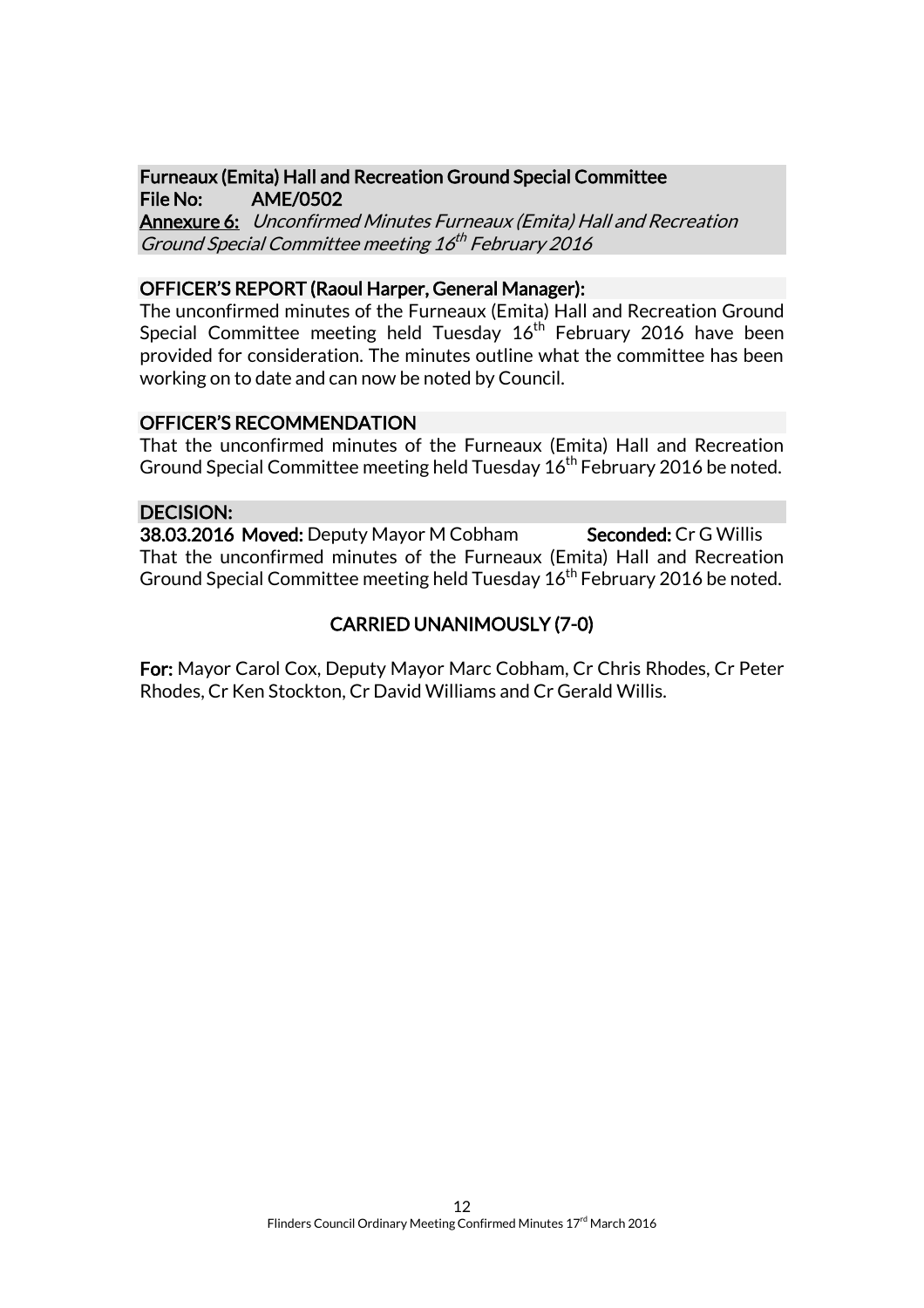# COUNCILLORS' REPORTS

#### Report from Councillor Gerald Willis as the Flinders Council Representative on **TasWater** File No: COU/0312

The previous report was dated  $18^{\mathsf{th}}$  February 2016 and the last correspondence reported was dated 5<sup>th</sup> February 2016.

| <b>DATE</b> | <b>WHO</b>                                                                                                                                                                            | <b>SUBJECT</b>                                                                                                                                                                                                                                                                                      |
|-------------|---------------------------------------------------------------------------------------------------------------------------------------------------------------------------------------|-----------------------------------------------------------------------------------------------------------------------------------------------------------------------------------------------------------------------------------------------------------------------------------------------------|
| 21/01/16    | <b>Email from Ailsa</b><br>Sypkes, General<br>Manager Legal and<br>Governance                                                                                                         | Progress update to 31 <sup>st</sup> December<br>2015 to owners' representatives.<br>(This item was omitted from<br>the<br>previous report, but the report was<br>copied to all Councillors on 21 <sup>st</sup> January<br>by the Mayor who receives a copy of<br>the report as a matter of course.) |
| 03/02/16    | Various emails<br>between Carol Cox,<br>Mayor, Gerald Willis,<br>Councillor, and Alison<br>Turner, Department<br>Manager Strategic<br>Policy and<br>Government<br>Relations, TasWater | Breakdown in process in implementing<br>level 2 water restrictions for the<br>Whitemark town water supply.<br>(This item was omitted from<br>the<br>previous report.)                                                                                                                               |
| 02/03/16    | Kimbra<br>Email<br>from<br>Constantine,<br><b>Executive Assistant to</b><br>Ailsa Sypkes, General<br>Manager Legal<br>and<br>Governance                                               | Requesting an RSVP to<br>attend<br>a<br>General Meeting of TasWater<br>at<br>$12^{\text{th}}$<br>Thursday<br>Riverside<br>on<br>May.<br>Attendance has been confirmed.                                                                                                                              |
| 02/03/16    | Email from<br>Kimbra<br>Constantine,<br><b>Executive Assistant to</b><br>Alysa Sypkes, General<br>Manager Legal<br>and<br>Governance                                                  | Requesting an RSVP to attend<br>an<br>Annual General Meeting of TasWater at<br>Riverside on Thursday 10 <sup>th</sup> November.<br>Attendance has been confirmed.                                                                                                                                   |

#### CORRESPONDENCE IN:

#### RECOMMENDATION:

That the report from Councillor Gerald Willis as the Flinders Council Representative on TasWater be received.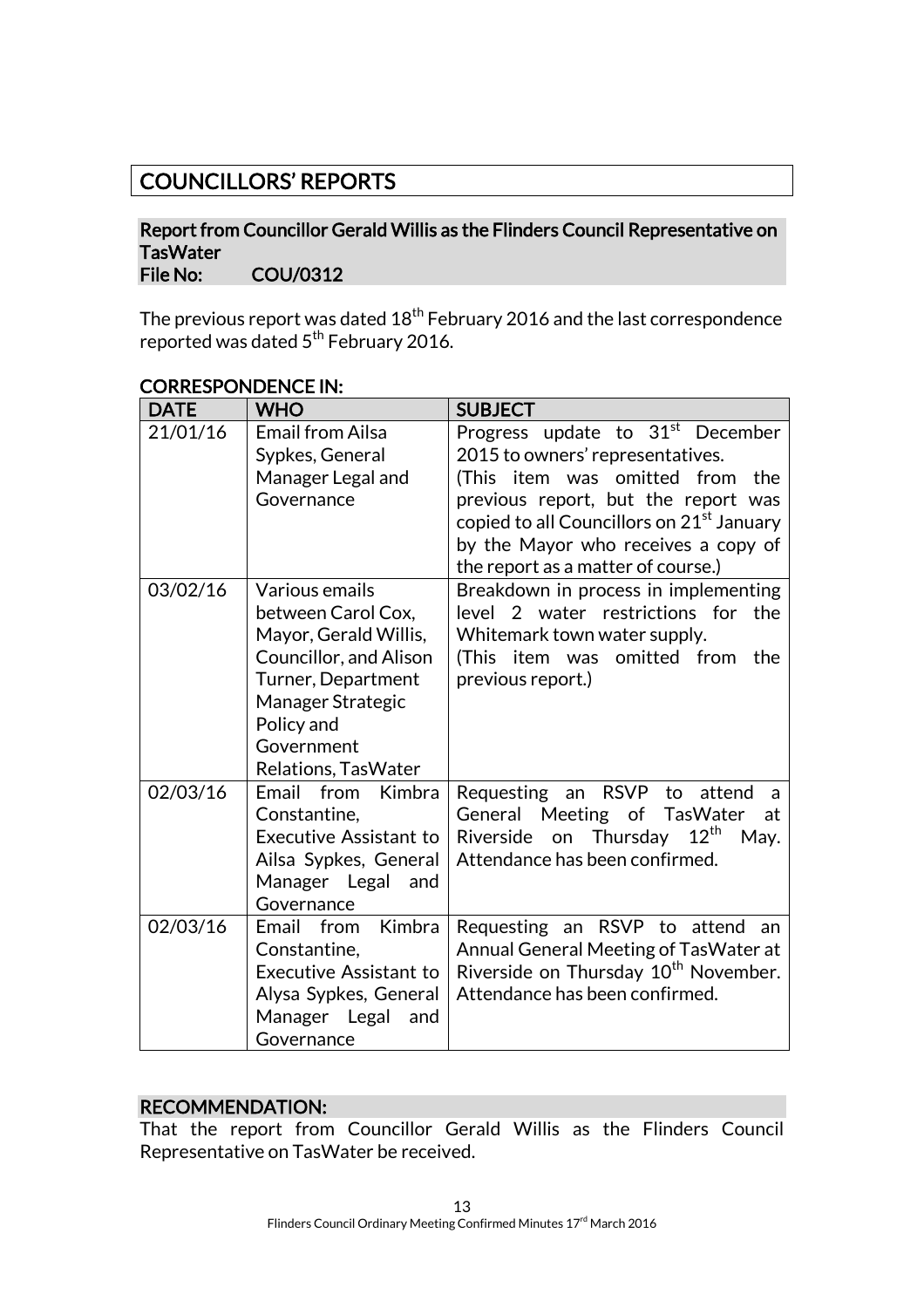#### DECISION:

#### 39.03.2016 Moved: Cr G Willis Seconded: Cr P Rhodes

That the report from Councillor Gerald Willis as the Flinders Council Representative on TasWater be received subject to inclusion of the words "General Manager Legal and Governance; after "Sypkes" in 02/03/16 and include "Executive Assistant to Alysa Sypkes, General Manager Legal and Governance" after "Constantine" in second 02/03/16.

# CARRIED UNANIMOUSLY (7-0)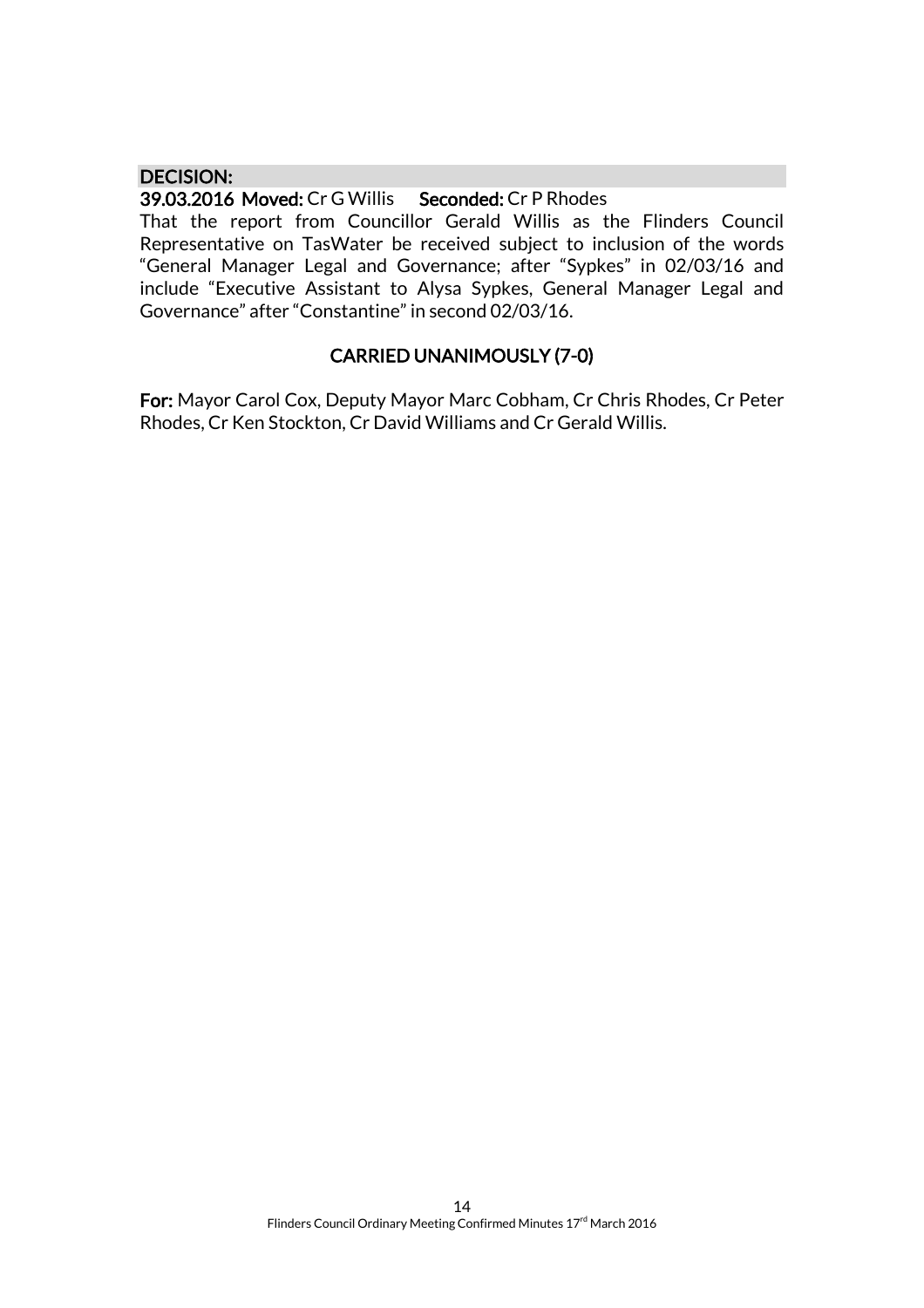# Deputy Mayor's Monthly Report File No: COU/0600

### ACTIVITIES:

| <b>DATE</b>        | <b>ITEM</b>                                                       |
|--------------------|-------------------------------------------------------------------|
| $11^{/}02/16$      | <b>Council Workshop</b>                                           |
| 16/02/16           | Furneaux (Emita) Hall and Recreation Ground<br>Special            |
|                    | <b>Committee Meeting</b>                                          |
| 18/02/16           | <b>Council Meeting</b>                                            |
| 18/02/16           | Resident enquiry re poor Telstra internet service                 |
| 19/02/16           | Resident enquiry re TasWater infrastructure                       |
| $20\,\mathrm{\AA}$ | Elected Members' Professional Development Workshop                |
| 21/02/16           | Hobart (see report below)                                         |
| 21/02/16           | Informal meeting with King Island Mayor re NBN rollout            |
|                    | concerns                                                          |
| 25/02/16           | Resident enquiry re renaming proposal - Emita area                |
| 26/02/16           | Resident enquiry re provision of Rural Alive and Well services in |
|                    | our Municipality                                                  |
| 26/02/16           | Attended Flinders Island Aboriginal Association Inc. Food Forage  |
|                    | Event in Whitemark                                                |
| 26/02/16           | Resident enquiry re poor Telstra internet service                 |
| 27/02/16           | Food Forage Event at Emita Hall, volunteer bar work               |
| 03/03/16           | <b>Council Workshop</b>                                           |
| 03/03/16           | <b>Special Council Meeting</b>                                    |
| 03/03/16           | Resident enquiry re Badger Corner boat ramp                       |
| 07/03/16           | Resident enquiry re Safe Harbour project                          |
| 08/03/16           | Resident enquiry re poor Telstra internet service                 |

#### Elected Members' Professional Development Weekend 20<sup>th</sup> and 21<sup>st</sup> February 2016:

I attended this two day workshop which was part of an ongoing programme conducted by the Local Government Association of Tasmania (LGAT) of "Making the Most of Life in Local Government" and found the content useful and very relevant. The networking opportunities that these events provide with other elected members from throughout Tasmania are also very useful and productive.

A variety of sessions were provided and I attended all of them.

- Burying the Hatchet providing strategies to help enable Councillors to work together for the benefit of the community.
- Community Engagement Skills for Councillors this session provided information on the benefits of engaging with the local community, strategies and then an interactive component with all the participants sharing experiences, strategies etc.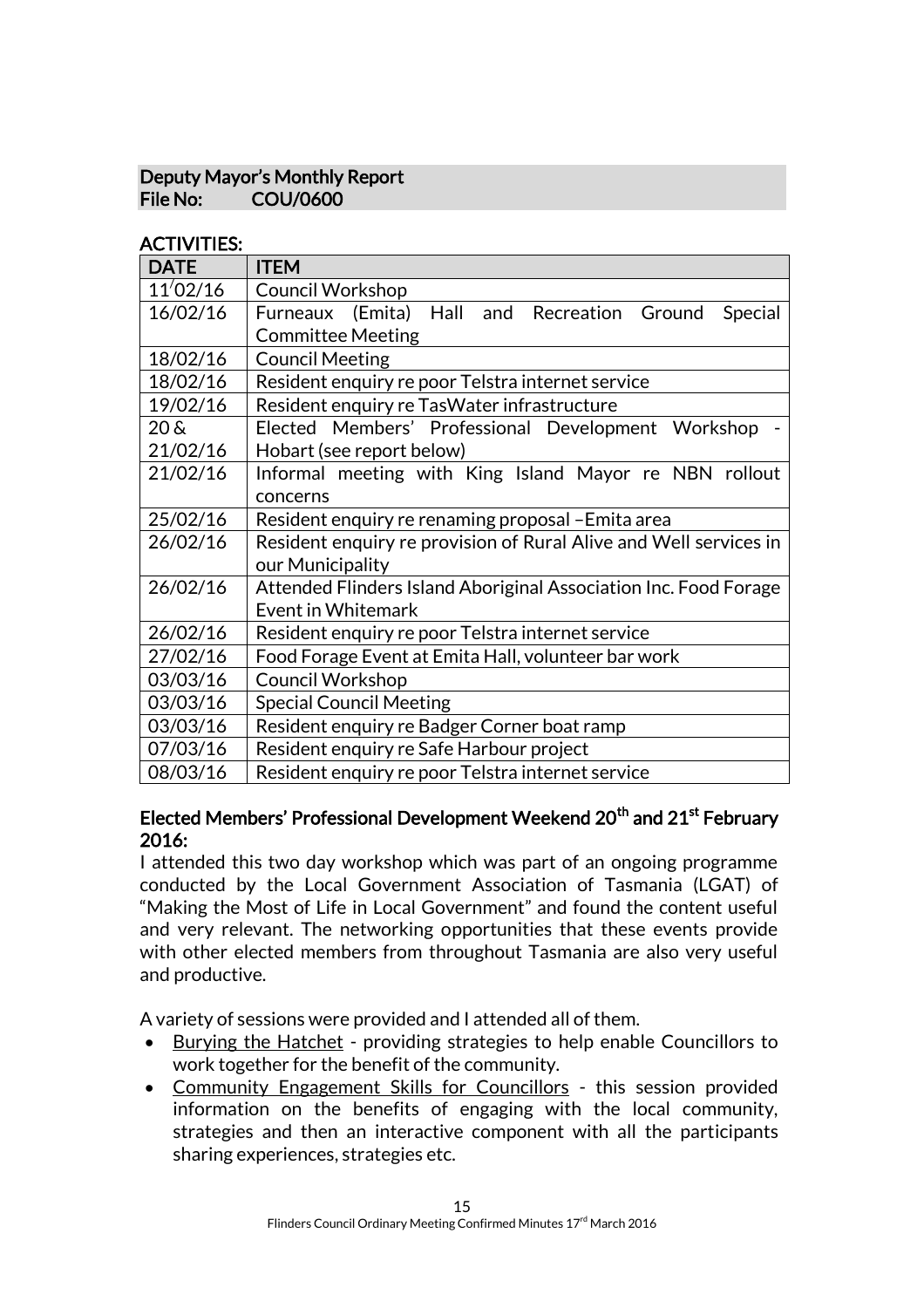- What the new Tasmanian Planning Scheme will mean for you a general background to the planning reform process, update on the current progress being made and some of the implications for Local Government.
- The General Manager and You: Making it Work this was a very good session exploring the relationship between councillors, Councils (as boards) and their General Manager. Common issues, dealing with potential conflict, responding to problems and ensuring fair outcomes and scope of relevant roles and managing for best and effective performance.
- Public Duty: Private Interest Managing Conflicts of Interest on Council this session was presented by staff from the Integrity Commission and was an interactive session using various scenarios highlighting issues such as reality vs perception.

I would encourage my fellow Councillors to take advantage of any upcoming development/training workshops that are provided by LGAT.

# RECOMMENDATION:

That the Deputy Mayor's report be received.

# DECISION:

40.03.2016 Moved: Cr P Rhodes Seconded: Cr K Stockton That the Deputy Mayor's report be received.

# CARRIED UNANIMOUSLY (7-0)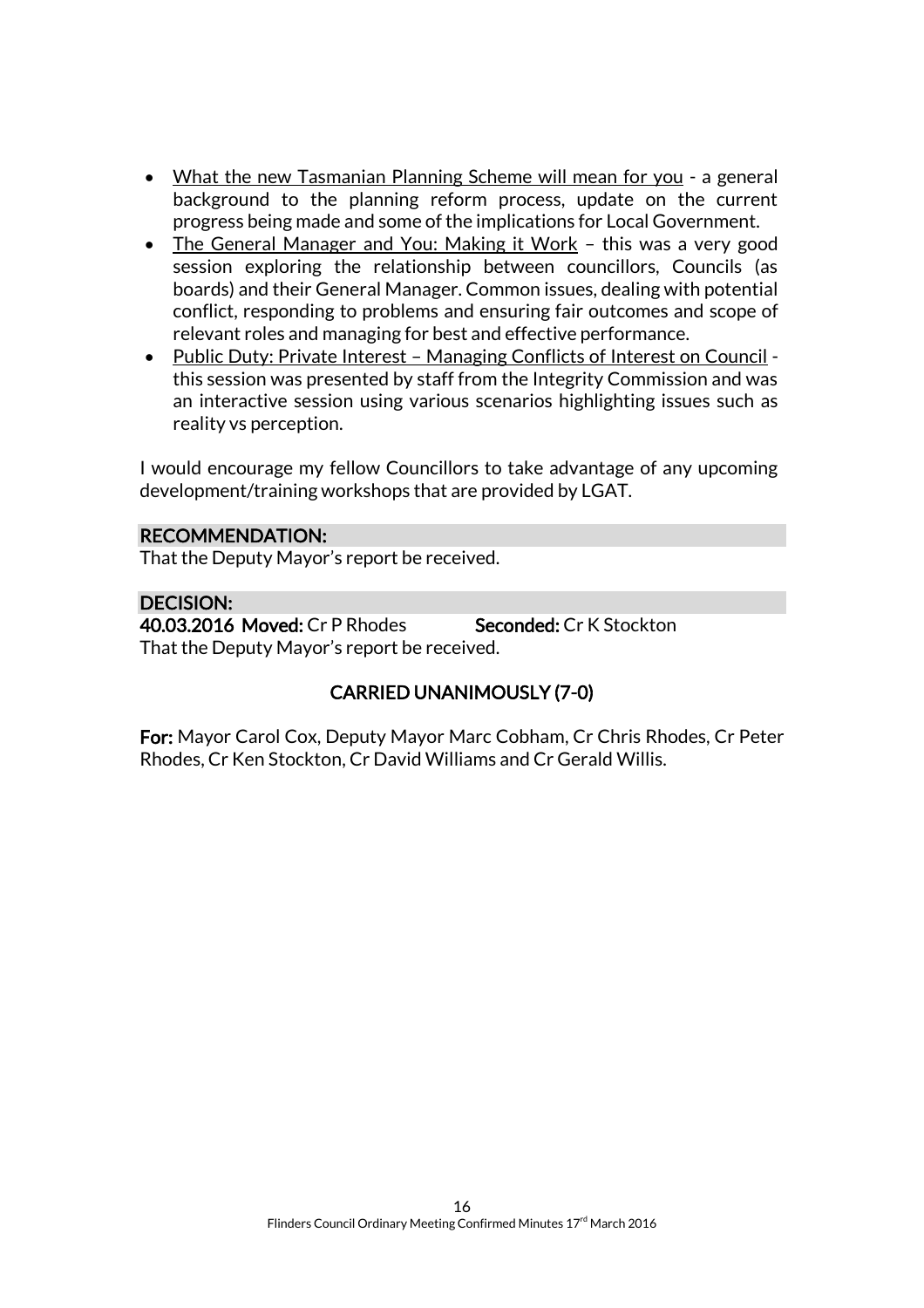# MAYOR'S REPORT:

| <b>ACTION</b>            | <b>Information</b> |
|--------------------------|--------------------|
| PROPONENT                | Mayor C Cox        |
| <b>FILE REFERENCE</b>    | COU/0600           |
| <b>ASSOCIATED PAPERS</b> | Nil                |

# REPORT:

#### APPOINTMENTS:

| 12/02/16    | Meeting with the Flinders Island Tourism & Business Inc.       |  |
|-------------|----------------------------------------------------------------|--|
|             | President, Vice President, Cr C Rhodes and General Manager     |  |
| 14/02/16    | Book launch for local writer - Fran Bryson                     |  |
| 15/02/16    | Lady Barron Hall and Recreation Special Committee meeting      |  |
| 16/02/16    | <b>Furneaux Group Aviation Special Committee meeting</b>       |  |
| 17/02/16    | Phone meeting with I Rattray, NAB Bank re banking situation    |  |
|             | on the Island                                                  |  |
| 17/02/16    | <b>Furneaux Community Health Special Committee meeting</b>     |  |
| 18/02/16    | <b>Council Meeting</b>                                         |  |
| 19/02/16    | Gillian Woods's musical evening - fund raising for the Royal   |  |
|             | <b>Flying Doctor Service</b>                                   |  |
| 24-29/02/16 | Off island                                                     |  |
| 01/03/16    | Meeting with COTA about age friendly communities               |  |
| 01/03/16    | J Loudon (MPC) and S Dwyer (School) re Work for the Dole       |  |
|             | scheme                                                         |  |
| 03/03/16    | Council Workshop                                               |  |
| 04/03/16    | Tasmania Development<br>Local<br>Northern<br>Government        |  |
|             | Committee meeting (by phone)                                   |  |
| 08/03/16    | Meeting with the Flinders Island Tourism & Business Inc.       |  |
|             | President, Vice President, Cr C Rhodes and General Manager     |  |
| 09/03/16    | Councillors' site visit to proposed development in Lady Barron |  |

# **Banking**

As the date of losing our only bank on the Island approaches due to the Westpac Instore closing in September of this year, Council, through the Manager of Corporate Services, Sophie Pitchford, has been liaising with Bendigo Bank encouraging the setting up of an Agency on the Island.

To further the process and gauge public interest and support Bendigo Bank is holding a Public Meeting on the  $16<sup>th</sup>$  March, 5.30 pm at the Flinders Island Sports & RSL Club. Councillors please encourage as many people as possible to attend, in recognition of Council's position that having a bank on the Island is extremely important to the growth and sustainability of the Island's Community.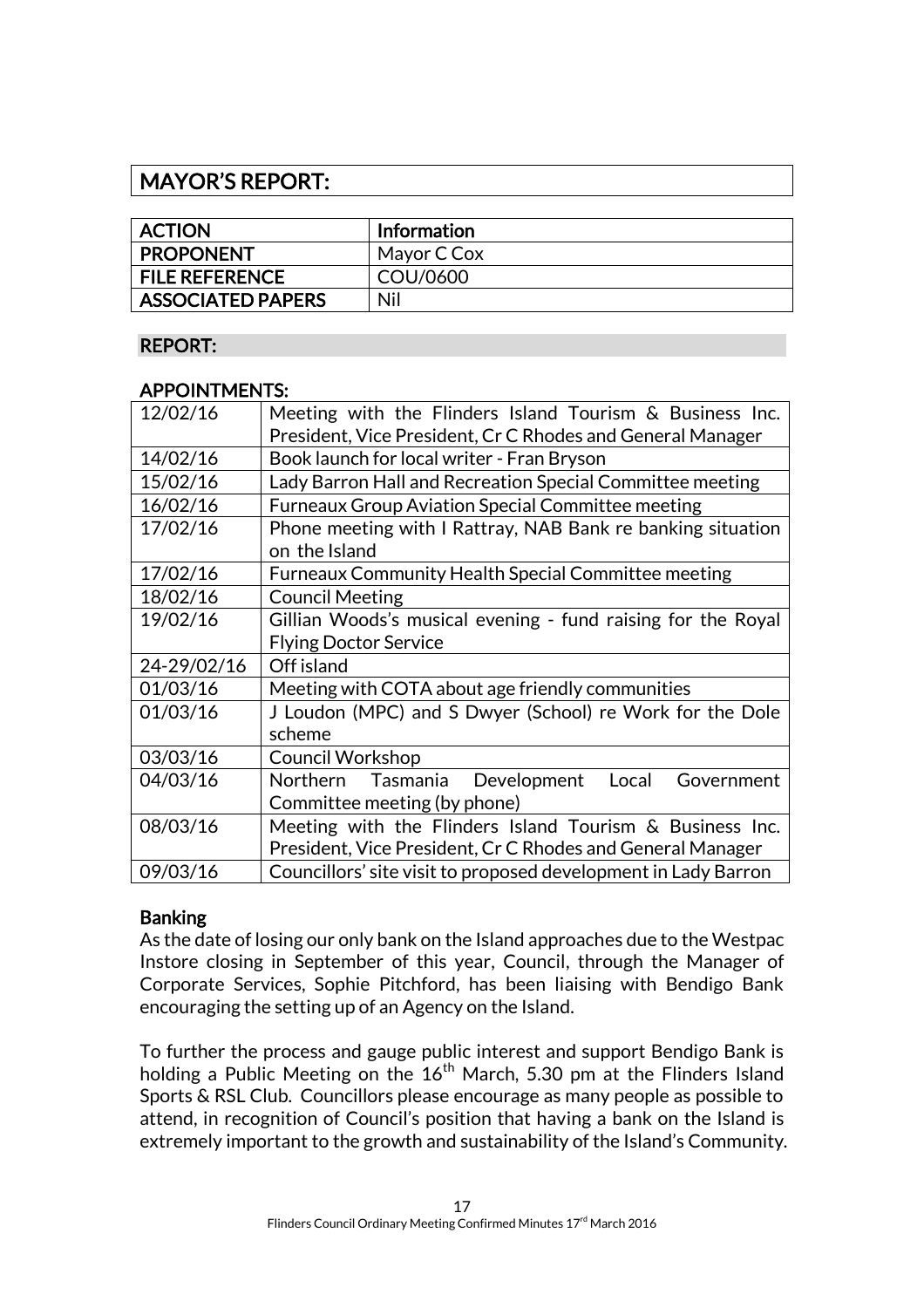### Road Sealing

The Community has been giving positive feedback on the quality and length of road sealing that the Works Department has completed this summer. The new Bitumen Truck and Roller have had a very positive impact on the quality of the bitumen work, which is very visible to road users.

It has been a really busy year for the Works employees and with further work on the long runway scheduled, it will remain busy. Thank you to Works & Services Manager, Brian Barnewall, and his crew for all the great work.

#### **Staff**

To the General Manager and all the staff, I would like to put on record a high appreciation for the work that has been achieved over the past twelve months when maternity leave, paternity leave and illness have impacted highly on the availability of the small workforce. Work programs have continued and staff have supported each other, taken on the challenge and achieved the delivery of work programs as required.

#### Airport

As reported in the Island News of the 22<sup>nd</sup> February 2016:

"I would like to acknowledge the work of Jeff Grace as the Airport Manager and his commitment to Council for his many years in this position. I wish him all the best for his retirement.

The Airport Manager's position is not being refilled at this time, with further consideration being given to how the airport is operated into the future. The General Manager is assisting Airport Operations Officer, Ben Foot, with the high level running of the airport and Works staff have been trained as reporting officers.

Discussions with the State and Federal Government are ongoing as to the long term solution for replacement of the long runway which is coming to the end of its useful life. A runway with a new alignment, slightly different to the long runway is a possible solution that would cause much less disruption to air traffic than rebuilding the current long runway. The re-sited runway may also allow for instrument approach capability at a future date.

Either rebuilding the existing runway or building a new runway on a different alignment is estimated to cost in the vicinity of \$20 plus million. The Minister for Infrastructure, The Hon Rene Hidding, MP, has recently visited the airport and is very supportive of implementing a long term solution. The issue is that by having a depreciable asset with a value of around \$20 million plus that must be depreciated, Council will never be able to budget for or achieve an operational surplus. Thus the business case being developed is also looking at other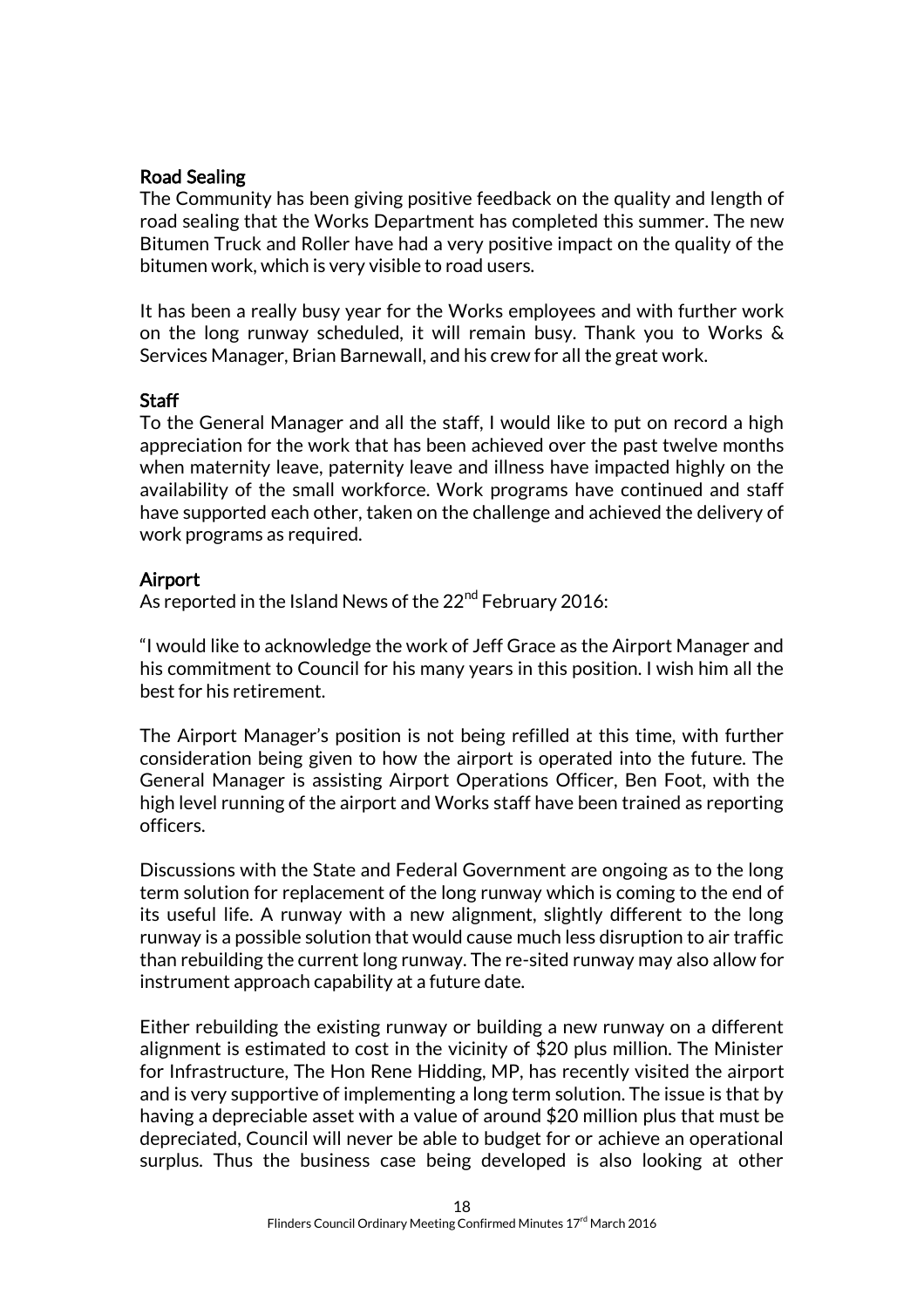ownership and operating models for the airport. Ownership of the airport was forced on the Council in 1992 by the then Federal Government."

Council will have more information on how the upgrade of the runway may occur, where the dollars might come from, operating and ownership models and their effect on the economic sustainability of the Council once the Preliminary Business Plan is complete.

# Telecommunications - National Stronger Regions Fund

The current National Stronger Regions Fund round is targeted at rural and remote communities whereby every \$1 of own source funding may receive up to \$3 from the Federal Government. Council is working with Telstra to submit an application to fund a proposal for a major upgrade of telecommunications infrastructure on the Islands. The State Government is also supportive of the application. Making the application has required a huge commitment of time from Council staff, in particular the General Manager, who will be the first to celebrate should the application be successful. Successful applicants are due to be announced in July.

#### Health - Community Consultation Forum by Video Conference - 'Draft Healthy Tasmania 5 Year Plan'

In February I was contacted by Melanie Pastoor, the Health Adviser to the Minster for Health, the Hon Michael Ferguson MP, regarding the Community being involved in the Healthy Tasmania Five Year Strategic Plan – community consultation. It was advised that the teleconferencing facilities of the MultiPurpose Centre (MPC) could be used to facilitate the consultation.

The State Department of Health & Human Services will be holding a community consultation session via video conference to give the Flinders Community an opportunity to have a say on local priorities, barriers and opportunities in regard to preventative health, and to comment on the key elements of the Healthy Tasmania 5 Year Strategic Plan Consultation Draft. This session will be held Tuesday  $15<sup>th</sup>$  March, 9:30am – 11am in the MPC, Physiotherapy Room.

| <b>DATE</b> | <b>WHO</b>               | <b>SUBJECT</b>                     |
|-------------|--------------------------|------------------------------------|
| 09/02/16    | <b>Brand Tasmania</b>    | Survey on health of brand          |
| 10/02/16    | Northern Tasmania        | Review of Regional Bodies in       |
|             | Development (NTD)        | Northern Tasmania Report           |
| 11/02/16    | <b>Ben Marquis</b>       | Resignation from Northern Tasmania |
|             | Project Officer, NTD     | Development and new position       |
| 11/02/16    | Mariah Viecieli, Project | Implementing the Tasmanian         |
|             | Manager,                 | Government's free public Wi-Fi     |
|             | Department of State      | initiative across the state        |
|             | Growth                   |                                    |

#### CORRESPONDENCE IN: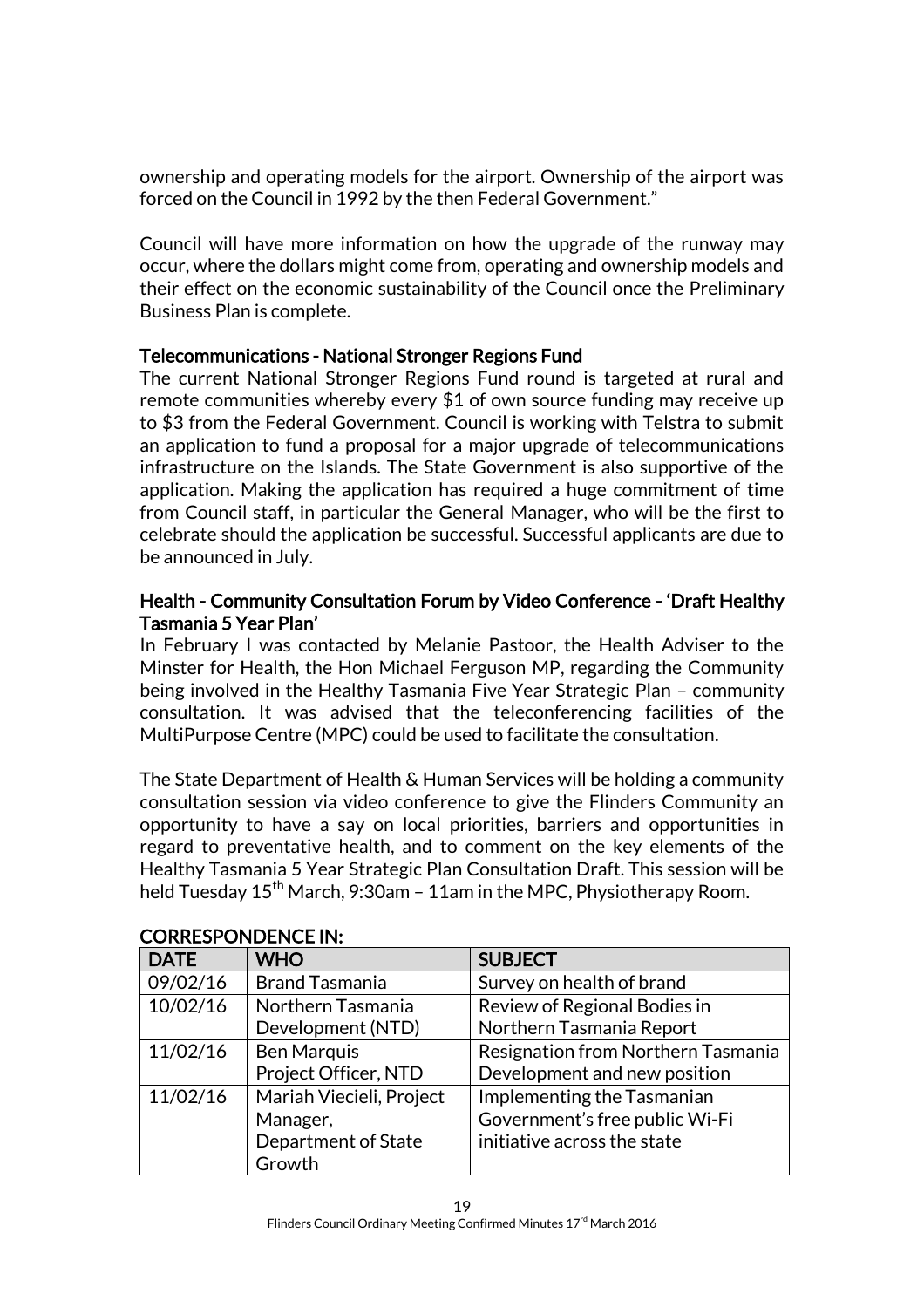| 11/02/16 | Edwina Hogarth                              | Examiner article re amalgamation           |
|----------|---------------------------------------------|--------------------------------------------|
| 11/02/16 | Department of State                         | Digital Ready is back for 2016             |
|          | Growth                                      |                                            |
| 11/02/16 | Georgia Palmer, Local                       | Governance Essentials for Local            |
|          | <b>Government Association</b>               | Government - professional                  |
|          | of Tasmania (LGAT)                          | development course                         |
| 11/02/16 | Georgia Chapman,                            | Help Requested: 2016 Census Job            |
|          | Australian Bureau of                        | <b>Opportunity in Flinders</b>             |
|          | <b>Statistics</b>                           |                                            |
| 12/02/16 | P Gutwein MP, Minister                      | Modification of Planning Directive         |
|          | for Planning & Local                        | No 1 - The Format and Structure of         |
|          | Government                                  | <b>Planning Schemes</b>                    |
| 12/02/16 | Katrena Stephenson,                         | Notice of LGAT General Meeting             |
|          | <b>LGAT</b>                                 |                                            |
| 12/02/16 | Tony Griggs & Linda                         | Australia Day                              |
|          | <b>Nicol</b>                                |                                            |
| 15/02/16 | Tracey Clark,                               | <b>Invitation - NTD Local Government</b>   |
|          | <b>Admin and Comms</b>                      | Committee Meeting - 4 March                |
|          | Manager, NTD                                |                                            |
| 15/02/16 | <b>LGAT</b>                                 | The Pulse - enewsletter                    |
| 15/02/16 | P Gutwein MP                                | Consideration of amalgamation              |
|          |                                             | modelling                                  |
| 15/02/16 | James Hamilton,                             | Flinders Island Power System -             |
|          | University of Tasmania                      | community response                         |
|          | (UTAS)                                      |                                            |
| 16/02/16 | P Gutwein MP                                | Transfer of land                           |
| 16/02/16 | Ben Marquis, NTD                            | Media Release: Northern Tasmania           |
|          |                                             | Regional Futures Plan                      |
| 17/02/16 | ipSCAPE                                     | Webinar - are you ready for the            |
|          |                                             | digital customer?                          |
| 17/02/16 | <b>Biosecurity Tasmania</b>                 | Biosecurity Advisory 4/2016 - Pacific      |
|          |                                             | <b>Oyster Mortality Syndrome (POMS)</b>    |
|          |                                             | in Tasmania - Update                       |
| 18/02/16 | Michael Ferguson                            | Conversations about suicide                |
| 19/02/16 | Guy Barrett MP,                             | <b>Tasmanian Volunteering Awards</b>       |
|          | Parliamentary Secretary                     |                                            |
|          | to the Premier                              |                                            |
| 19/02/16 | Melanie Pastoor,                            | <b>Healthy Tasmania Five Year</b>          |
|          | Health Adviser,<br>Office of the Hon        | Strategic Plan - community<br>consultation |
|          |                                             |                                            |
|          | Michael Ferguson MP,<br>Minister for Health |                                            |
| 19/02/16 | Fiona Madigan, LGAT                         | Mayor's Professional Development           |
|          |                                             | Day                                        |
| 19/02/16 | <b>Rural Alive and Well</b>                 | Rotary Claremont's Corporate Golf          |
|          |                                             |                                            |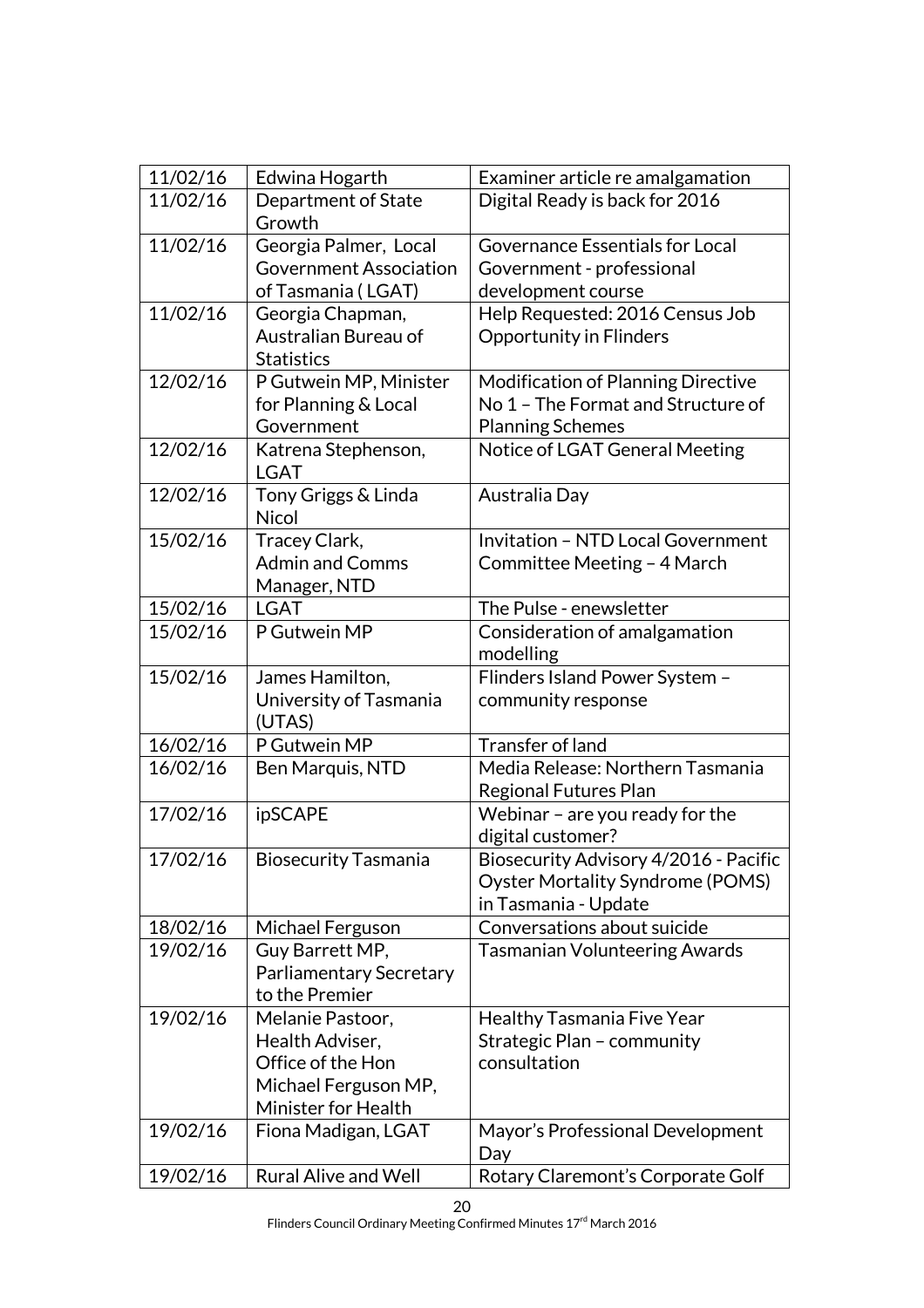|          | (RAW)                             | Day                                                               |
|----------|-----------------------------------|-------------------------------------------------------------------|
| 22/02/16 | Dale Williams                     | Council's approach to celebrating                                 |
|          |                                   | Australia Day on the Island                                       |
| 23/02/16 | <b>Richard Atkinson</b>           | <b>Furneaux Festival and Australia Day</b>                        |
|          | Councillor, Kingborough           |                                                                   |
|          | Council                           |                                                                   |
| 23/02/16 | <b>Australian Local</b>           | 2016 National General Assembly of                                 |
|          | <b>Government Association</b>     | Local Government - call for motions                               |
|          | (ALGA)                            |                                                                   |
| 23/02/16 | J Rockliff, MP, Deputy<br>Premier | National drought programme reform                                 |
| 24/02/16 | Audrey Holloway                   | Example of petition for celebration of                            |
|          |                                   | Australia Day                                                     |
| 24/02/16 | P Gutwein MP                      | Interim Planning Directive No 1. -                                |
|          |                                   | <b>Bushfire Prone Areas Code</b>                                  |
| 24/02/16 | <b>Scripture Union</b>            | Invitation to Information session on                              |
|          | Tasmania                          | School Chaplaincy - apology sent                                  |
| 25/02/16 | Regional Australia                | <b>Regional Futures eNews</b>                                     |
|          | Institute                         |                                                                   |
| 25/02/16 | <b>West Coast Council</b>         | Invite to NBN Forum in Queenstown                                 |
|          |                                   | - apology sent                                                    |
| 25/02/16 | <b>NTD</b>                        | News Update                                                       |
| 26/02/16 | <b>Biosecurity Tasmania</b>       | Biosecurity Advisory 5/2016 -                                     |
|          |                                   | Import of five new species to                                     |
|          |                                   | Tasmania                                                          |
| 29/02/16 | Jim Everett                       | Furneaux Islands Festival                                         |
| 29/02/16 | <b>Jude Cazaly</b>                | <b>Furneaux Islands Festival</b>                                  |
| 29/02/16 | J & W Lipski                      | Australia Day                                                     |
| 29/02/16 | Phillip Hoysted -                 | Response to queries regarding                                     |
|          | Director of Local                 | auditing of financial report                                      |
|          | Government                        |                                                                   |
| 29/02/16 | Ben Marquis, NTD                  | <b>Agenda for Local Government</b><br>Committee Meeting - 4 March |
| 01/03/16 | <b>Heather Cambridge</b>          | 2015 Gunn Bequest Acquittal -                                     |
|          |                                   | Flinders Island Pony and Riding Club                              |
| 01/03/16 | Sandro Donati & Judy              | <b>Furneaux Islands Festival and</b>                              |
|          | Jacques                           | Australia Day                                                     |
| 01/03/16 | <b>Dyan Summers</b>               | <b>Furneaux Islands Festival and</b>                              |
|          |                                   | Australia Day                                                     |
| 01/03/16 | Marilyn Roach,                    | Invitation to Tasmanian Young                                     |
|          | <b>Tasmanian Young</b>            | Achiever Awards 2016 - Gala                                       |
|          | <b>Achiever Awards</b>            | <b>Presentation Dinner</b>                                        |
| 01/03/16 | <b>Tracey Clark, NTD</b>          | Tour schedule for Local Government                                |
|          |                                   | Committee meeting                                                 |
| 02/03/16 | Coalition of community            | Poker machines in local government                                |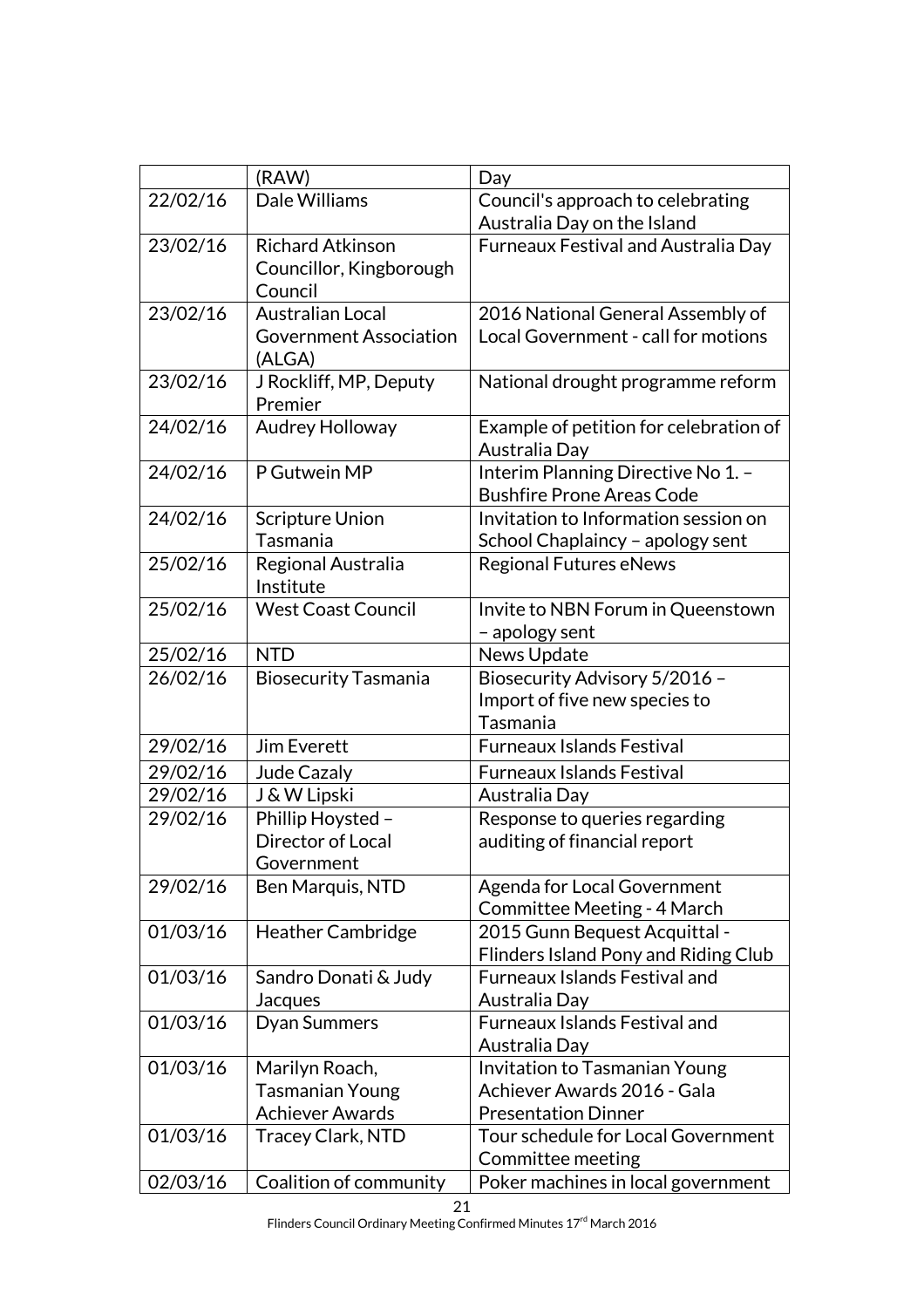|          | organisations concerned     | areas                                       |
|----------|-----------------------------|---------------------------------------------|
|          | against gambling            |                                             |
| 02/03/16 | Guy Barnett, MP             | Harmony Week 14 - 21 March                  |
| 02/03/16 | Phillip Hoysted             | Gazettal notice of land transfer            |
| 03/03/16 | Georgia Palmer, LGAT        | <b>Additional Good Governance</b>           |
|          |                             | <b>Training for Elected Members</b>         |
| 03/03/16 | Mark Brown,                 | Hobart parliamentary screening and          |
|          | Tasmanian Director          | panel discussion - poker machine            |
|          | Australian Christian        | documentary                                 |
|          | Lobby                       |                                             |
| 03/03/16 | Alan Robinson               | Death notice for Bess Larner                |
| 07/03/16 | Alderman Heather            | <b>Australian Local Government</b>          |
|          | Chong, Conference Chair     | <b>Women's Association Tasmanian</b>        |
|          |                             | <b>Branch Inc. biennial National</b>        |
|          |                             | Conference 2017                             |
| 07/03/16 | <b>Australian Red Cross</b> | Red Cross Calling Campaign                  |
| 08/03/16 | John Dick                   | <b>Flinders Council Audit Panel Minutes</b> |
|          |                             | December 2015                               |
| 08/03/16 | Christine Agostinelli,      | Local Government Service Awards             |
|          | <b>LGAT</b>                 |                                             |
| 08/03/16 | Jana Harper                 | <b>Healthy Tasmania Five Year</b>           |
|          |                             | Strategic Plan                              |
| 09/03/16 | John Dick                   | <b>Flinders Council Audit Panel Minutes</b> |
|          |                             | February 2016                               |
| 10/02/16 | E Ramsay, UTAS              | <b>Education Ambassadors update</b>         |

# CORRESPONDENCE OUT:

| <b>DATE</b> | <b>WHO</b>                    | <b>SUBJECT</b>                     |
|-------------|-------------------------------|------------------------------------|
| 15/02/16    | Ben Marquis, NTD              | Congratulations on new position    |
| 15/02/16    | <b>Eleanor Ramsay</b>         | Re Education Ambassadors Update    |
| 15/02/16    | Edwina Hogarth                | Comment on amalgamation for        |
|             |                               | Examiner article                   |
| 23/02/16    | Dale Williams                 | Australia Day celebrations         |
| 23/02/16    | Sarah McDonald                | Request for official update on NBN |
|             |                               | Co                                 |
| 24/02/16    | P Gutwein MP                  | Response regarding amalgamation    |
|             |                               | modelling                          |
| 04/03/16    | Maxine Roughley,              | <b>Furneaux Festival</b>           |
|             | <b>Flinders Island</b>        |                                    |
|             | <b>Aboriginal Association</b> |                                    |
|             | Inc.                          |                                    |
| 03/03/16    | Alan Robinson                 | Condolences on the death of Bess   |
|             |                               | Larner                             |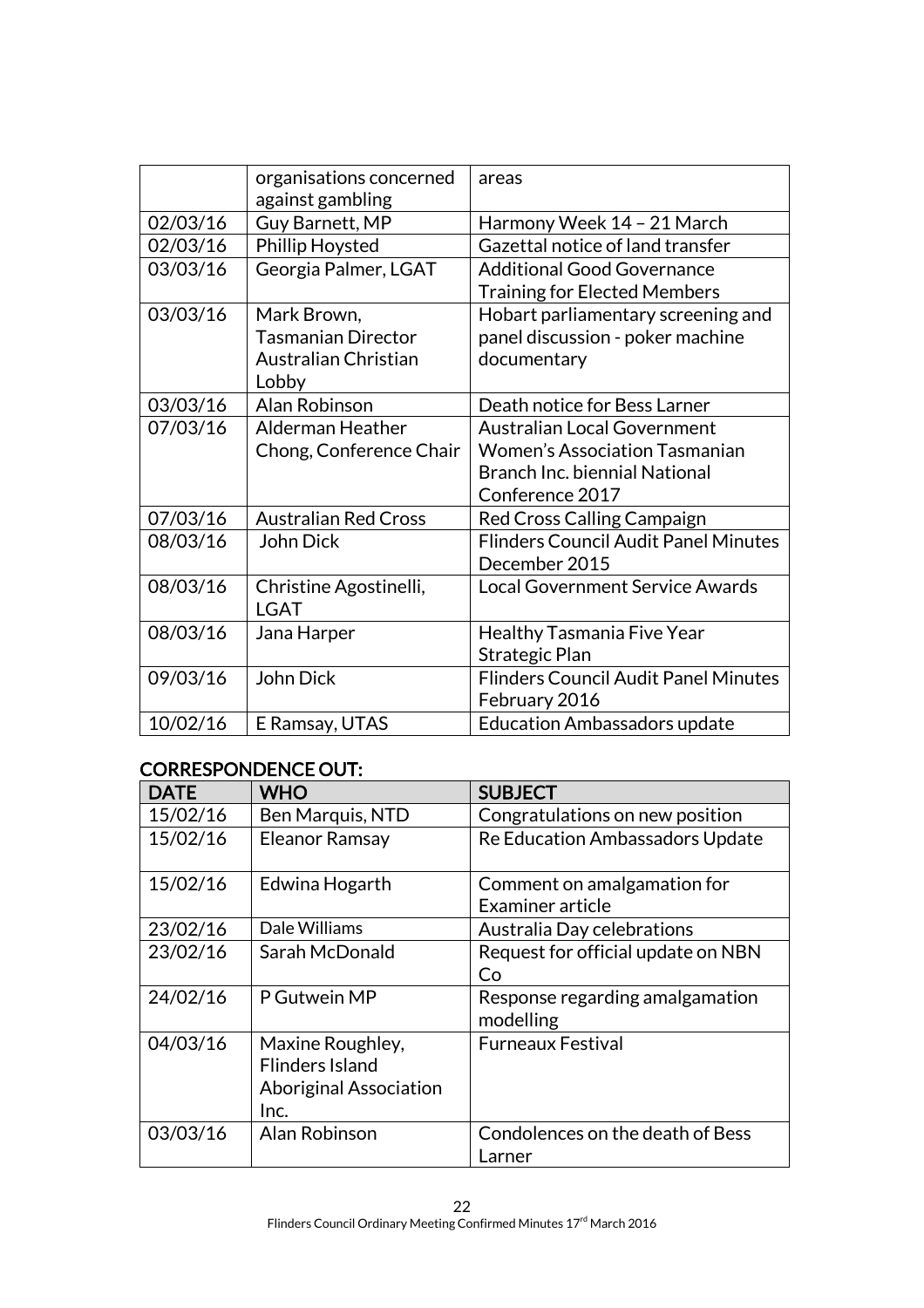#### VOTING REQUIREMENTS:

Simple Majority

RECOMMENDATION: That the Mayor's report be received.

DECISION: 41.03.2016 Moved: Cr G Willis Seconded: Cr D Williams That the Mayor's report be received.

# CARRIED UNANIMOUSLY (7-0)

For: Mayor Carol Cox, Deputy Mayor Marc Cobham, Cr Chris Rhodes, Cr Peter Rhodes, Cr Ken Stockton, Cr David Williams and Cr Gerald Willis.

Note: The Mayor gave a verbal explanation of meetings with the Flinders Island Tourism and Business Incorporated executive.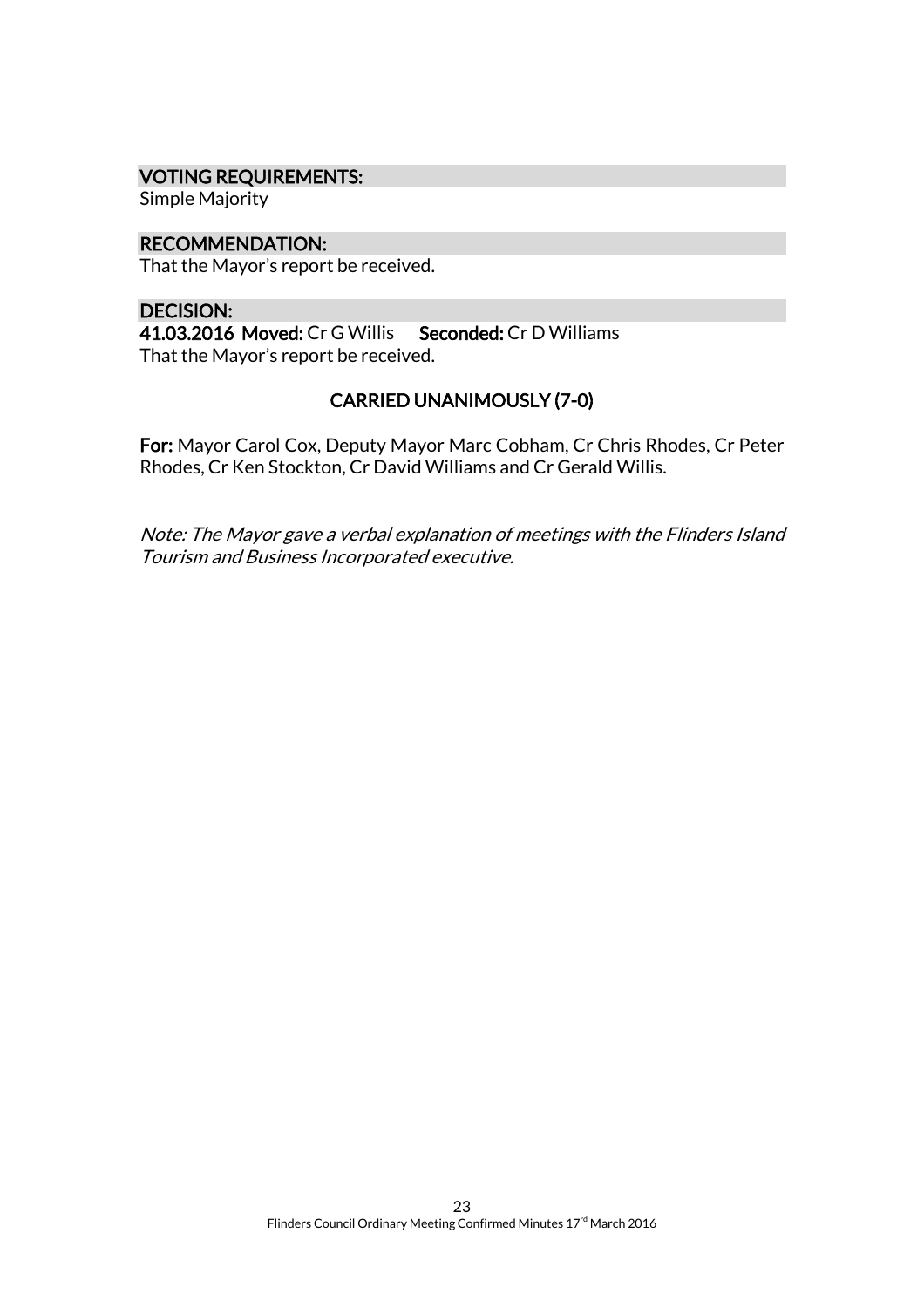# A.DEVELOPMENT SERVICES AND PLANNING APPLICATIONS

At 1.17pm, Mayor Cox announced that pursuant to Section 25 of the Local Government (Meeting Procedures) Regulations 2005 the Council will now act as a Planning Authority under the Land Use Planning and Approvals Act 1993.

#### Item A1: Development Application – (Cohen & Associates)

| <b>ACTION</b>            | Decision                                  |
|--------------------------|-------------------------------------------|
| <b>PROPONENT</b>         | Cohen & Associates                        |
| <b>OFFICER</b>           | James Ireland (Consultant Town Planner)   |
| <b>APPROVED BY</b>       | Karin van Straten (Senior Consultant Town |
|                          | Planner)                                  |
| <b>FILE REFERENCE</b>    | DA2016/002                                |
| <b>ASSOCIATED PAPERS</b> | Annexure 7: Plan of Subdivision Boundary  |
|                          | Adjustment                                |
|                          | Annexure 8: BAL exemption                 |

| Proposal:                  | Reconfiguration of two existing lots                                               |
|----------------------------|------------------------------------------------------------------------------------|
| Location:                  | Corner of Lackrana Road and Memana Road, Memana<br>$(CT: 165959/1$ and $168513/3)$ |
| Applicant:                 | <b>Cohen &amp; Associates</b>                                                      |
|                            |                                                                                    |
| Zoning:                    | <b>Rural Zone</b>                                                                  |
| <b>Special Areas:</b>      | Shorelines, water bodies and watercourses (part)                                   |
| <b>Buffer Attenuation:</b> | Part                                                                               |
| Schedules:                 | Schedule 7 Development in Bushfire Prone Areas                                     |
| Representations:           | None                                                                               |

# INTRODUCTION:

This report considers an application for the reconfiguration of two existing lots located at the corner of Lackrana and Memana Roads, Memana (CT:165959/1 and 168513/3).

# Subject Site

The subject site comprises two contiguous lots on the south east corner of the junction of Lackrana Road and Memana Road in Memana. The northern lot is an irregular 235.7ha. It is almost entirely to pasture and is vacant of development. The southern lot which shares a 1562.85m boundary is an irregular 207.4 ha lot. It is also almost entirely to pasture and is occupied by a house. Leventhorpe Creek runs along the eastern boundary of the subject site. In all directions are large rural lots.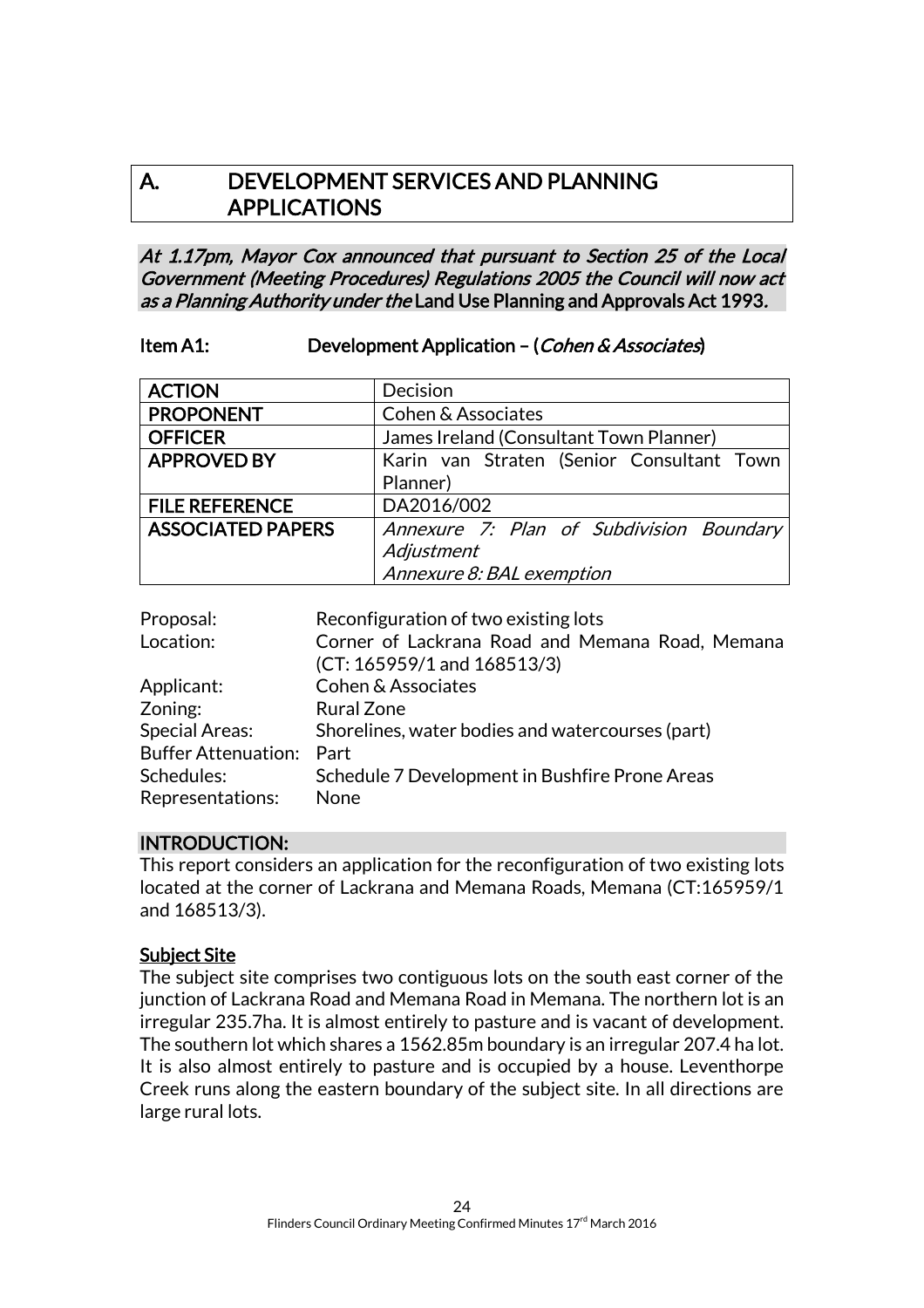# **Zoning**

The subject property is located within the Rural Zone, pursuant to the *Flinders* Planning Scheme 2000.

### Special Areas

A buffer attenuation area affects approximately 7.5ha of the site, and projects into it from the west a maximum distance of 120m. The southern part of Leventhorpe Creek is also affected by the shorelines, water bodies and watercourses special area.

Neither of these is considered to be strictly relevant to the application as no development is proposed and the proposed reconfiguration of lots is not affected.



# **Statutory Timeframes**

Date Received: 2/2/16 Advertised: 10/2/16 Closing date for representations: 24/2/16 Request for further information: NA Information received: NA Extension of time granted: Yes Extension of time expires: 17/3/16 Decision due: 17/3/16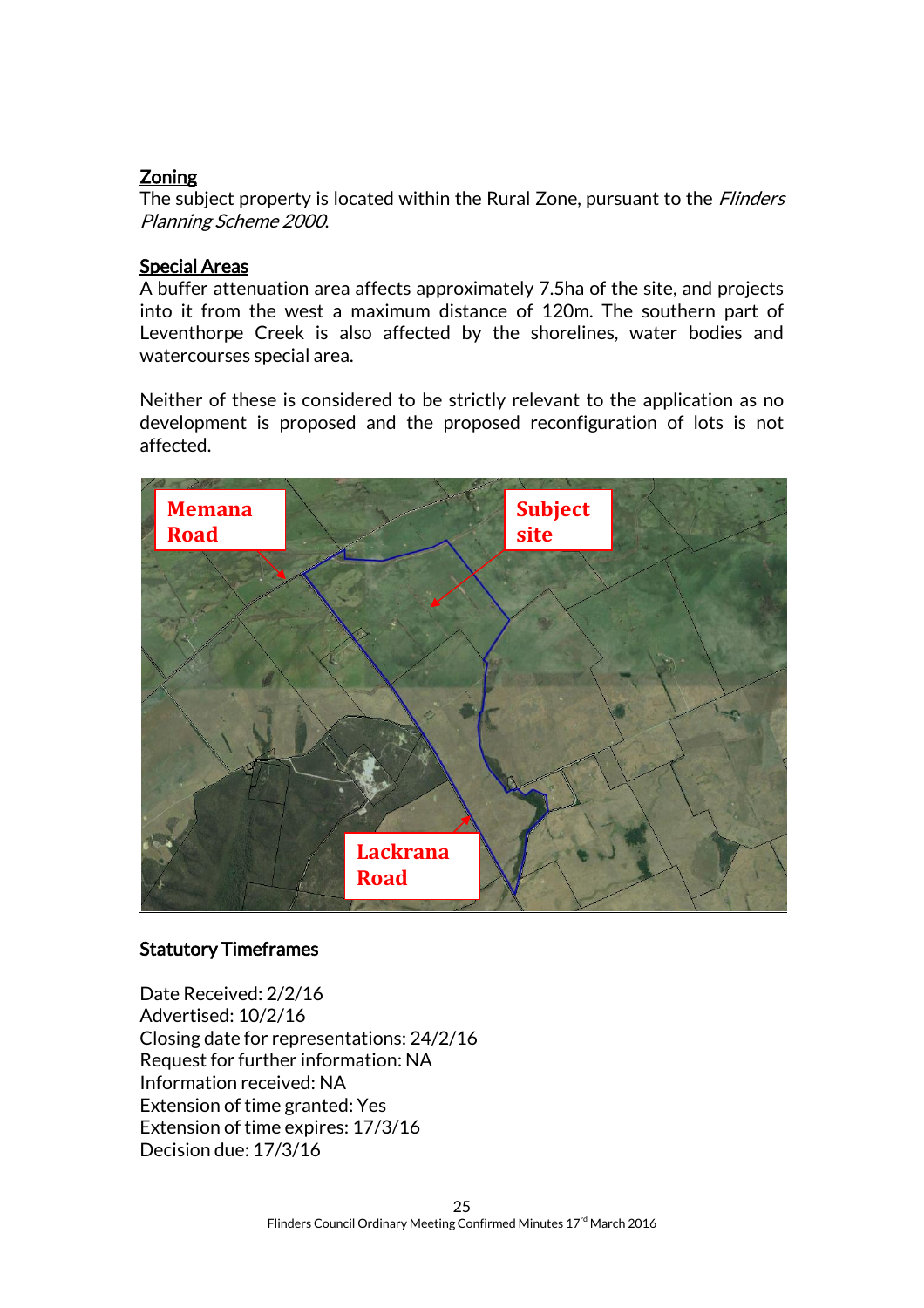# OFFICER'S REPORT: General

It is proposed to adjust the boundary between the lots a significant amount. The northern lot (CT: 165959/1) will grow from 235.7 ha to 441.1ha and the southern lot (CT: 168513/3) will shrink from 207.4ha to 2ha and will contain the existing house on this lot. This new lot will be rectangular, with frontage of 89m and a depth of 259m.

# Assessment:

Pursuant to Section 81 of the Local Government (Building and Miscellaneous) Act 1993, subdivision requires a discretionary application.

# 4.1 Plans of Subdivision

# 4.2.2 Reconfiguration of Existing lot(s)

Notwithstanding the provisions for minimum lot dimensions specified in this scheme and the provisions of Sub-clause 4.3.1, Council may approve an application for subdivision, whether or not the lots are wholly or partially within the same zone to enable the relocation of a boundary(s) to allow the reorganisation or consolidation of lot(s) provided that:

- (a) no additional lots are created;
- (b) the reorganisation or consolidation is primarily to enable better management of the land for the purpose consistent with the intent, objectives and policies of the zone(s), and where the new boundaries give consideration to:
	- (i) existing fencing;
	- (ii) topography;
	- (iii) perennial water courses and other bodies of water;
	- (iv) the provision of reasonable vehicular access to each lot;
	- (v) other natural and artificial features.

COMMENT: This clause is the primary consideration for the proposal and either overrides or includes the provisions of the rural zone.

Criterion (a) is met as no additional lots are created.

In relation to (b), the reason for the consolidation is not given. The current purpose of the land is agricultural, which is consistent with the the intent, objectives and policies of the zone. Currently the subject site comprises two 200ha+ agricultural lots, one of which has a house on it and one of which does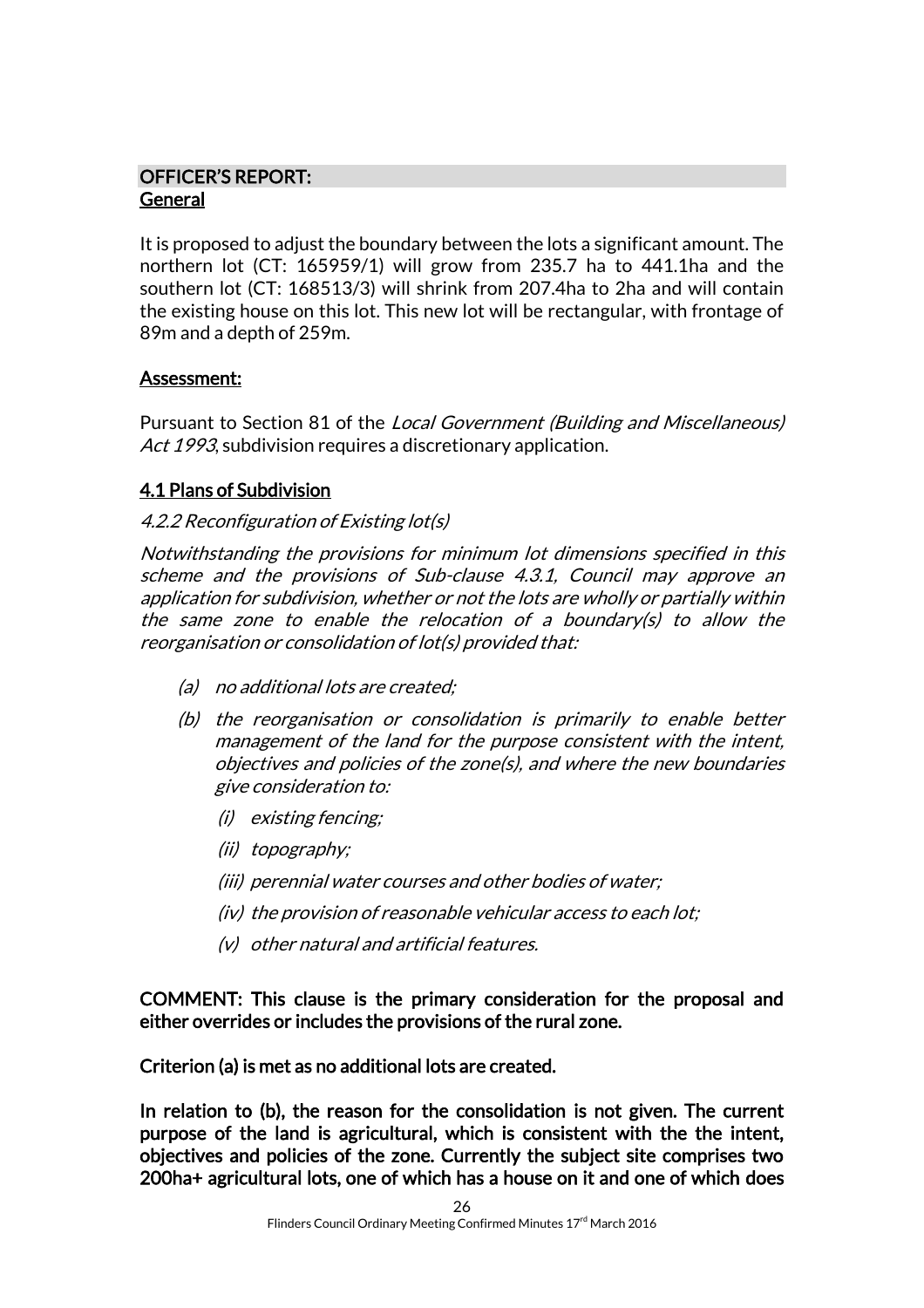not. As both lots are under the same ownership, this currently enables effective management of the land.

The proposal will allow the sale of the house on what would effectively be a residential lot (2ha in size). This may not occur, but this proposal would make it possible. The use of land would change from agricultural (the house being integral and subservient to this) to residential.

There would then be 440ha of agricultural land without onsite management. The proposal will not enable better management of the land, the test for this clause. Notwithstanding this, the requirements of (ii) to (iv) are met, as the land is generally flat, with no watercourses at the site of the new boundary, and with frontage to Lackrana Road. However the proposed new boundary does not wholly follow existing fence lines and natural features (the new boundary extends past the existing house curtilage to enclose some agricultural land).

An assessment is made below against the relevant parts of the rural zone (zone intent, desired zone character and subdivision standards):

#### 5.8.1 Zone Intent

- (a) The Rural Zone on Flinders Island is intended to maintain the existing rural character of the island which is typified by a pattern of areas of open farmland, typically with shelter belts of remnant vegetation, interspersed with irregular areas of native vegetation and substantial unspoiled landform. On other islands within the Planning Area the zone is intended to preserve the existing character which displays minimal signs of European occupation.
- (b) Use and development in the Rural Zone is intended to accommodate agricultural uses and development predominantly, with some compatible non-agricultural uses and development in appropriate circumstances, including tourist operation and rural industries. Forest plantations may be appropriate where they do not adversely affect the character of an area or detract from important views.

COMMENT: The proposal is not consistent with the zone intent. In relation to (a), the site has a rural character of *'open farmland, typically with shelter belts* of remnant vegetation'. In relation to (b), for a non-agricultural use such as residential to be accommodated it must not compromise this character. This was clearly outlined by the chairman of the Resource Management Planning Appeals Tribunal in his decision of 15 April 2015 relating to another subdivision of sub minimal lots in the rural zone on Flinders Island (117/14S - North East River Road, Palana).

The proposed reconfiguration of lots will create a 2ha lot with a house on it. Such development will not maintain the existing rural character (indeed it will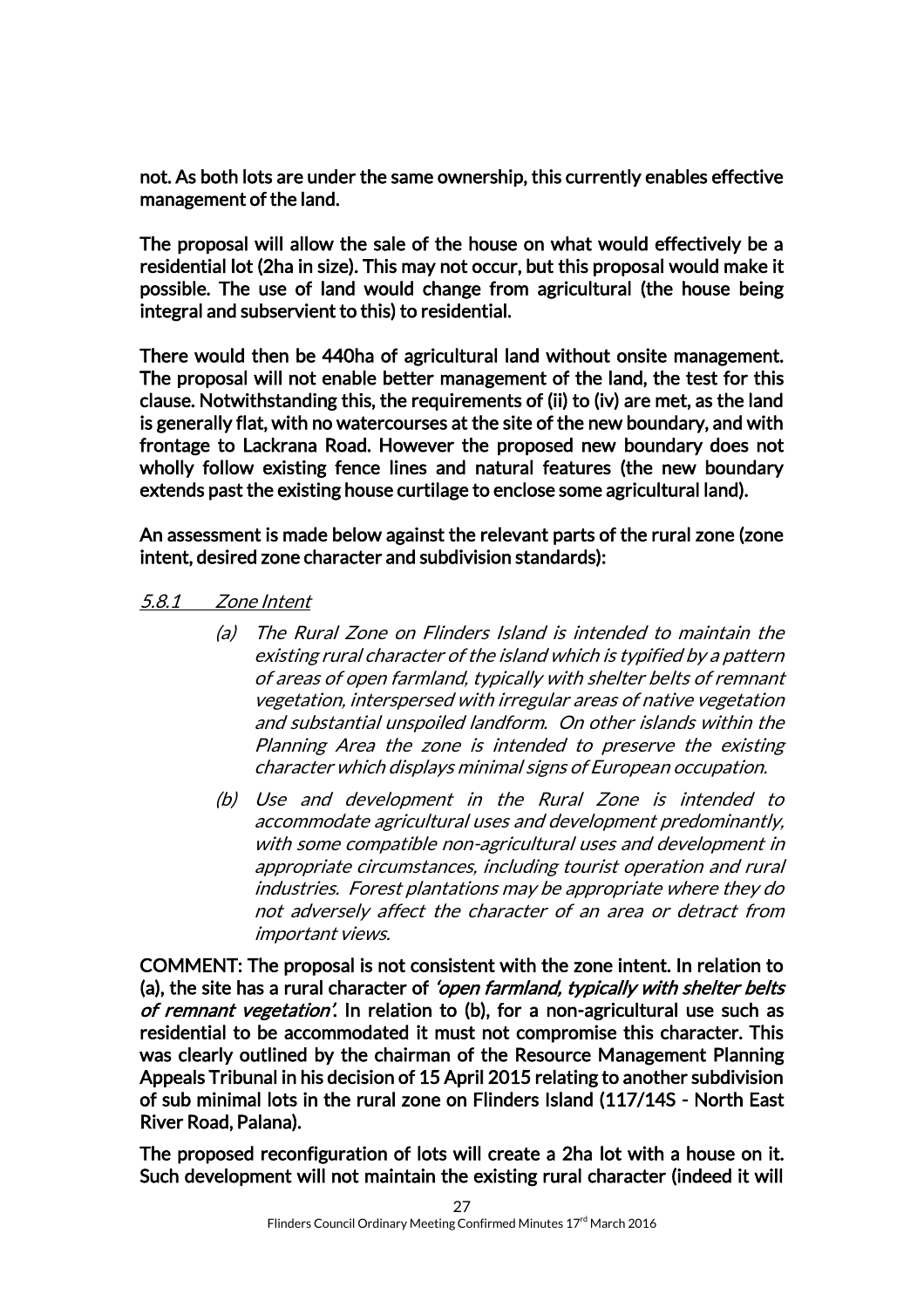### transform it to residential) and therefore the proposal is not consistent with the zone intent.

# 5.8.2 Desired Zone Character and Zone Guidelines

- (a) The use or development of small existing rural lots for the purpose of residential living shall only be approved where such use or development is compatible with any existing or potential agricultural use of that land or surrounding lands.
- (b) Use or development should enhance the rural character of the zone. Buildings should be substantial distances from the road frontage and apart, unless inappropriate for operational or topographical reasons. Where land clearance is undertaken it should be visually sympathetic; important trees (or stands of trees) should be retained, important hilltop locations should not be cleared and location of trees and shrubs along fence lines, property boundaries, watercourses and at property entrances is encouraged. Buildings and structures for aquaculture should be sited with regard to the protection of coastal scenery and compatibility with recreational use of the coastline.
- (c) Land use or development and management practices shall be environmentally appropriate and shall avoid contamination or despoliation of the land, ground water, water courses, shore-lines, lagoons and marshes. Sand-dunes and coastal vegetation and ecologically important areas shall be protected from degradation.
- (d) Forestry activities in the zone shall be in accordance with the Forest Practices Code

COMMENT: Criterion (a) is not applicable as this is not a small existing rural lot. It is proposed to create a small rural lot. In relation to (b) the proposal does not enhance the rural character of the zone (see above under zone intent). However the proposed lot reconfiguration does not in itself prevent buildings from being "…substantial distances from the road frontage and apart." The likely future residential use of this subdivision is likely to meet (c). Criterion (d) is not applicable.

#### 5.8.3 Subdivision Standards

- (a) The minimum lot size is 40 ha
- (b) A lot less than 40 hectares may be approved at Council's discretion for the following purposes;
	- (i) For an intensive agricultural use;
	- (ii) For a use, other than agriculture, that is consistent with the zone intent, desired zone character and zone guidelines;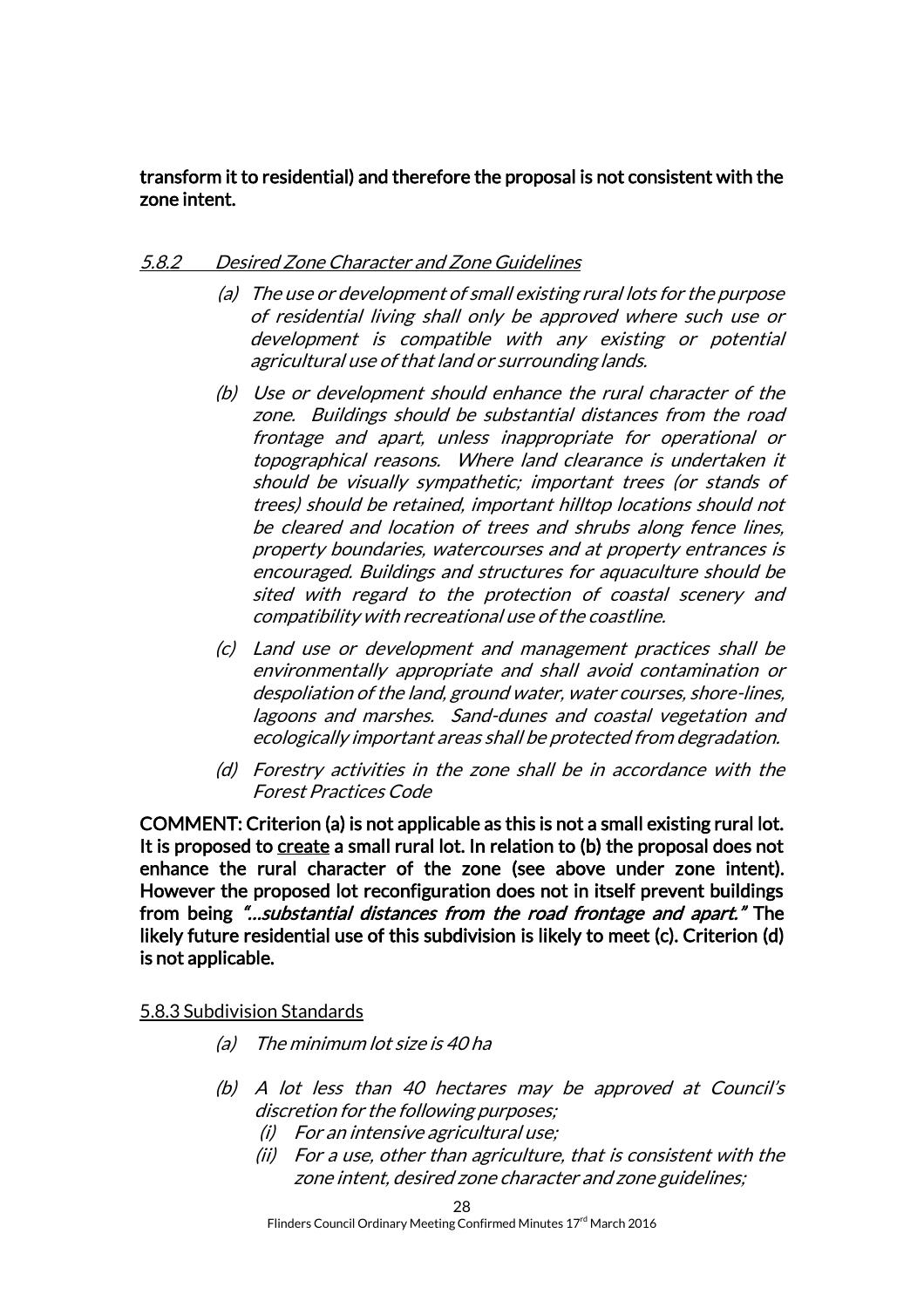- (iii) For an aquaculture use;
- (iv) For a servicing facility, infrastructure or recreational use;
- (v) For boundary alterations where no additional titles are created and the resultant lots will comply with the intent of the zone.
- (c) In considering an application under Clause 5.8.3(b) Council shall require a detailed assessment of the proposal prepared by a suitably qualified, independent, agricultural consultant that demonstrates:
	- $(i)$  In the case of lots for intensive agricultural use, the capacity of the proposed lot(s)
	- (ii) other cases, the agricultural capacity of the proposed lot(s) (including any balance lot) and methods which will be employed to safeguard their agricultural capacity;
- (d) Before accepting an application under Clause 5.9.3(b) Council may require the applicant to submit a Development Plan for the land to which the application relates. The Development Plan should show that:
	- (i) Subdivision will not fragment or diminish the agricultural potential of the land;
	- (ii) Subdivision will not result in ribbon development along roads and coastlines;
	- (iii) Development will not cause significant adverse impact on the natural environment, flora and fauna, coastal waters, watercourses or skylines;
	- (iv) Development or use will not be likely to result in land use conflict with existing land uses in the vicinity.

COMMENT: The proposal must rely on (b) ii) as the proposed lots are smaller than the 40ha minimum at (a). Criterion (b) (v) is also partly applicable, but only insofar as a boundary adjustment is proposed. The resultant lots will not comply with the intent of the zone (see assessment at 5.8.1). In considering an application under criterion (b) (ii), a use must be attached to the subdivision proposal – in this case the use of the newly created lot will change from agricultural (the house being integral and subservient to this) to residential. Criterion (c) (i) is not applicable. The proposal does not meet criterion (c) (ii). Although it is only by a small amount (around half the 2 ha proposed for the new lot, the other half being the existing house), the proposal detrimentally affects the agricultural capacity of the southern lot. This may be offset somewhat by the enlarging of the remaining lot. Criterion (d) is not applicable as there is no development plan.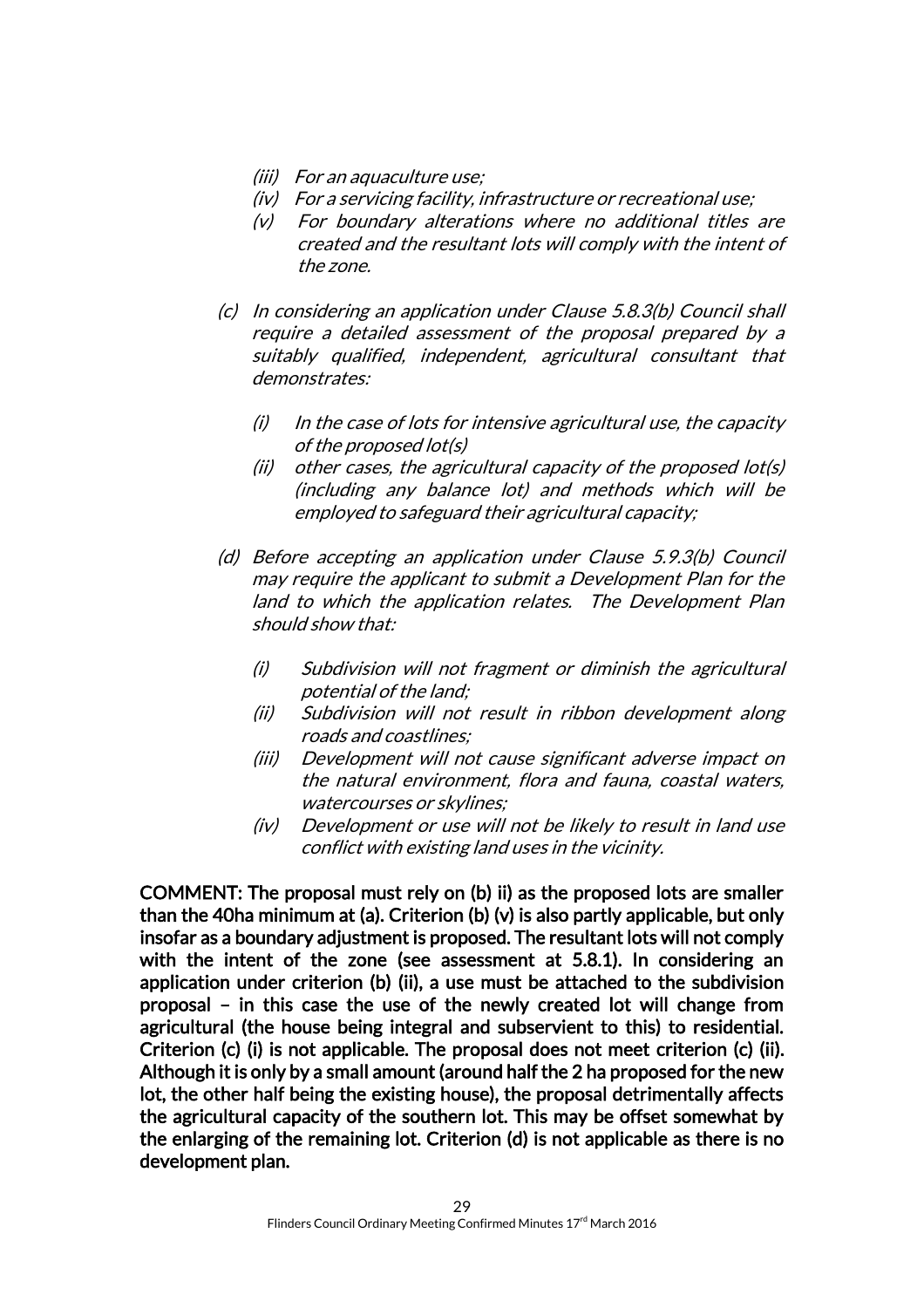# Clause 3.10 Consideration of Applications for Planning Permits

Council shall take into consideration the following:

1. the objectives, the intent of the zone, use and development principles, any development plan affecting the land and any relevant development standards or other relevant requirements of the Scheme;

#### Refer to assessment under Clause 4.2.2 (b), above.

2. any relevant proposals, reports or requirements of any public authorities;

#### Not applicable. None were received.

3. any representations received following public notification where required under the Act;

#### Not applicable. None were received.

- 4. whether any part of the land is subject to: (a) landslip, soil instability, or erosion;
	- (b) excessive slope;
	- (c) ponding or flooding;
	- (d) bush fire hazard;
	- (e) a Protected Catchment District under Water Management Act 1999;
	- (f) any Special Area Provisions in Part 7;
	- (g) pollution; and
	- (h) other hazards to safety or health.

#### The land is subject to bushfire hazard. An assessment against *Schedule 7* Development in Bushfire Prone Areas is made elsewhere in this report.

- 5. whether the proposed use or development is satisfactory in terms of its siting, size or appearance and levels of emissions in relation to:
- (a) existing site features;
- (b) adjoining land;
- (c) the streetscape and/or landscape;
- (d) the natural environment;
- (e) items of historic, architectural or scientific interest;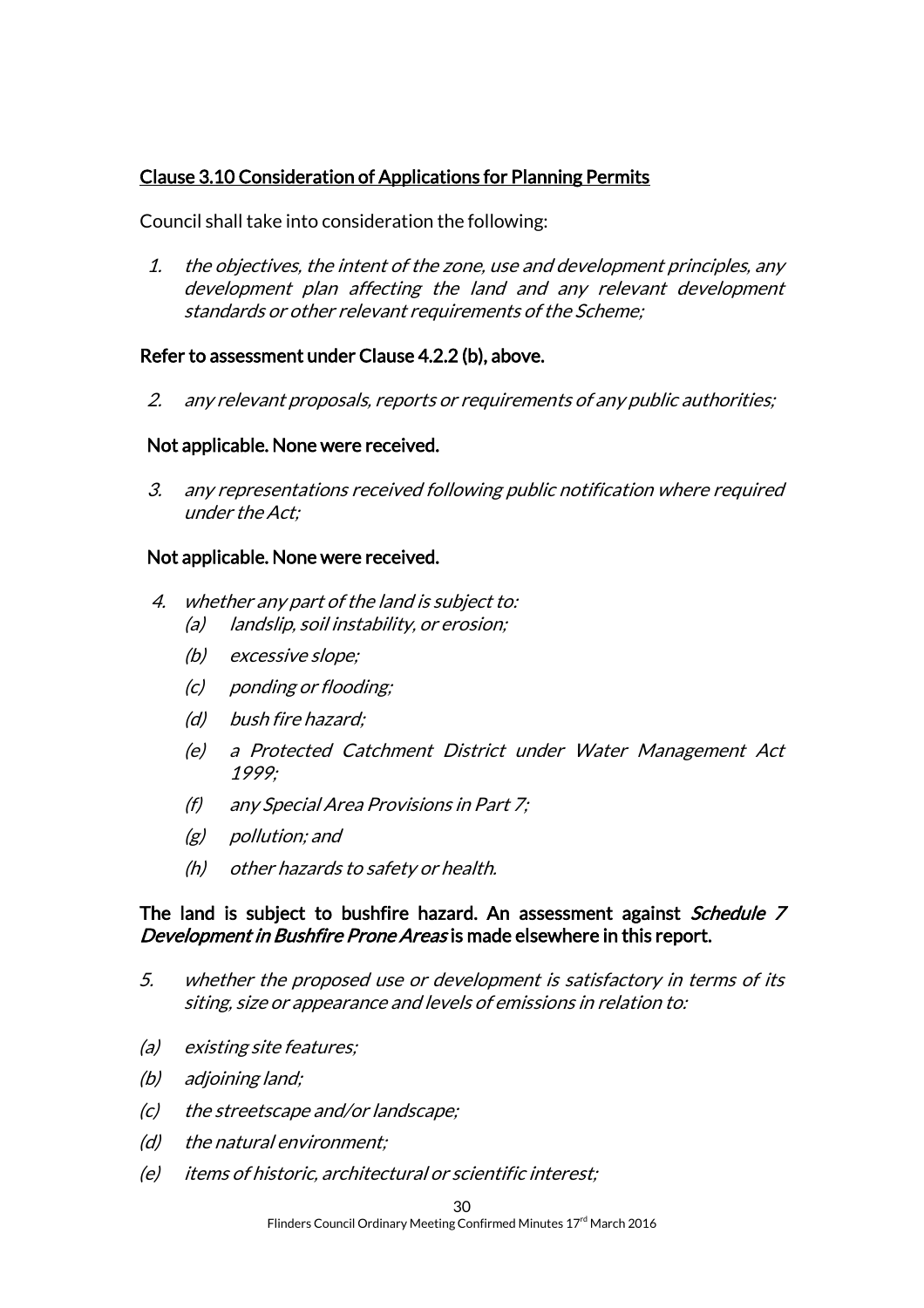- (f) buffer zones, attenuation areas,
- (g) easements;
- (h) a water supply for firefighting purposes;
- (i) any received pollution;
- (j) the escape of pollutants into storm drains and watercourses: and
- (k) isolation, separation from other lands.

#### An assessment of these is made elsewhere in this report.

6. whether the proposed use or development will be supplied with an adequate level of infrastructure and services, and if there is any necessity to improve deficient access, roads or road junctions, water, sewerage, electricity or transport services and the like, without detriment to existing users;

#### It is understood that the existing infrastructure including the road network has sufficient capacity to serve the new lots.

7. whether the proposed use or development would adversely affect the existing and possible future use or development of adjacent land, and vice versa;

The creation of a residential lot amongst large agricultural operations is unlikely to affect these operations. However, it is possible that the reverse may happen – the amenity of the residential lot could be affected by the agricultural operations. Future occupiers cannot expect an amenity typical of a residential area here.

8. the provision of adequate landscaping, amenity facilities and illumination, and the treatment of the site generally;

# Not applicable.

9. the sight distances available to and from proposed point(s) of access, together with an estimate of the speed of passing traffic;

#### A desk top assessment suggests the site distances available are 500m+, which meet the safe intersection sight distance requirements.

10. the design and siting of the proposal to enable reduction in energy consumption through alternative energy use or reduction in demand; and

# Not applicable as no buildings are proposed.

11. the safety and well-being of the general public.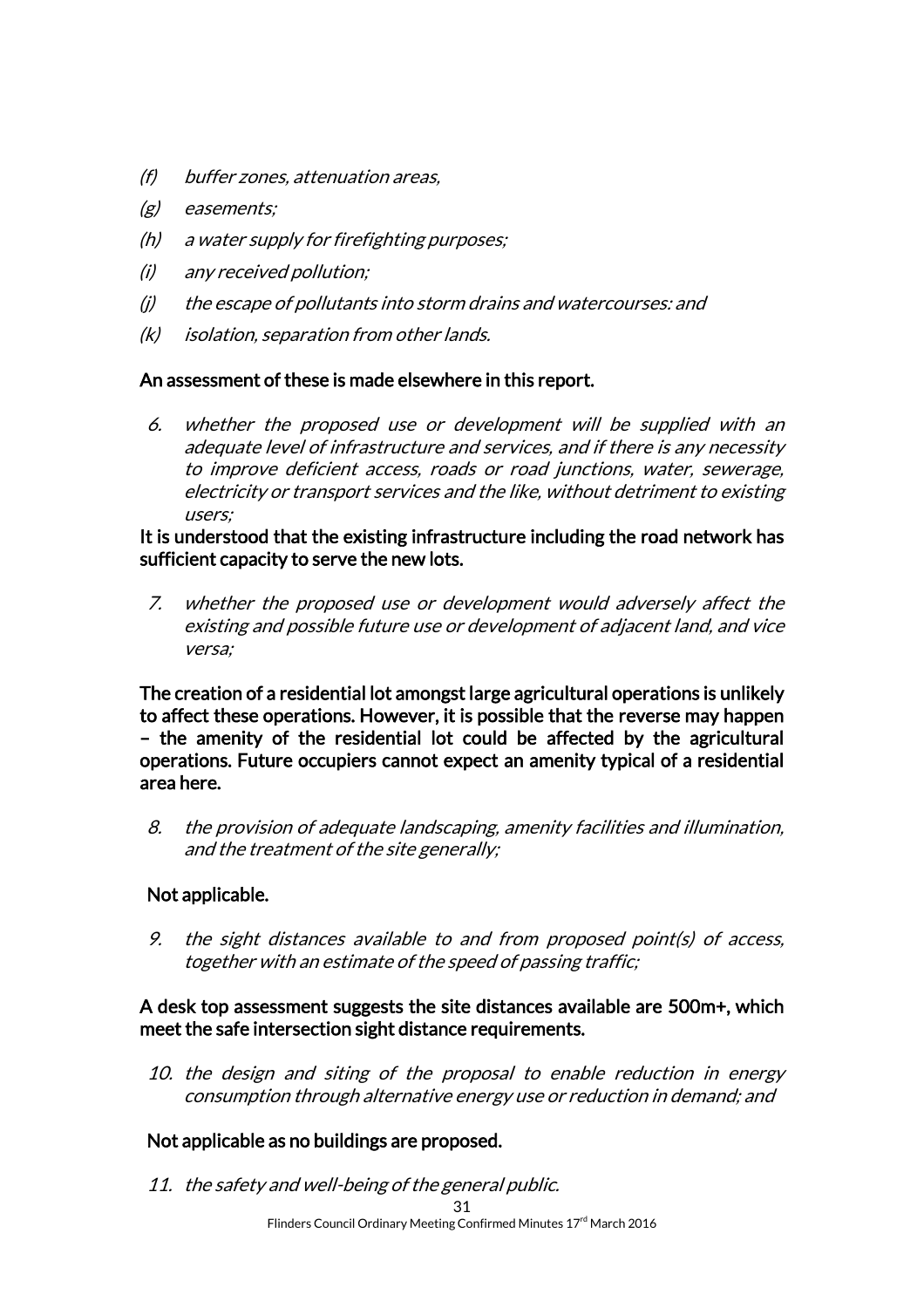# Complies.

12. Any other matter which Council is of the opinion is relevant to the particular application.

# None stated.

# Part 6 – Use and Development Principles

An assessment is made below against the relevant principles (those that are not applicable have been omitted for brevity):

6.0 Use and development shall be consistent with the following principles:

#### 6.1 Use

- (a) Use or development shall not unreasonably impact on any existing or intended use of development of neighbouring land.
- (b) Subdivision of land shall be carried out in accordance with the subdivision provisions for the zone within which the land is located or where that is not appropriate in accordance with:
	- (i) the requirements of the intended use, and
	- (ii) the Zone Intent, or alternatively by
	- (iii) an approved Development Plan that has been adopted by Council and inserted as a provision in the Scheme.

# COMMENT: Refer to assessment under Clause 4.2.2 (b), elsewhere in this report.

#### 6.2 Character

- (a) Use and development shall adequately respect the character of, and future intentions for the area in which it is to be located.
- (b) Subdivision layout, particularly roads, shall take adequate account of land contours and the need to avoid visual scarring.

# COMMENT: Refer to assessment under Clause 4.2.2 (b), elsewhere in this report.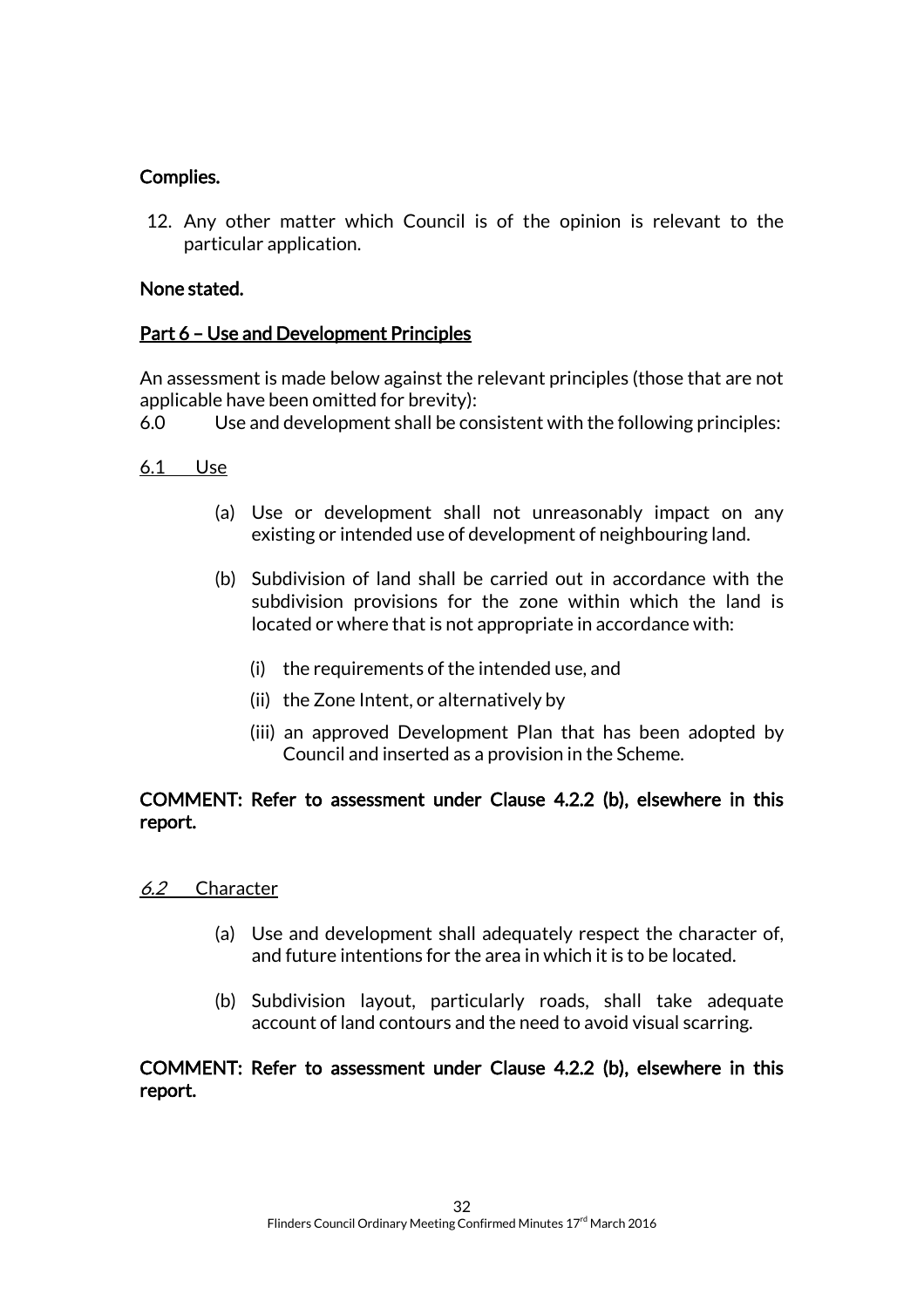#### 6.3 Amenity

(a) Adequate public open space shall be provided in areas of new subdivision, to meet the recreational and open space requirements of the community generally and particularly the new owners of the lots created by subdivision.

#### COMMENT: No public open space is required as no new lots are proposed.

#### 6.4 Environment

- (a) Use or development shall not be allowed to detrimentally affect the environment. All areas, and sensitive ecological and/or visual areas in particular, shall be developed in a manner and to an extent which is consistent with the protection of the values of the area.
- (b) Use or Development and land management practices shall be directed towards achieving environmental sustainability, biodiversity and ecological balance, and avoiding environmental damage such as soil erosion, coastal dune erosion, loss of important animal and plant species and increases in vermin populations.
- (c) Use or Development shall not be located in areas of unacceptable risk (eg. from fire, flood or landslip). In situations where risk may exist, use and development shall be appropriately sited and designed to provide an acceptable level of protection and safety for future users. In particular :
	- i. Lands subject to flood risk are those subject to a greater than one in a 100 year flood interval (1% probability), and land, the natural surface level of which is below 3 metres Australian Height Datum (AHD); and
	- ii. Land which comprises soils of known or suspected instability, has a slope greater than 1 in 4, or is filled or reclaimed land, are deemed to constitute an unstable land hazard; and
	- iii. Use and development in bushfire prone areas will comply with the provisions of Schedule 7 Development in Bushfire Prone Areas or some other provisions acceptable to Council and the Tasmania Fire Service.

COMMENT: In relation to (a), the proposal is not affected by the special area. In relation to (b), the proposed reconfiguration is unlikely to detrimentally affect the environment. In relation to (c) there is no identified risk from flooding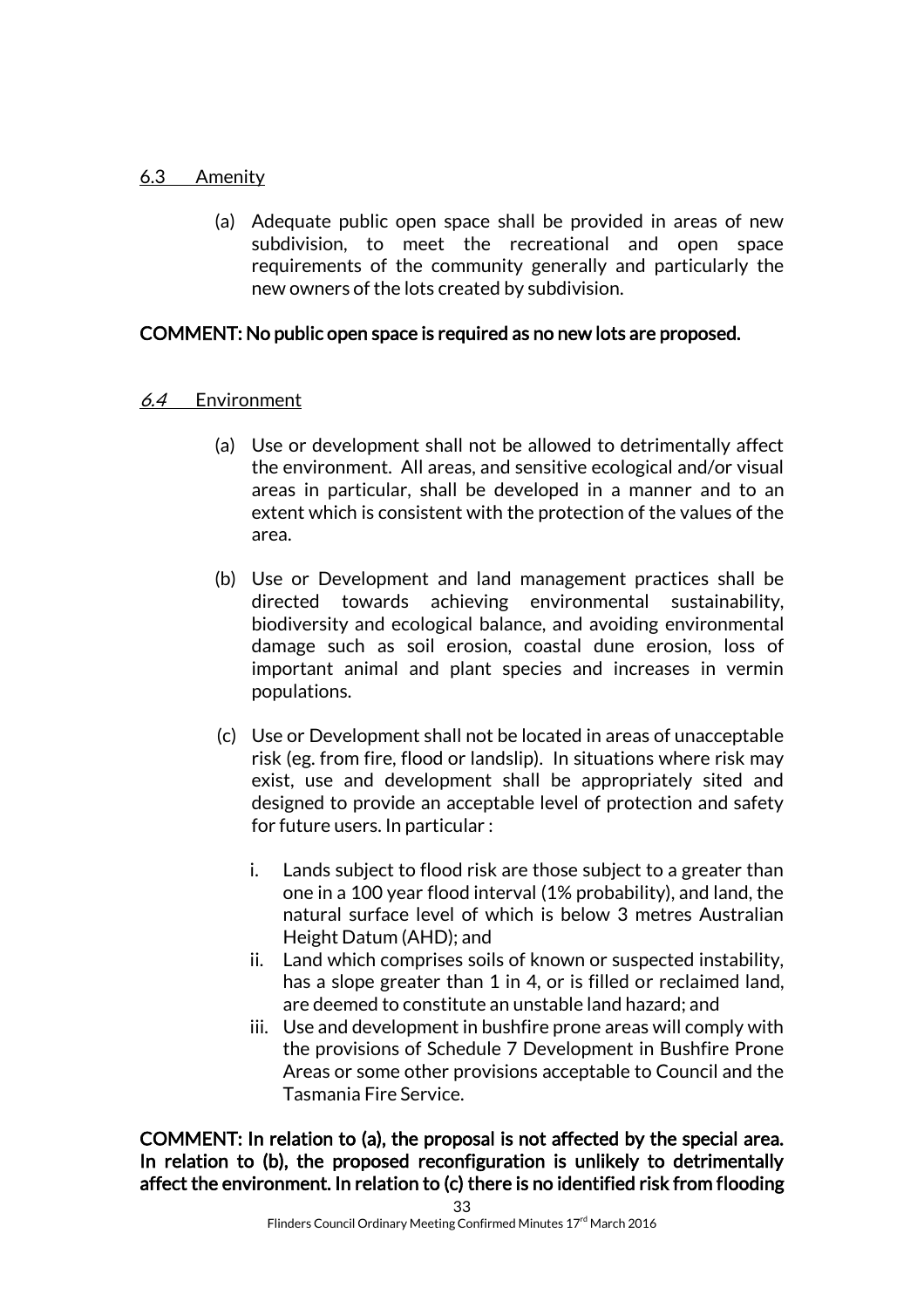or landslip, i) and ii). In relation to iii), the site is prone to bushfire, so Schedule 7 applies.

### 6.5 Heritage

# COMMENT: Not applicable. The subject site is not heritage listed.

#### 6.6 Access and Parking

- (a) All new lots must be provided with satisfactory pedestrian and vehicular access to a public street.
- (b) All Use or Development shall provide satisfactory pedestrian and vehicular access which is suited to the volume and needs of future users.

#### COMMENT: The reconfigured lots will be provided with suitable road access.

#### 6.7 Services

- (a) Use or Development shall be provided with adequate and appropriate services which are suited to the lifestyle requirements of people, the nature of the location, and the ability of the community to provide.
- (b) Lot size and arrangement shall be adequate and appropriate to ensure an acceptable level of servicing, particularly in relation to waste disposal.
- (c) In areas not serviced with water use or development shall provide adequate water supply and effluent disposal systems. Each dwelling shall provide a potable water storage facility (minimum capacity of 40kl) to provide for the anticipated number of occupants, and a wastewater disposal system approved by the Council's Environmental Health Officer
- (d) Use or Development in the bushfire prone areas will provide fire protection features and water supplies which comply with Schedule 7.
- (e) Use or Development shall be appropriately sited, designed and constructed to avoid conflict with service mains (including telephone, power, sewer, water and irrigation channels/pipelines). Buildings shall not be erected over any service main or within any easement providing for same whether utilised or not.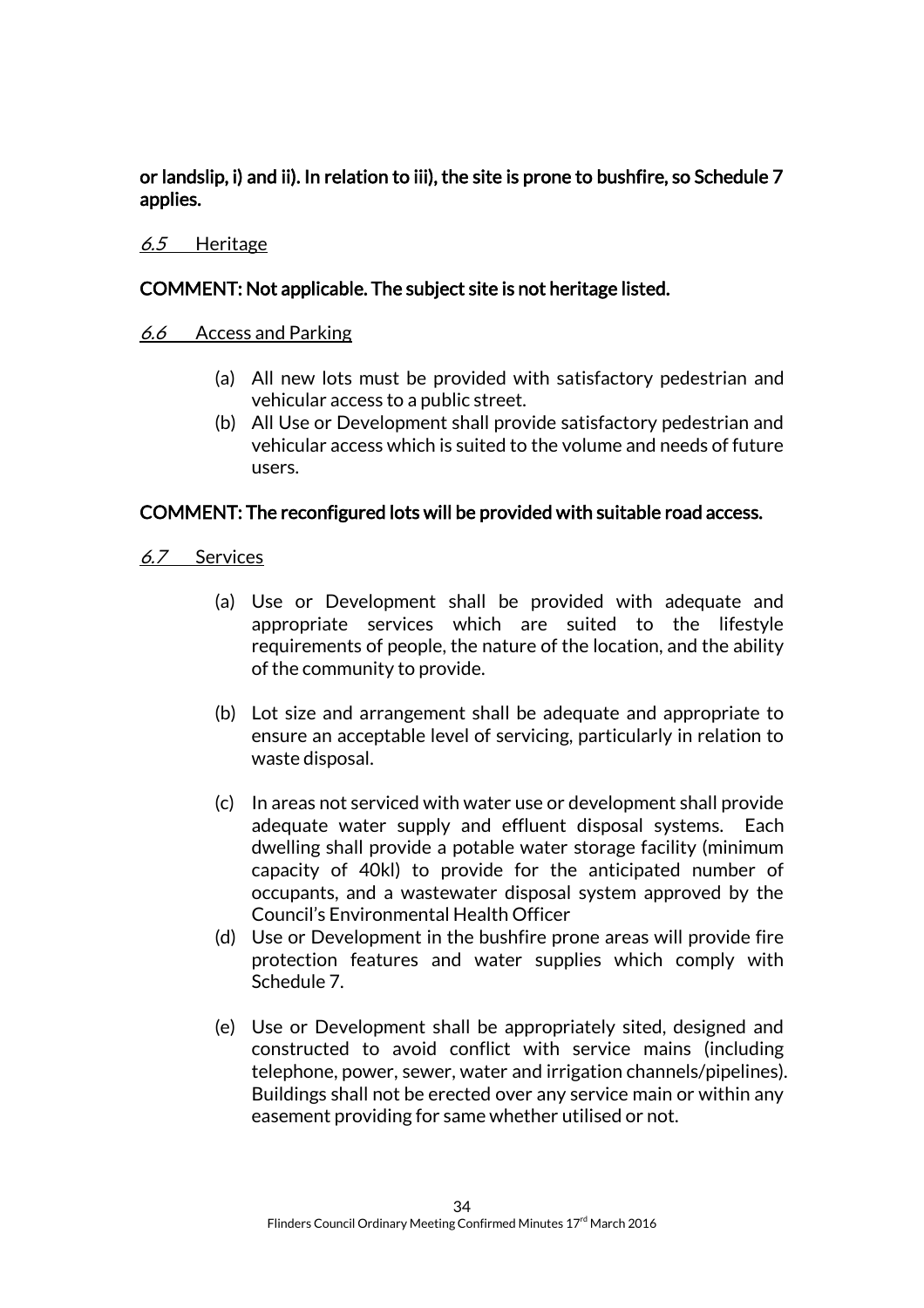- (f) Servicing systems shall use adequate and appropriate design methods and materials to ensure an acceptable life span and allow for adequate maintenance requirements.
- (g) Use or Development shall optimise efficiency in the use of energy and resources. In particular, land should be subdivided on a generally sequential basis (i.e. one area is substantially developed before the next is subdivided), common trenching should be used for different services where appropriate, and solar access maximised.

COMMENT: The proposed lots are to be serviced to meet (a) and (c). The lots comply with (b), as the wastewater system is contained in the new lot. Criterion (d) to (f) could be addressed if/when development is proposed. Criterion (g) is not applicable as no new lots are proposed.

#### 6.8 Social Interest

- 1. Use or Development should demonstrate how it suits the community interest.
- 2. Use or Development shall have adequate and appropriate types and levels of access to social facilities and services (eg. shops, government agencies, telecommunication, health services and educational facilities).

# COMMENT: The proposal provides additional choice of lot sizes on Flinders Island which anecdotally is considered to be in the community interest.

- 6.9 Administration
	- (a) In considering subdivision and/or rezoning proposals, an appropriate balance shall be maintained between current demand and stock available for use or development, and the number of new lots that would be created.
	- (b) Use or Development proposals should only be approved where the cost to the public of providing and maintaining services is not exceeded by the economic benefit of the use or development to the community.
	- (c) In considering any proposal, Council shall obtain the advice and opinion of other relevant group(s), individual(s) or organisation(s) with direct interest in the proposal.

# COMMENT: As no new lots are proposed, this is not strictly relevant.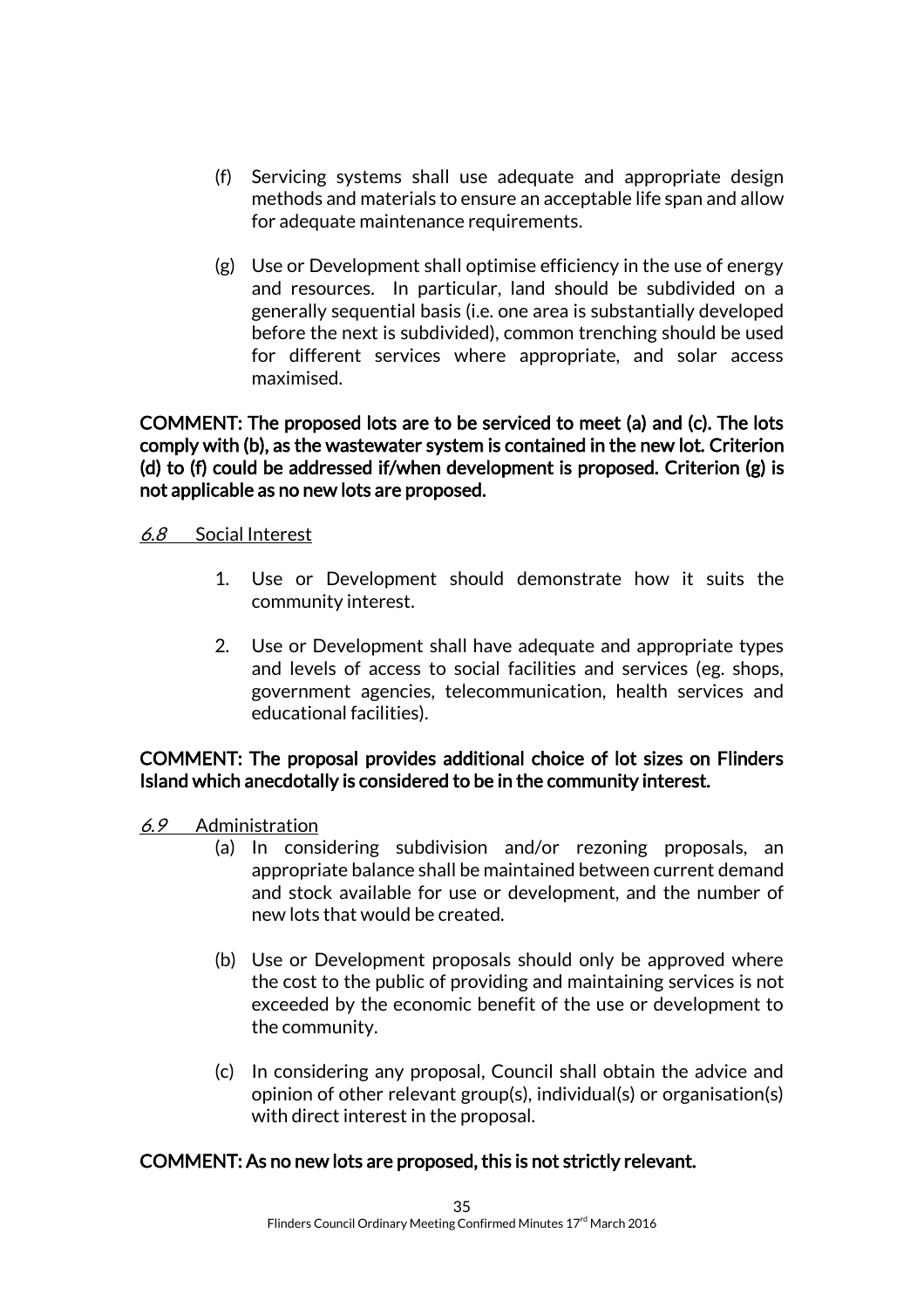# Part 8 - Schedules

# Schedule 7 – Development in Bushfire Prone Areas

The subdivision is within a bushfire prone area. An assessment against the schedule is made below:

| <b>S7.1.0 ISSUE</b><br>Subdivision<br>design<br>and<br>layout                                                                                                                                                                                                                                                                                                                                              | <b>INTENT</b> - The design, siting and layout of subdivisions in bushfire<br>prone areas should minimise fire risks and the potential for loss<br>of life. |                                                                                                                                                                                                                                                                          |  |
|------------------------------------------------------------------------------------------------------------------------------------------------------------------------------------------------------------------------------------------------------------------------------------------------------------------------------------------------------------------------------------------------------------|------------------------------------------------------------------------------------------------------------------------------------------------------------|--------------------------------------------------------------------------------------------------------------------------------------------------------------------------------------------------------------------------------------------------------------------------|--|
| <b>ACCEPTABLE SOLUTIONS</b>                                                                                                                                                                                                                                                                                                                                                                                |                                                                                                                                                            | PERFORMANCE CRITERIA                                                                                                                                                                                                                                                     |  |
| <b>S7.1.1a</b> Subdivisions are designed so that<br>buildings are separated from the bushfire<br>hazard by Building Protection Zones (BPZ)<br>and Fuel Modified Buffer Zones (FMBZ)<br>and                                                                                                                                                                                                                 |                                                                                                                                                            | Subdivisions are designed to have lots of<br>sufficient size and appropriate shapes to<br>provide building envelopes located within<br>sufficient fuel reduced areas so buildings<br>are not subject to threatening levels of<br>flames and radiation during a bushfire. |  |
| <b>S7.1.1b</b> A BPZ surrounds a building and is<br>separated from the fire hazard by a FMBZ<br>and                                                                                                                                                                                                                                                                                                        |                                                                                                                                                            |                                                                                                                                                                                                                                                                          |  |
| <b>S7.1.1c</b> BPZ and FMBZ can be constructed<br>to the width measured along the ground as<br>shown in Table 7.1 and                                                                                                                                                                                                                                                                                      |                                                                                                                                                            |                                                                                                                                                                                                                                                                          |  |
| <b>S7.1.1d</b> If the required width of the BPZ is<br>exceeded, the width of the FMBZ may be<br>reduced by that additional width, thus<br>maintaining the same total width of fuel<br>reduced areas. (Note the width of the BPZ<br>cannot be reduced).                                                                                                                                                     |                                                                                                                                                            |                                                                                                                                                                                                                                                                          |  |
| COMMENT: BPZs and FMBZs are not provided so the performance criterion must be<br>met. The Bushfire Site Assessment by Cohen & Associates states that the reconfigured<br>lots are of sufficient size and appropriate shapes to provide building envelopes located<br>within sufficient fuel reduced areas so buildings are not subject to threatening levels of<br>flames and radiation during a bushfire. |                                                                                                                                                            |                                                                                                                                                                                                                                                                          |  |
| <b>S7.1.2a</b> FMBZ are within the boundaries of<br>the subdivision and BPZ are within the<br>boundaries of each lot or<br><b>S7.1.2b</b> In reticulated water supply areas,<br>the width of the FMBZ may be reduced if it<br>can be shown that other fire protection<br>measures acceptable to the Tasmania Fire                                                                                          |                                                                                                                                                            | Subdivisions provide all lots with sufficient<br>reduced<br>fuel<br>areas<br>around<br>building<br>envelopes so buildings are not subject to<br>threatening levels of flames and radiation<br>during a bushfire.                                                         |  |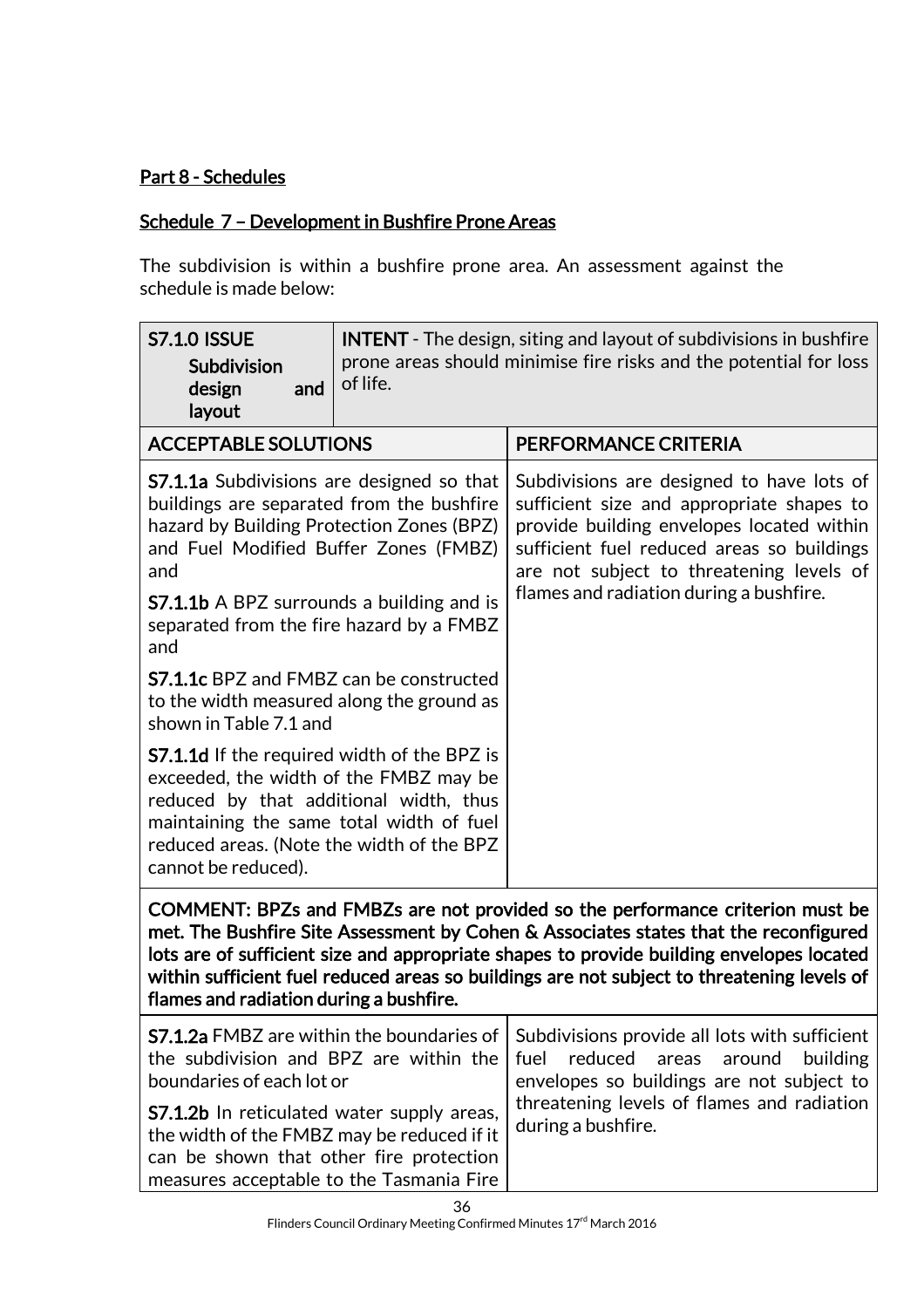| Service and Council are to be incorporated<br>into the development or                                                                                                                                                       |
|-----------------------------------------------------------------------------------------------------------------------------------------------------------------------------------------------------------------------------|
| <b>S7.1.2c</b> Where the subdivision does not<br>provide either sufficient BPZ or FMBZ for<br>individual lots, a multi-lot solution may be<br>proposed which may be acceptable to the<br>Tasmania Fire Service and Council. |

BPZs and FMBZs are not provided so the performance criterion must be met. The Bushfire Site Assessment by Cohen & Associates states that the reconfigured lots are able to accommodate sufficient fuel reduced areas around building envelopes so buildings are not subject to threatening levels of flames and radiation during a bushfire.

| <b>S7.2.0 ISSUE</b><br><b>Access</b><br>in<br>subdivisions                                                                                                                                                                                 | <b>INTENT</b> - Subdivisions are designed to provide safe access for<br>emergency and other vehicles to all lots and buildings. |                                                                                                                       |
|--------------------------------------------------------------------------------------------------------------------------------------------------------------------------------------------------------------------------------------------|---------------------------------------------------------------------------------------------------------------------------------|-----------------------------------------------------------------------------------------------------------------------|
| <b>ACCEPTABLE SOLUTIONS</b>                                                                                                                                                                                                                |                                                                                                                                 | PERFORMANCE CRITERIA                                                                                                  |
| <b>S7.2.1a</b> Subdivisions have two access roads<br>to low bushfire hazard areas or                                                                                                                                                       |                                                                                                                                 | Subdivisions should have safe alternative<br>routes to low bushfire hazard areas for<br>emergency and other vehicles. |
| 7.2.1b Dead end roads must not exceed<br>200 metres in length or service more than<br>8 lots or                                                                                                                                            |                                                                                                                                 |                                                                                                                       |
| <b>S7.2.1c</b> Where only one road is available,<br>the Tasmania Fire Service and Council may<br>approve a local area development plan<br>which provides for the eventual linking of a<br>dead end road to a connective road<br>network or |                                                                                                                                 |                                                                                                                       |
| <b>S7.2.1d</b> The Tasmania Fire Service and<br>Council may approve a non through road<br>provided it is linked to a formed fire trail to<br>the requirements of the Tasmania Fire<br>Service and Council.                                 |                                                                                                                                 |                                                                                                                       |
| COMMENT: Lackrana Road is a through road, meeting the acceptable solution.                                                                                                                                                                 |                                                                                                                                 |                                                                                                                       |
| <b>S7.2.2a</b> Access must be of all-weather<br>construction and                                                                                                                                                                           |                                                                                                                                 | Safe access roads shall be provided at all<br>times.                                                                  |
| <b>S7.2.2b</b> Road structures (including bridges)<br>must have a minimum load limit of 20<br>tonnes and                                                                                                                                   |                                                                                                                                 |                                                                                                                       |
| <b>S7.2.2c</b> There must be vertical clearance to                                                                                                                                                                                         |                                                                                                                                 |                                                                                                                       |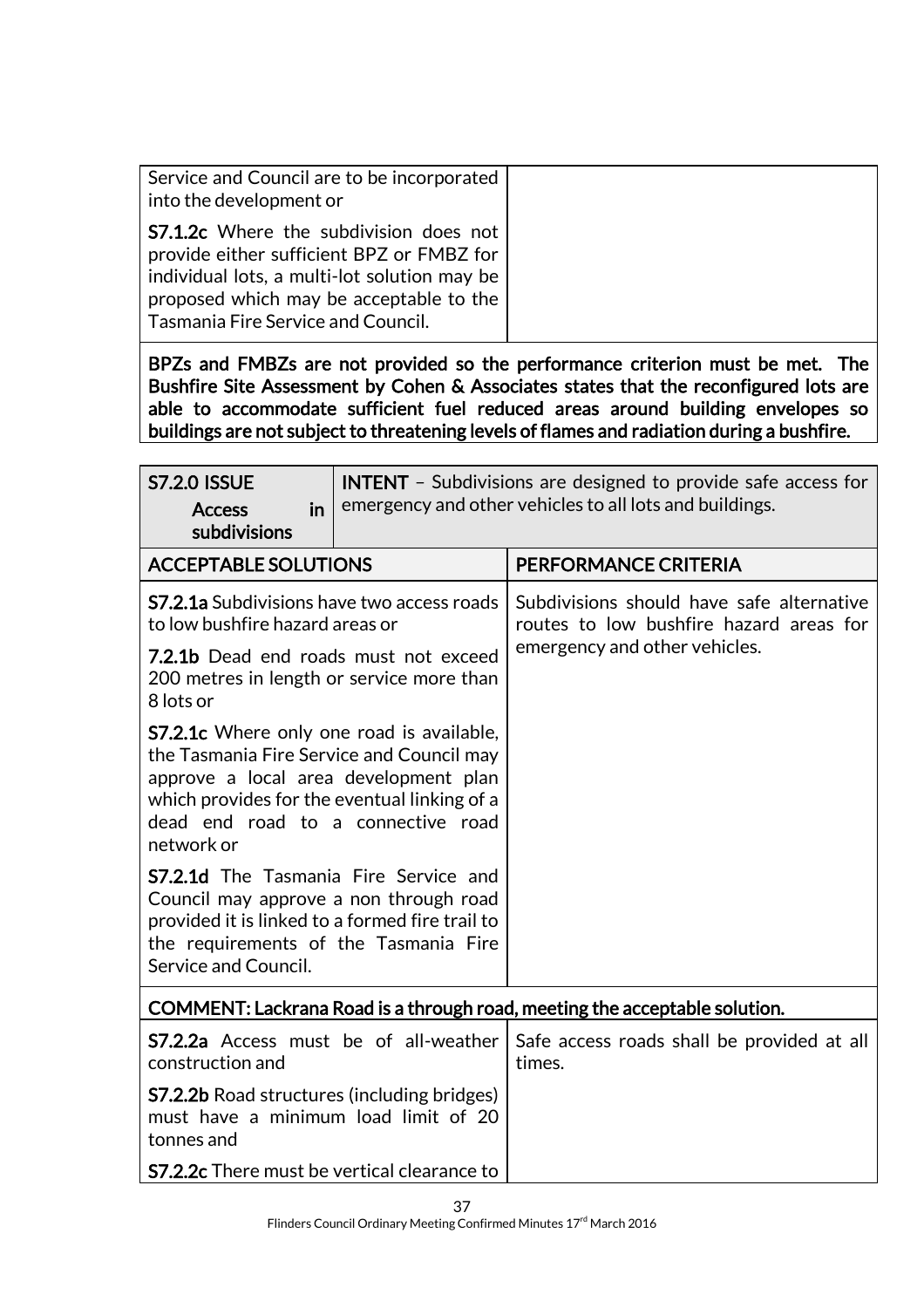| a height of 4 metres above the trafficable<br>width of the access and                                                                                                     |
|---------------------------------------------------------------------------------------------------------------------------------------------------------------------------|
| <b>S7.2.2d</b> There must be horizontal clearance<br>from 4 metres of the centre line of any<br>trafficable road for a height of 4 metres<br>above the trafficable width. |

COMMENT: Without having technical details the performance criterion must be met. As a public road, it is understood that Lackrana Road is a safe access road.

| <b>S7.2.3a</b> A maximum gradient of 1 in 8<br>(12.5%) is specified. However, where a<br>topographic difficulty occurs, an absolute<br>maximum grade of 1 in 5 (20%) for a<br>distance no greater than 50 metres may be<br>approved by the Tasmania Fire Service and<br>Council. The average maximum grade<br>must therefore not exceed 1 in 7 (14.4%)<br>and | The horizontal and vertical alignments,<br>crossfall and turning areas reflect physical<br>and<br>characteristics<br>major<br>drainage<br>functions for the site as well as satisfying<br>design<br>requirements for<br>emergency<br>vehicles. |  |
|---------------------------------------------------------------------------------------------------------------------------------------------------------------------------------------------------------------------------------------------------------------------------------------------------------------------------------------------------------------|------------------------------------------------------------------------------------------------------------------------------------------------------------------------------------------------------------------------------------------------|--|
| <b>S7.2.3b</b> Curves must have a minimum inner<br>radius of 10 metres and                                                                                                                                                                                                                                                                                    |                                                                                                                                                                                                                                                |  |
| S7.2.3c Dips must have no more than a 1 in<br>8 (12.5%) entry and exit angle and                                                                                                                                                                                                                                                                              |                                                                                                                                                                                                                                                |  |
| <b>S7.2.3d</b> All roads must have a maximum<br>cross fall alignment of 1 in 33 (3%).                                                                                                                                                                                                                                                                         |                                                                                                                                                                                                                                                |  |
| a public road, it is understood that Lackrana Road is a safe access road.                                                                                                                                                                                                                                                                                     | COMMENT: Without having technical details the performance criterion must be bet. As                                                                                                                                                            |  |
| S7.2.4a At the end of all roads or access<br>ways there must be a court bowl or cul de<br>sac of a minimum trafficable radius of 10<br>(shoulders, seal<br>other<br>metres<br><b>or</b><br>consolidated edges may be acceptable) or                                                                                                                           | Suitable turning areas for fire suppression<br>and other vehicles must be provided at the<br>end of all roads and access ways.                                                                                                                 |  |
| <b>S7.2.4b</b> At the end of all roads or access<br>ways there must be hammerhead "T" or "Y"<br>turnarounds with minimum 4 metres width<br>and total length of 16 metres.                                                                                                                                                                                     |                                                                                                                                                                                                                                                |  |
| COMMENT: Not applicable to this assessment - Lackrana Road is a through road.                                                                                                                                                                                                                                                                                 |                                                                                                                                                                                                                                                |  |

|                                                                          | <b>S7.2.5a</b> The minimum trafficable width for   Access should be of sufficient width to |
|--------------------------------------------------------------------------|--------------------------------------------------------------------------------------------|
|                                                                          | access is 6 metres which may include allow simultaneous access and egress for              |
| consolidated, formed, surfaced and drained emergency and other vehicles. |                                                                                            |
| shoulders or                                                             |                                                                                            |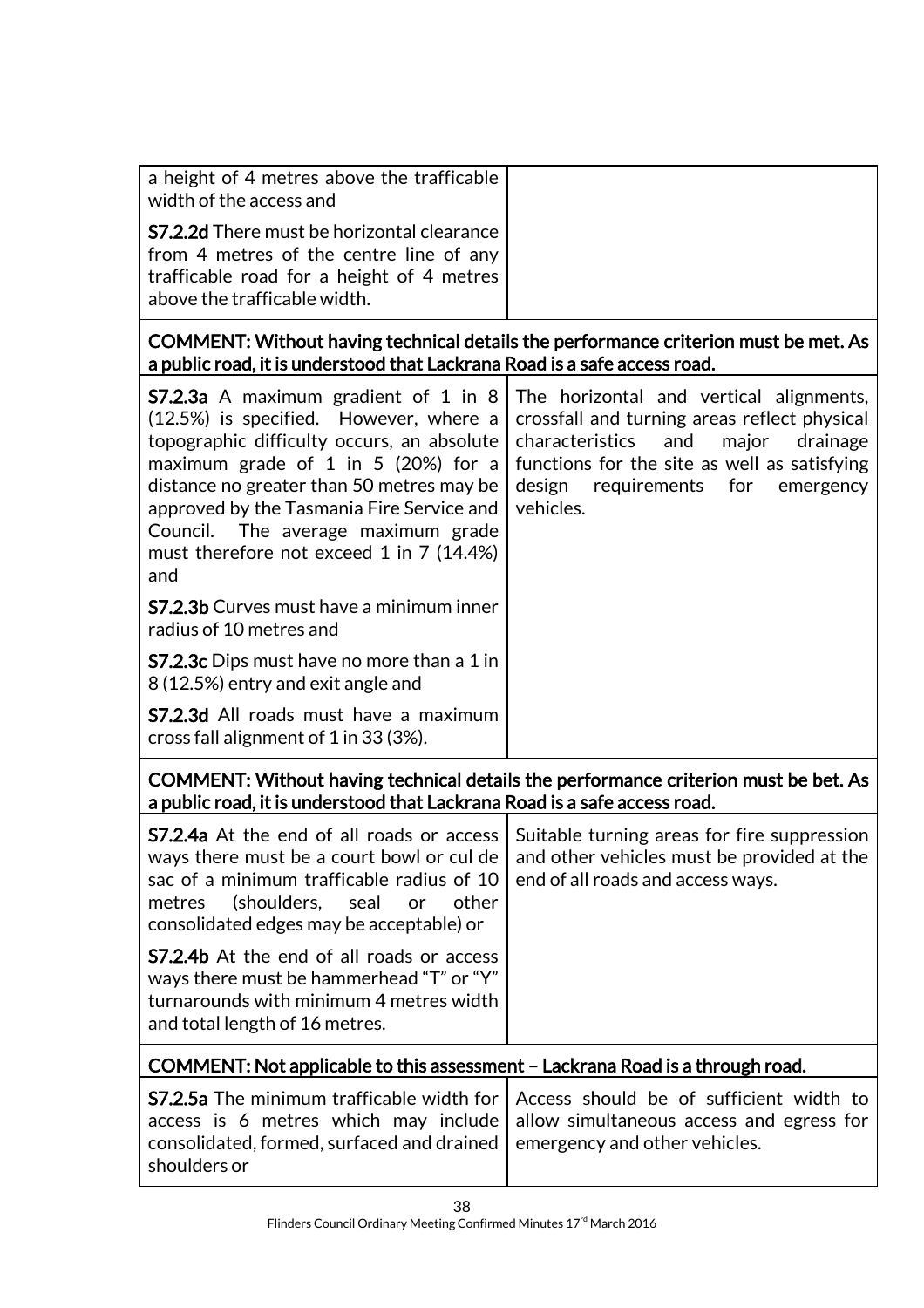| <b>S7.2.5b</b> Where 8 or less lots are being<br>serviced, an access with trafficable width<br>of 4 metres for a maximum of 90 metres<br>length may be provided or<br><b>S7.2.5c</b> Where the access is less than 6<br>metres trafficable width, passing bays of a<br>minimum length of 20 metres must be<br>provided every 200 metres along the<br>access. The combined width of the access<br>and the passing bay must be a minimum 6<br>metres. fire suppression and other vehicles |                                                                                |  |
|-----------------------------------------------------------------------------------------------------------------------------------------------------------------------------------------------------------------------------------------------------------------------------------------------------------------------------------------------------------------------------------------------------------------------------------------------------------------------------------------|--------------------------------------------------------------------------------|--|
| COMMENT: No access within the lots is proposed as part of this application.                                                                                                                                                                                                                                                                                                                                                                                                             |                                                                                |  |
| forms<br>S7.2.6a<br>An<br>road<br>the<br>access<br>perimeter of the development or<br><b>S7.2.6b</b> A fire trail connected to an access<br>perimeter<br>road<br>forms<br>the<br>0f<br>the<br>development.                                                                                                                                                                                                                                                                              | the<br>perimeter<br>0f<br>the<br>Access<br>to<br>development must be provided. |  |
| COMMENT: There is no access to the perimeter of the development. The performance<br>criterion is not met.                                                                                                                                                                                                                                                                                                                                                                               |                                                                                |  |
| <b>S7.2.7a</b> Fire trails are constructed to 4WD<br>standard and                                                                                                                                                                                                                                                                                                                                                                                                                       | Fire trails must be safe for use fire<br>suppression.                          |  |
| <b>S7.2.7b</b> Fire trails have a formed width of 4<br>metres and                                                                                                                                                                                                                                                                                                                                                                                                                       |                                                                                |  |
| S7.2.7c Fire trails must have vertical<br>clearance to a height of 4 metres above the<br>trafficable and                                                                                                                                                                                                                                                                                                                                                                                |                                                                                |  |
| <b>S7.2.7d</b> Fire trails must have horizontal<br>clearance from 3 metres of the centre line<br>for a height of 4 metres above the<br>trafficable width and                                                                                                                                                                                                                                                                                                                            |                                                                                |  |
| <b>S7.2.7e</b> Fire trails will have a maximum<br>gradient of $1$ in 6 (17%).                                                                                                                                                                                                                                                                                                                                                                                                           |                                                                                |  |
| COMMENT: Not applicable. No fire trails are proposed.                                                                                                                                                                                                                                                                                                                                                                                                                                   |                                                                                |  |
| <b>S7.3.0 ISSUE</b><br><b>INTENT</b> - To ensure adequate water supplies are available in a<br>subdivision for landowners or emergency services to defend<br>Water supplies for<br>properties from bushfire<br>fire suppression<br>in<br>subdivisions                                                                                                                                                                                                                                   |                                                                                |  |
| <b>ACCEPTABLE SOLUTIONS</b>                                                                                                                                                                                                                                                                                                                                                                                                                                                             | <b>PERFORMANCE CRITERIA</b>                                                    |  |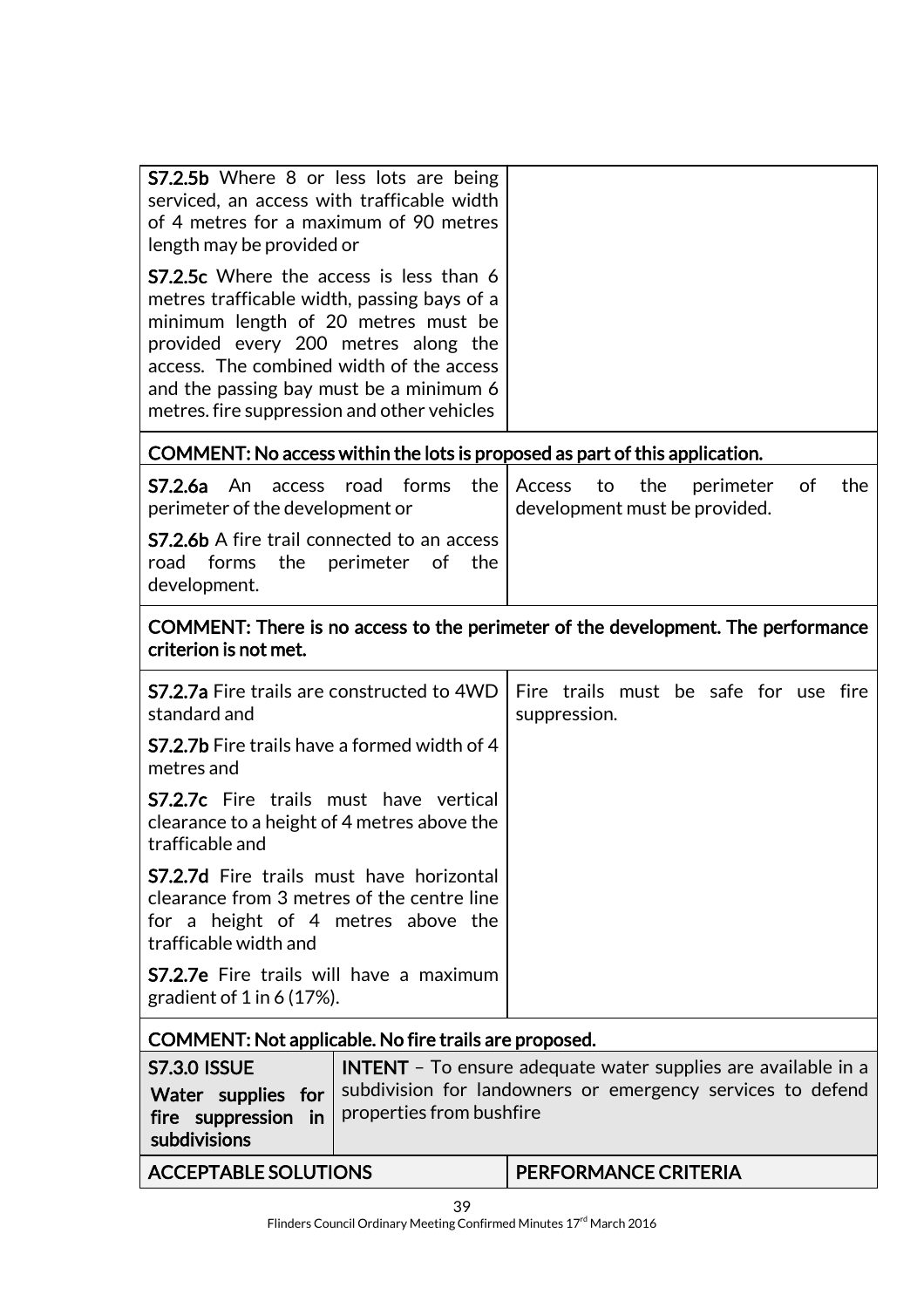| <b>S7.3.1a</b> Subdivisions have a reticulated<br>water supply with a minimum flow rate as<br>specified by Australian Standard AS 2419<br>for the intended class of development as<br>required under the Building Code of<br>Australia or 600 litres per<br>minute<br>(whichever is greater) or                                                                                                             | Subdivisions have an adequate size of<br>water supply.                       |
|-------------------------------------------------------------------------------------------------------------------------------------------------------------------------------------------------------------------------------------------------------------------------------------------------------------------------------------------------------------------------------------------------------------|------------------------------------------------------------------------------|
| <b>S7.3.1b</b> Subdivisions have a static water<br>supply to comply with AS 2419 for the<br>intended class of development as required<br>under the Building Code of Australia for<br>fire suppression or                                                                                                                                                                                                    |                                                                              |
| <b>S7.3.1c</b> For developments not specified in<br>the Building Code of Australia in S7.3.1 b),<br>subdivisions for lots less than 2500 square<br>metres will have 10 000 litres of stored<br>water for fire suppression and for lots<br>2500 square metres or larger, 20 000 litres<br>of stored water for fire suppression.                                                                              |                                                                              |
| provide the water supply in accordance with the performance criteria.                                                                                                                                                                                                                                                                                                                                       | COMMENT: The Bushfire Site Assessment by Cohen & Associates states dams will |
| <b>S7.3.2a</b> In areas where the water supply<br>complies with S7.3.1 a), the building<br>envelope must not be more than 130<br>metres from the nearest fire hydrant. The<br>hydrant must comply with Tasmania Fire<br>Service and Council requirements or                                                                                                                                                 | The water supply for fire suppression will<br>be available at all times.     |
| <b>S7.3.2b</b> In areas where the water supply<br>does not comply with S7.3.1 a), a static<br>supply complying with S7.3.1 b) or c) will be<br>located within the subdivision to be<br>accessible by emergency vehicles at all<br>times. The supply may be from a single<br>source or a combination of storages for<br>either individual lots or for the entire<br>subdivision. Storages must be accessible |                                                                              |

|              | <b>S7.3.3a</b> All water storage tanks are The water supply pipelines, fittings and                      |
|--------------|----------------------------------------------------------------------------------------------------------|
|              | constructed of non-combustible and non- storages are designed, located and fitted to                     |
| concrete and | rust materials such as galvanised steel and   ensure reliability of the water supply during  <br>a fire. |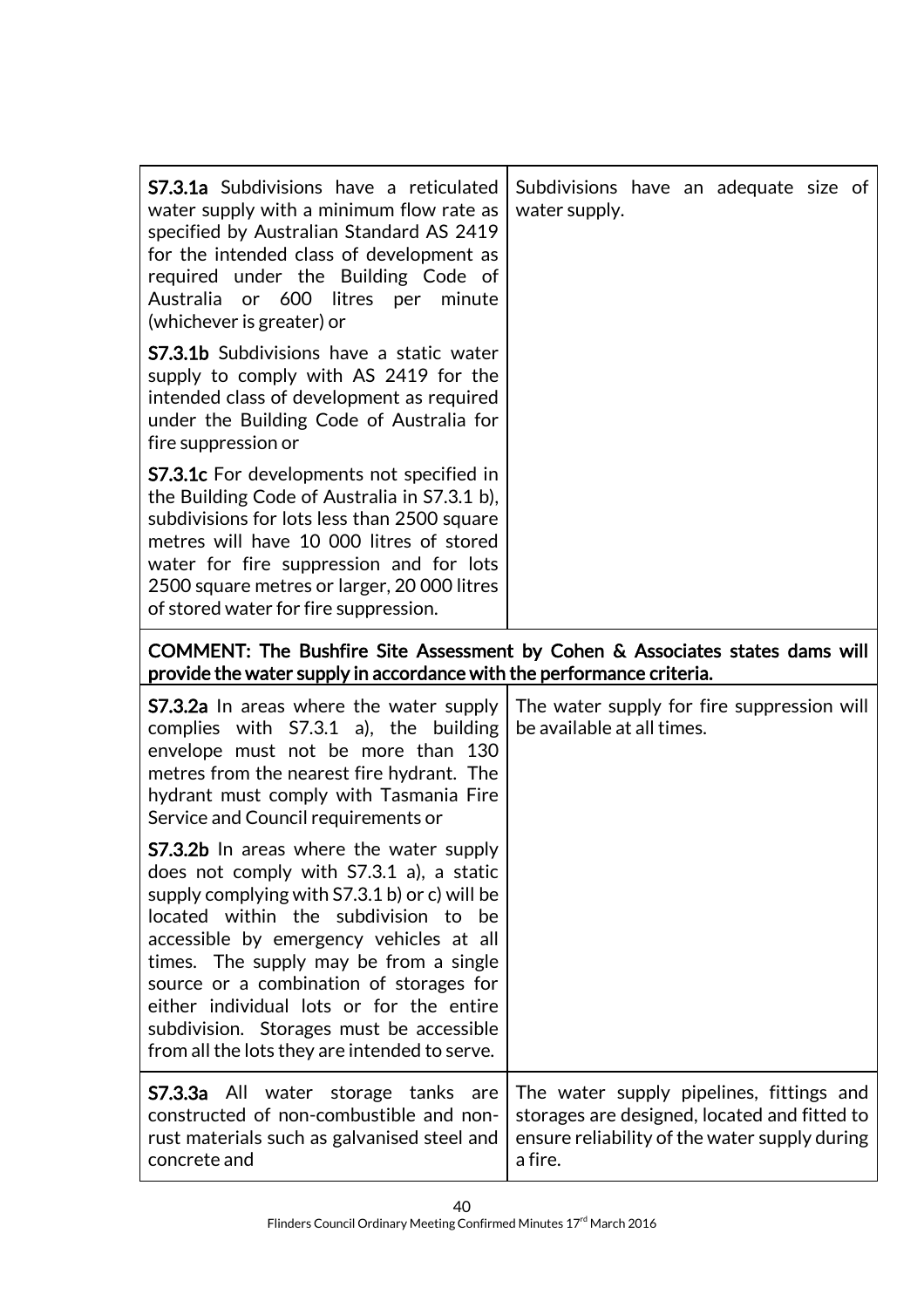| <b>S7.3.3b</b> All above ground pipelines and<br>fittings are either constructed of non-<br>combustible and non-rust materials such as<br>galvanised steel and copper, or protected<br>from the effects of heat and flame by<br>lagging or other means and<br><b>S7.3.3c</b> All below-ground water pipelines |                                                                       |  |
|---------------------------------------------------------------------------------------------------------------------------------------------------------------------------------------------------------------------------------------------------------------------------------------------------------------|-----------------------------------------------------------------------|--|
| are installed to a depth as specified in the<br>National Plumbing Code AS<br>3500<br>(generally 300 mm).                                                                                                                                                                                                      |                                                                       |  |
| COMMENT: The Bushfire Site Assessment by Cohen & Associates states dams will<br>provide the water supply in accordance with the performance criteria.                                                                                                                                                         |                                                                       |  |
| <b>S7.3.4a</b> If the storage is accessible and<br>above ground, a male 64 mm 5V thread<br>coupling to<br>Tasmania<br>Fire<br>Service<br>specifications must be installed on the<br>storage to supply water or                                                                                                | Access to static supplies will be suitable for<br>emergency vehicles. |  |
| <b>S7.3.4b</b> If the storage is accessible and<br>below ground, there must be sufficient<br>hard standing beside or adjacent to the<br>storage to allow an emergency vehicle<br>access for draughting from the storage or                                                                                    |                                                                       |  |
| <b>S7.3.4c</b> If the storage is not directly<br>accessible, a remote access point may be<br>provided which must deliver water at a<br>minimum flow rate of 270 litres per minute<br>at the delivery point through a male 64 mm<br>5V thread coupling to Tasmania Fire<br>Service specifications.             |                                                                       |  |
|                                                                                                                                                                                                                                                                                                               |                                                                       |  |

COMMENT: The Bushfire Site Assessment by Cohen & Associates states dams will provide the water supply in accordance with the performance criteria.

#### **Referrals**

None required.

# STATUTORY REQUIREMENT:

The application was advertised for 14 days in accordance with the Act.

# POLICY/STRATEGIC IMPLICATIONS:

The relevant strategic focus area of the Flinders Council Strategic Plan 2015 is: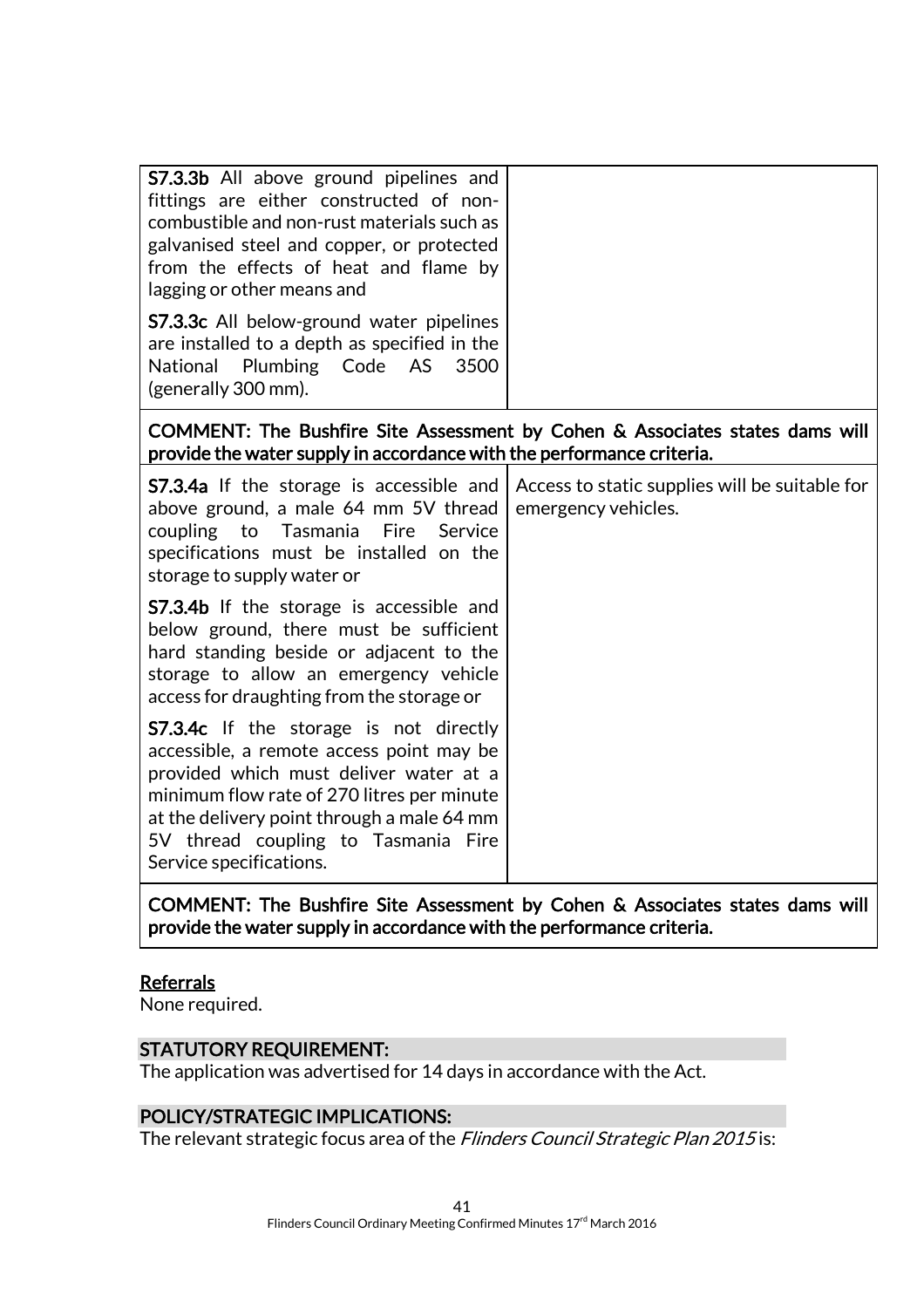Strategic Focus Area 2: Infrastructure and Services - An Islands' specific approach to planning and delivery to ensure community and environmental values are maintained.

COMMENT: The proposal is not consistent with the rural character as it does not ensure that community and environmental values are maintained. The proposal is therefore not consistent with the plan.

#### BUDGET AND FINANCIAL IMPLICATIONS:

Not applicable.

# OFFICER'S RECOMMENDATION:

That the application for the reconfiguration of existing lots in the rural zone, by Cohen & Associates for land located at Lackrana Road, Memana (CT: 168513/3 and 165959/1) be REFUSED for the following reasons:

- 1. The proposal does not meet the requirements of Clause 4.2.2 Reconfiguration of Existing Lot(s) of the Flinders Planning Scheme 2000, and
- 2. The proposal does not meet the performance criterion at clause S7.2.6 Perimeter Access of the Flinders Planning Scheme 2000.

James Ireland, Consultant Town Planner, joined the meeting via phone at 1.18pm and left the meeting at 1.35pm.

Mayor Carol Cox called a break in the meeting at 1.35pm and resumed the meeting at 1.50pm.

James Ireland, Consultant Town Planner, rejoined the meeting via phone at 1.51pm.

# DECISION:

42.03.2016 Moved: Cr P Rhodes Seconded: Cr K Stockton

That the application for the reconfiguration of existing lots in the rural zone, by Cohen & Associates for land located at Lackrana Road, Memana (CT: 168513/3 and 165959/1) be APPROVED generally in accordance with the endorsed plan and subject to the following conditions:

# APPROVED PLAN

1. The use and/or development must be carried out as shown on the endorsed plan by Cohen & Associates dated 29/1/16 (Ref: 27/74 6624) and the Bushfire Site Assessment by Cohen & Associates dated 29/1/16 to the satisfaction of the Council. Any other proposed development and/or use will require a separate application to and assessment by the Council.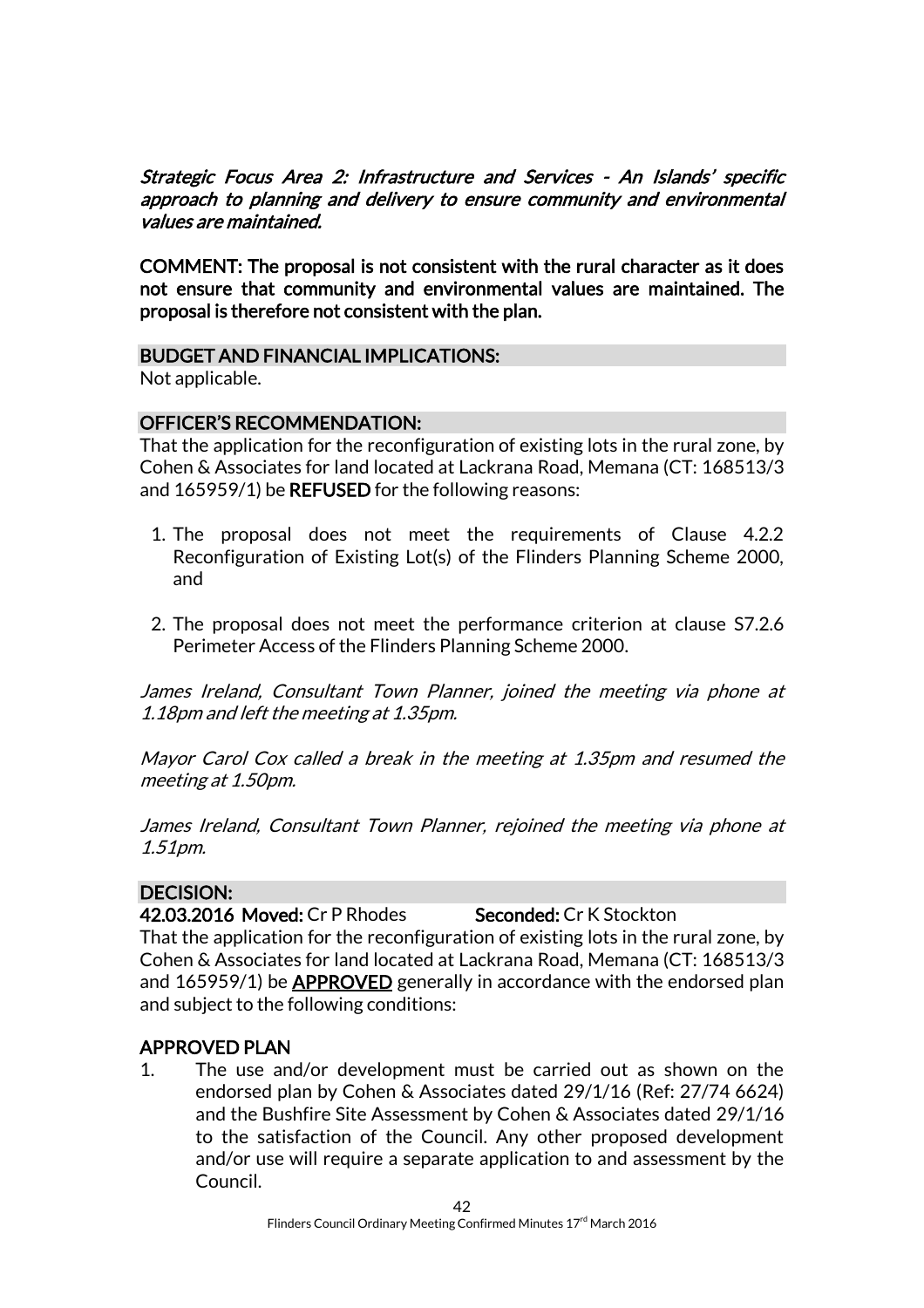# AGREEMENT UNDER SECTION 71 LAND USE PLANNING AND APPROVALS ACT 1993

2. Prior to sealing of the final plan an agreement under section 71 of the Land Use Planning and Approvals Act 1993 must be entered into. The agreement must prohibit all future agricultural infrastructure and buildings on the balance lot within 100m of title boundary of Lot 1 of proposed plan reference 27/74 (6624).

# FINAL SURVEY DIAGRAM

3. The final survey diagram and schedule of easements (and three copies) must be submitted for sealing, together with a copy of the survey notes.

# EASEMENTS

4. Easements are required over all Council and third party services located in private property. The minimum width of any easement must be 3 metres for Council (public) mains. A lesser width may be approved for a private service prior to the lodgment of a final plan of survey.

# COVENANTS ON SUBDIVISIONS

- 5. Covenants or similar restrictive controls must not be included on or otherwise imposed on the titles to the lots created by the subdivision permitted by this permit unless:
	- a) Such covenants or controls are expressly authorised by the terms of this permit; or
	- b) Such covenants or similar controls are expressly authorised by the consent in writing of the Council.
	- b) Such covenants or similar controls are submitted for and receive written approval by Council prior to submission of a Plan of Survey and associated title documentation is submitted to Council for sealing.

#### Notes:

- 1. This permit was issued based on the proposal documents submitted for (DA2016/002). You should contact Council with any other use or developments, as they may require the separate approval of Council.
- 2. Council will undertake periodic reviews of approved developments to ensure compliance with Planning Permit conditions.
- 3. This permit is granted pursuant to the *Land Use Planning and Approvals* Act 1993 and does not constitute any other approval required under any other Act or Regulation.
- 4. This permit is valid for two (2) years only from the date of approval and will thereafter lapse if the development is not substantially commenced.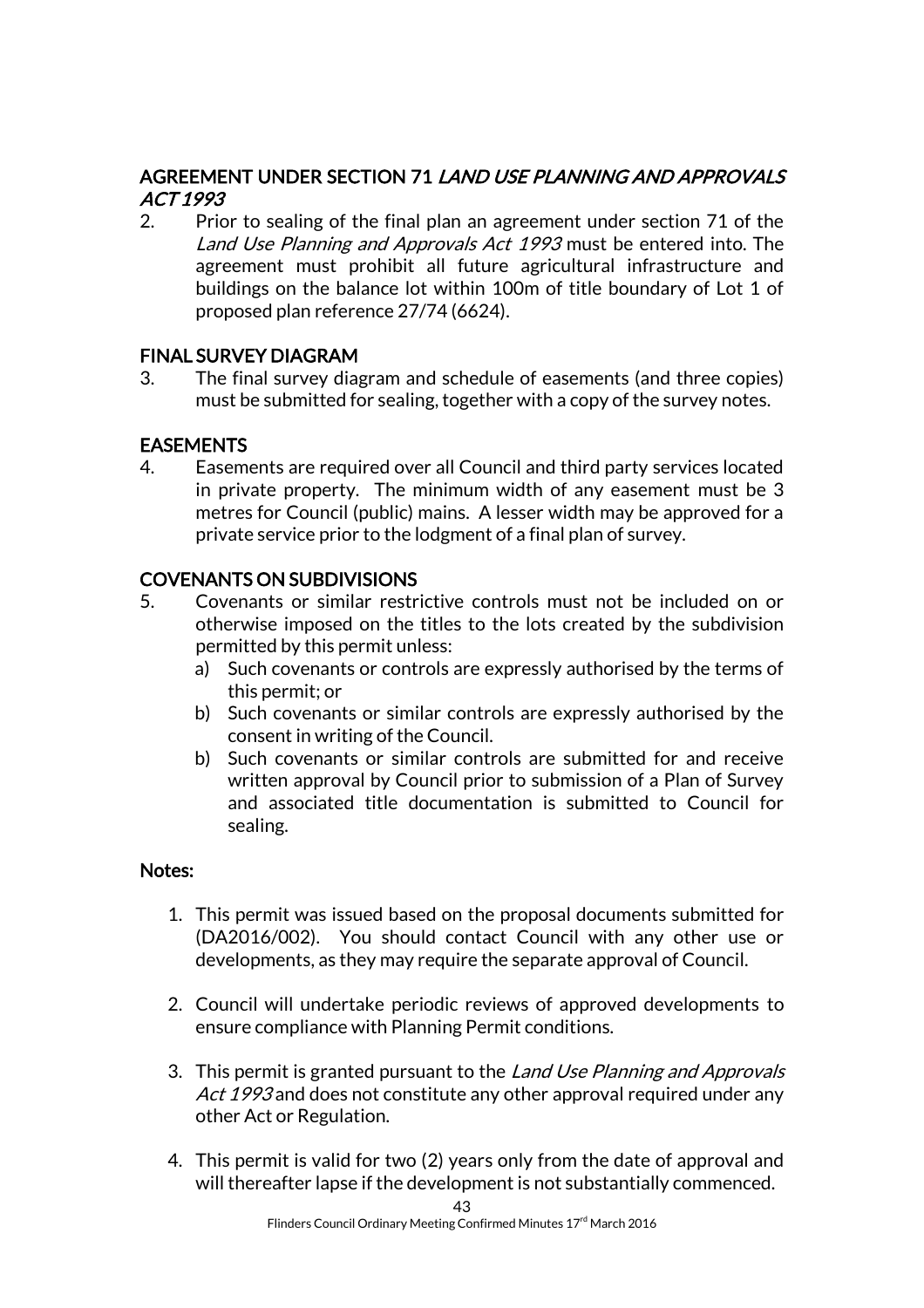- 5. Where any other approvals under this Act or any other Act are required for the proposed use or development to which this permit relates, the permit does not take effect until those approvals have been granted.
- 6. This permit takes effect 14 days after the date of Council's notice of determination or at such time as any appeal to the Resource Management and Planning Appeal Tribunal is abandoned or determined. If an applicant is the only person with a right of appeal pursuant to section 61 of the Land Use Planning and Approvals Act 1993 and wishes to commence the use or development for which the permit has been granted within that 14 day period, the Council must be so notified in writing. A copy of Council's Notice to Waive Right of Appeal is attached.

# CARRIED UNANIMOUSLY (7-0)

For: Mayor Carol Cox, Deputy Mayor Marc Cobham, Cr Chris Rhodes, Cr Peter Rhodes, Cr Ken Stockton, Cr David Williams and Cr Gerald Willis.

James Ireland, Consultant Town Planner, left the meeting at 1.54pm.

At 1.54pm, the Council concluded its meeting as a Planning Authority under Section 25 of the Local Government (Meeting Procedures) Regulations 2015.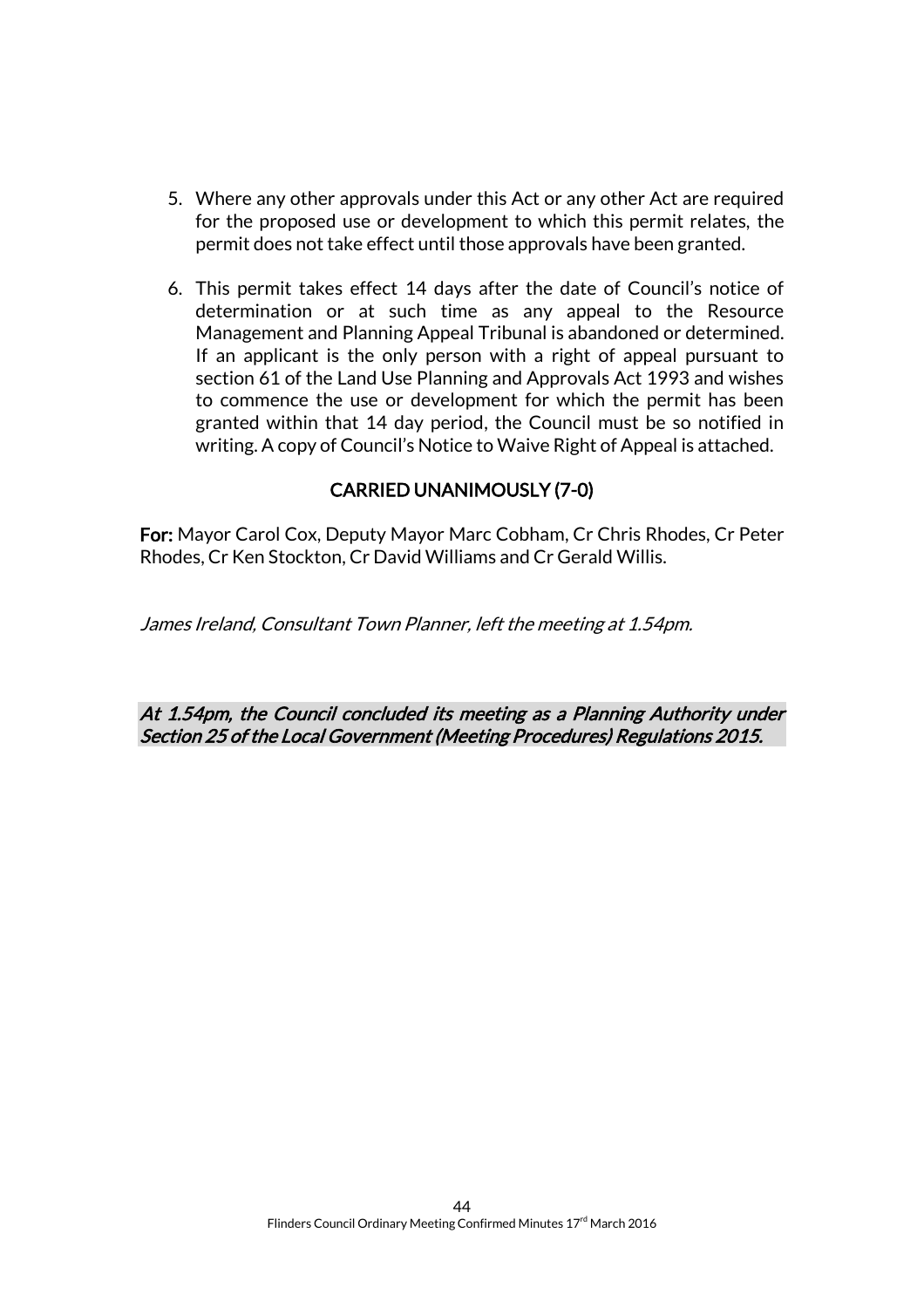| <b>ACTION</b>            | Information                                  |
|--------------------------|----------------------------------------------|
| <b>PROPONENT</b>         | <b>Council Officer</b>                       |
| <b>OFFICER</b>           | Development Services Coordinator             |
| <b>FILE REFERENCE</b>    | DSV/0300                                     |
| <b>ASSOCIATED PAPERS</b> | Annexure 9: Development Application Report - |
|                          | February 2016                                |

#### INTRODUCTION:

The purpose of this report is to provide Councillors with an update of the applications which have been dealt with by the Planning Department for the month of February as per the council motion 249.09.2015, passed at the  $24<sup>th</sup>$ September 2015 Council Meeting.

Council has requested that the planning consultancy service (West Tamar Council) provide this detail to Council on a monthly basis.

#### PREVIOUS COUNCIL CONSIDERATION:

Some items may have been considered at meetings of Council while the remainder have been approved under delegation by the General Manager.

# OFFICER'S REPORT:

Refer to Annexure 9 Develoment Application Report – February 2016, provided by West Tamar Council.

#### VOTING REQUIREMENTS:

Simple Majority

# OFFICER'S RECOMMENDATION:

That the report be received.

# DECISION:

43.03.2016 Moved: Cr P Rhodes Seconded: Cr G Willis That Council receives the Development Applications Report for February 2016.

# CARRIED UNANIMOUSLY (7-0)

For: Mayor Carol Cox, Deputy Mayor Marc Cobham, Cr Chris Rhodes, Cr Peter Rhodes, Cr Ken Stockton, Cr David Williams and Cr Gerald Willis.

Jacci Viney, Development Services Coordinator, left the meeting at 1.55pm. Mayor Carol Cox passed the chair to Deputy Mayor March Cobham at 1.55pm.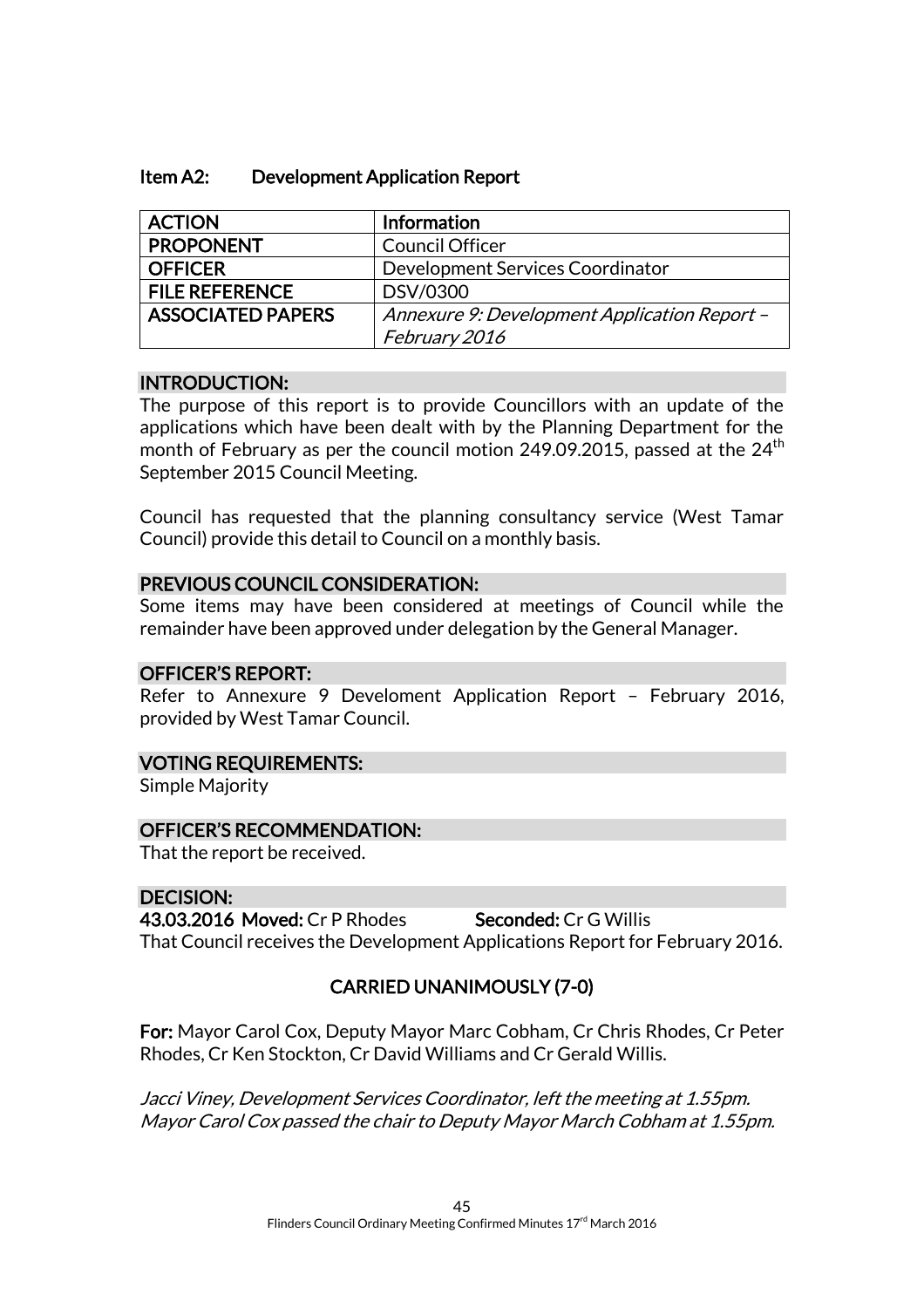# B. NOTICE OF MOTIONS

#### Item B1: Notice of Motion from Mayor Carol Cox – Recommendations from the Furneaux Group Aviation Special Committee

| <b>ACTION</b>            | <b>Decision</b>                           |
|--------------------------|-------------------------------------------|
| <b>PROPONENT</b>         | Mayor Carol Cox (Chair, Furneaux Group    |
|                          | <b>Aviation Special Committee)</b>        |
| <b>OFFICER</b>           | Raoul Harper, General Manager             |
| <b>FILE REFERENCE</b>    | COM/0104                                  |
| <b>ASSOCIATED PAPERS</b> | <b>Annexure 10: Draft Aviation Policy</b> |

#### NOTICE OF MOTION:

That Council approves the following as recommended by the Furneaux Group Aviation Special Committee at the meeting held on the  $16<sup>th</sup>$  February 2016.

- 1. That Council ratifies the Terms of Reference for the Furneaux Group Aviation Special Committee of Flinders Council.
- 2. That Council adopts the Aviation Policy and allows it to lie on the table for 28 days for public comment.

#### COUNCILLOR'S REPORT:

The unconfirmed minutes of the Furneaux Group Aviation Special Committee of Flinders Council held on the  $16<sup>th</sup>$  February 2016 meeting, which have been approved by one other attendee at the meeting (as per the Special Committees of Council Policy), were presented earlier in this meeting.

1. At the Meeting of the Furneaux Group Aviation Special Committee of Flinders Council on the 16<sup>th</sup> February 2016 the Terms of Reference as printed below were considered and the following motion was passed unanimously:

"Moved: Cr P Rhodes Seconded: M Buck That the draft Terms of Reference, as per Attachment 2, be presented to the next Ordinary Meeting of Council for consideration. CARRIED"

Adopted < Date> FURNEAUX GROUP AVIATION SPECIAL COMMITTEE TERMS OF **REFERENCE** 

# INTRODUCTION

The Furneaux Group Aviation Special Committee (the Committee) has been established under Section 24 of the *Local Government Act 1993*. This Terms of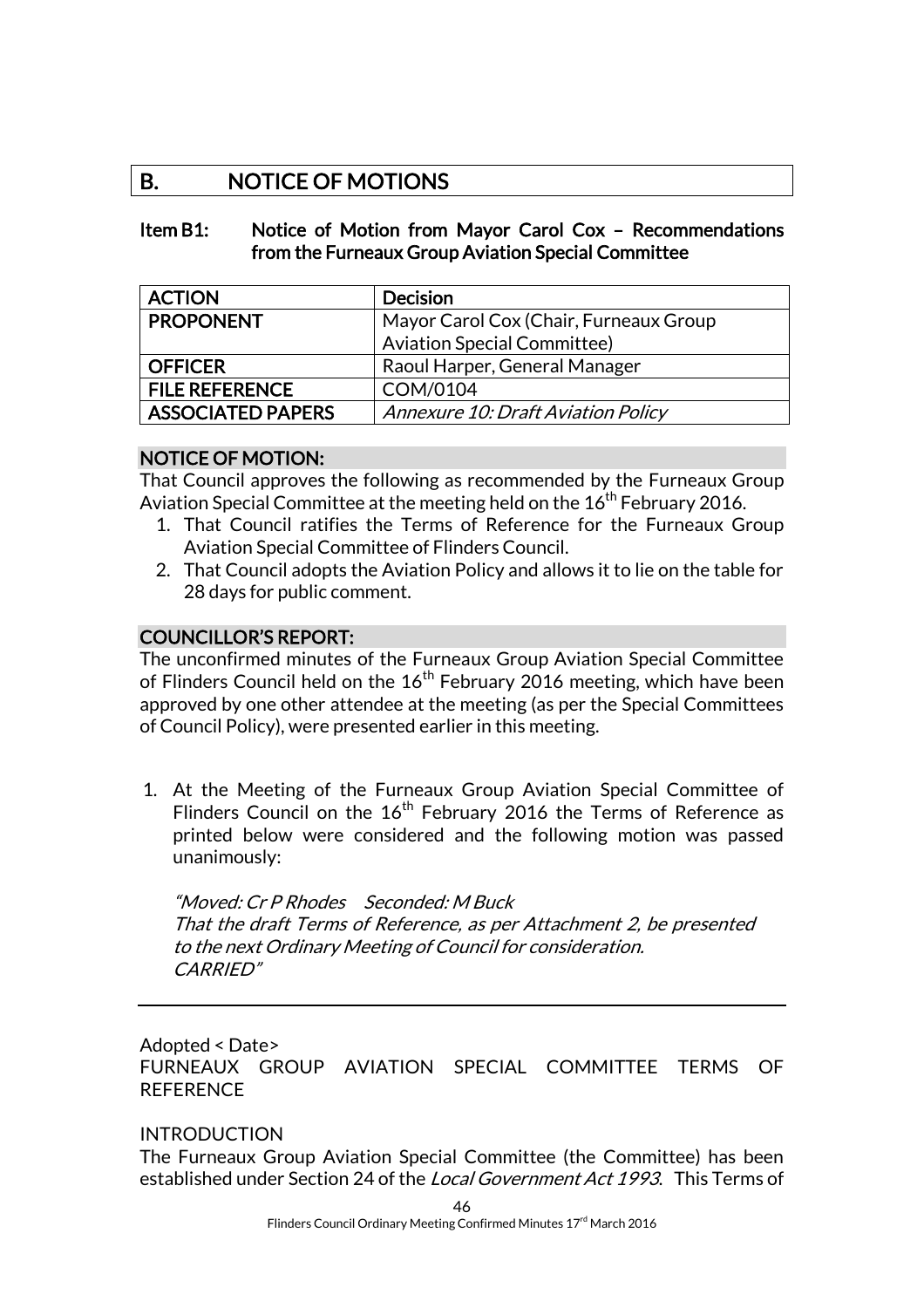Reference, approved by Flinders Council (the Council) on the< insert date> supersedes all previous versions.

#### PURPOSE

The purpose of the Furneaux Group Aviation Special Committee is to provide recommendations to Flinders Council on aviation matters with the involvement of members (see below) that represent the Municipality.

The Furneaux Group Aviation Special Committee may provide recommendation on matters relating to the airport and associated infrastructure where these matters apply to and affect aviation.

#### AUTHORITY

The Furneaux Group Aviation Special Committee has no authority to make announcements to the public.

The Furneaux Group Aviation Special Committee does not have authority to bind Flinders Council.

#### MEMBERSHIP

Membership of the Aviation Special Committee shall be:-

- Mayor as Chairperson (non-voting)
- Councillors (2) (excluding the Chairperson)
- Cape Barren Island Representative (1)
- Charter Aircraft Operators Sector (1)
- CommunitySector Representative (1)
- Department of State Growth (DoSG) (1 non-voting)
- Flinders Island Airport Operations (1)
- Flinders Island Tourism & Business Incorporated (FITBI) (1)
- Multi-Purpose Centre (MPC) (1)
- Regular Passenger Transport (RPT) Operators (1)

Individuals representing the various sectors shall be appointed by Flinders Council from nominations received from that sector. Nominees with experience in the sector they wish to represent shall be preferred.

Those members representing non-council entities shall be selected by the entity they represent. (Cape Barren Island; Charter Aircraft Operators; CommunitySector; Department of State Growth; Flinders Island Tourism & Business Incorporated; Multi-Purpose Centre; RPT)

Flinders Council may select a representative of any other sector, or invite representation from any other entity, when it is determined this will add value.

#### ATTENDANCE AT MEETINGS

Attendance at meetings shall not be compulsory, however, Flinders Council may regard continued absences from meetings as an indication that an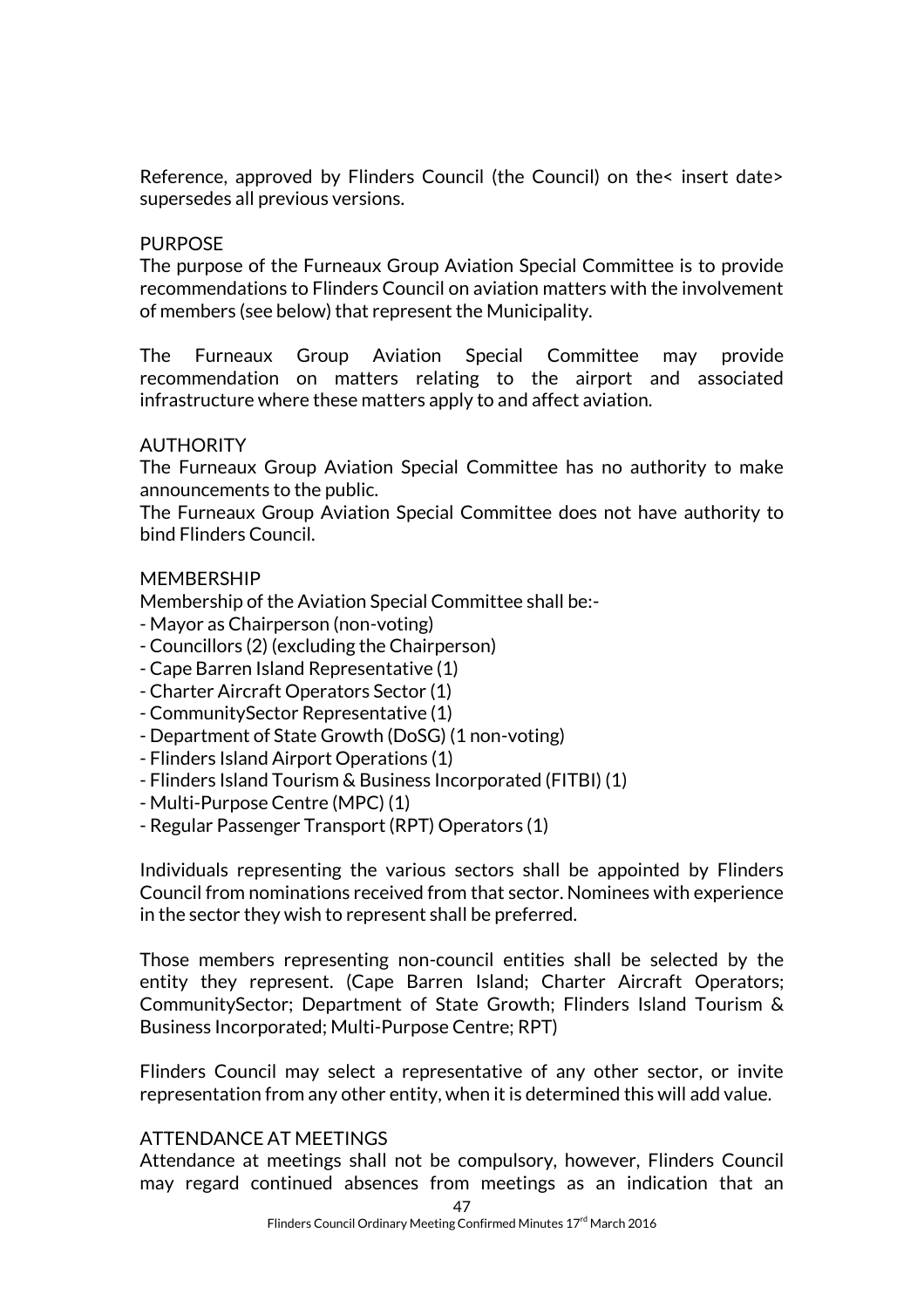individual is unable to continue with membership and, upon receiving recommendation from the Committee, remove the individual from the Committee.

Attendance at meetings may be in person or by teleconference or skype when appropriate and available.

There shall be no appeal against removal. Council has the right to replace the removed individual with another representative of the same sector.

#### REPORTING

The Chairperson shall provide unconfirmed minutes and if necessary a report to the Council for review at the next Ordinary Meeting of the Council, unless the Committee Meeting is within ten (10) days of the Council Meeting in which case it may be the following Ordinary Meeting of the Council.

#### REVIEW OF TERMS OF REFERENCE

These Terms of Reference shall be reviewed each four years by Flinders Council and can only be amended by ordinary resolution.

#### RULES

- (1) The Special Committee Meetings shall be held at least every 4 months. Meeting dates are to be set by the Chairperson and there shall be no minimum period following the immediate preceding meeting before a meeting may be called.
- (2) The Chairperson is the Mayor. If the Mayor is unavailable for a meeting, the Mayor may appoint the Deputy Mayor to be the Chairperson (nonvoting).
- (3) Proxies shall not be accepted.
- (4) Delegates may be substituted with approval of the Chairperson.
- (5) A quorum shall be 6 (six). If a quorum is not present within 15 minutes of the meeting start time, the meeting shall be postponed to a suitable date.
- (6) The Chairperson shall ensure minutes are kept for all meetings and shall provide a copy to all members and the Flinders Council.
- (7) The minutes to be confirmed at the next meeting of the Committee following that to which the minutes relate.
- (8) Submissions from the public shall be sought before each quarterly meeting by an advertisement placed in Island News.
- (9) Members shall be advised of meeting time and date at least 5 days prior to a meeting, except in unusual circumstances.
- (10) Voting shall not be compulsory and abstentions shall not be deemed to be a "no" vote.
- (11) A motion is passed by an ordinary majority vote in the affirmative.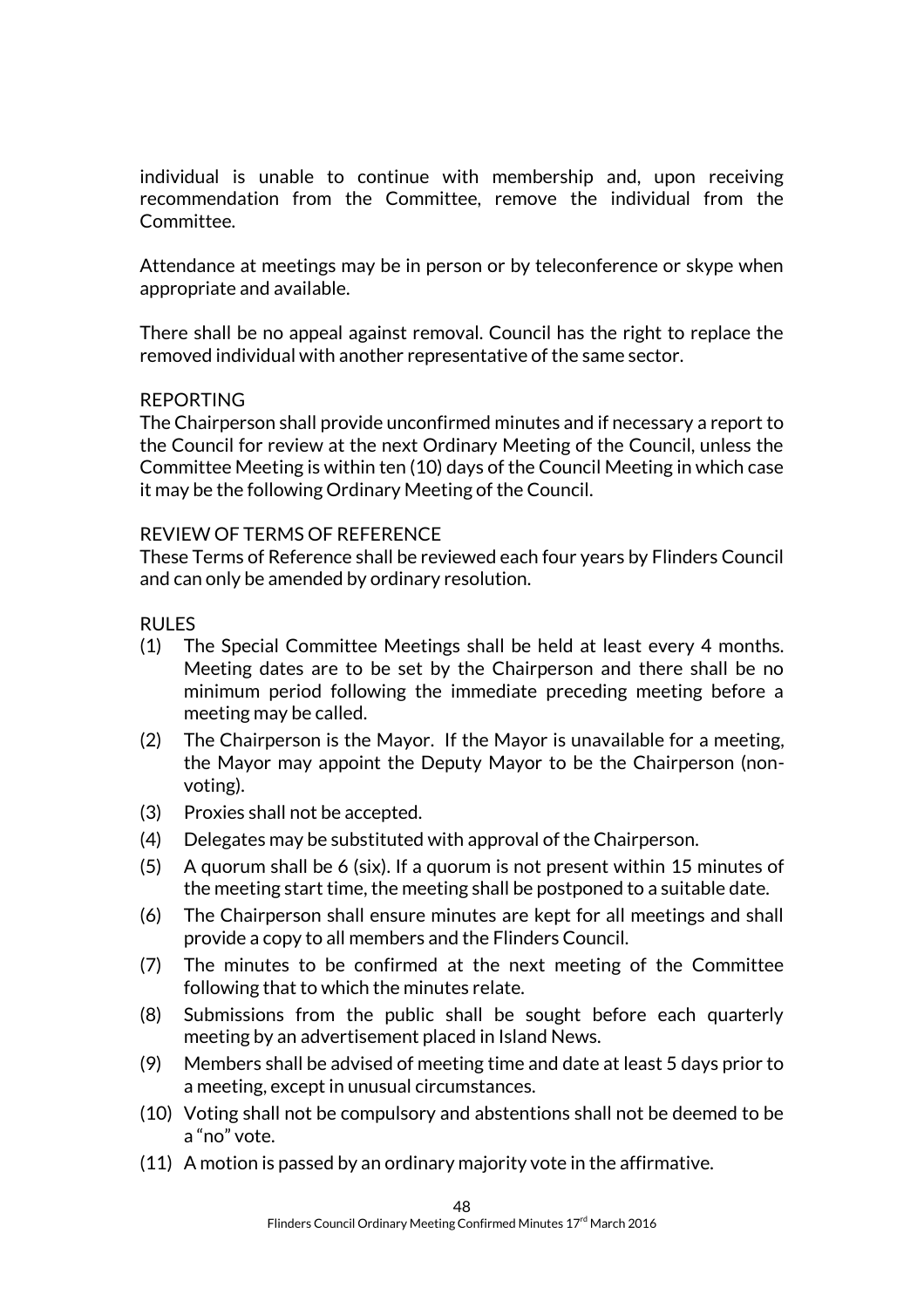- (12) Resolutions passed at meetings are not binding on Flinders Council and are for indicative and advisory purposes only.
- 2. At the Meeting of the Furneaux Group Aviation Special Committee of Flinders Council on the 16<sup>th</sup> February 2016, Flinders Council's Aviation Policy (Annexure 10) was considered and the following motion was passed unanimously:

"Moved: Cr P Rhodes Seconded: M Buck That the draft Aviation Policy be presented for consideration at the next Ordinary Meeting of Council. CARRIED"

#### PREVIOUS COUNCIL CONSIDERATION:

| 1.17 <sup>th</sup> October 2013              | 676.10.2013 |
|----------------------------------------------|-------------|
| 2. Last revised: 10 <sup>th</sup> April 2014 | 782.04.2014 |

# OFFICER'S REPORT:

The motion is supported.

# STATUTORY REQUIREMENTS:

Local Government Act 1993

# POLICY/STRATEGIC IMPLICATIONS:

3. Access and Connectivity - Work with service providers and other relevant stakeholders to improve security, reliability and cost effectiveness.

3.2 Maintain air access to the Island and improve performance of the airport.

3.2.1 Improved operation and financial performance of airport.

3.2.1.6 Review and assess the financial implications of the Aviation Policy to Council.

4. Strategic, Efficient and Effective Organisation - Responding to risks and opportunities.

4.3 Ensure Council meets its statutory obligations and manages corporate and community risk.

4.3.9 Maintain Council's Policy Manual and Instrument of Delegation.

#### BUDGET AND FINANCIAL IMPLICATIONS: Nil

#### RISK/LIABILITY:

Nil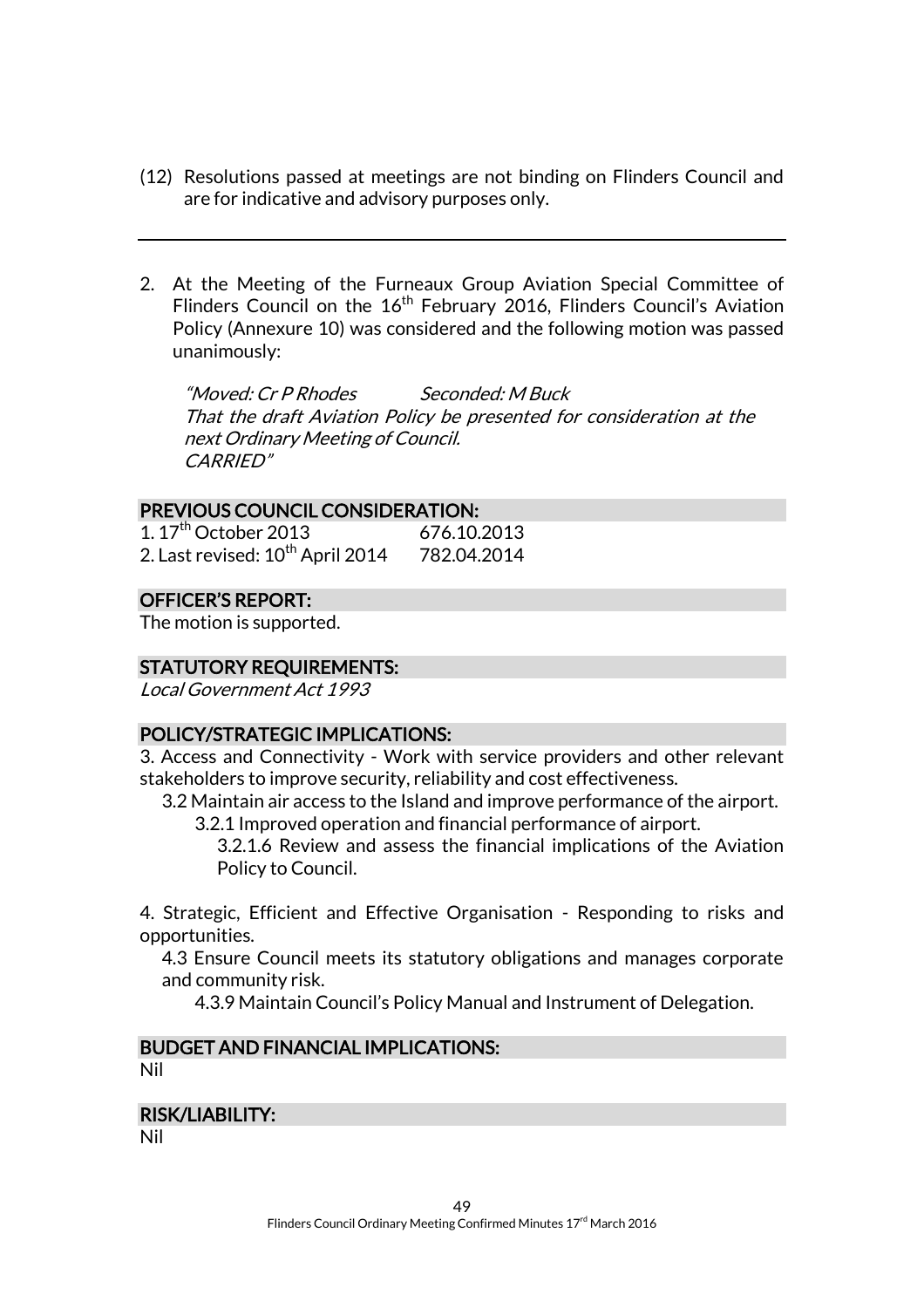# VOTING REQUIREMENTS:

Simple Majority

# OFFICER'S RECOMMENDATION:

That Council approves the following as recommended by the Furneaux Group Aviation Special Committee at the meeting held on the  $16^{th}$  February 2016.

- 1. That Council ratifies the Terms of Reference, as presented in this Agenda, for the Furneaux Group Aviation Special Committee of Flinders Council.
- 2. That Council adopts the Aviation Policy as approved by the Furneaux Aviation Special Committee on the  $16<sup>th</sup>$  February 2016 and allows it to lie on the table for 28 days for public comment.

# DECISION:

44.03.2016 Moved: Mayor C Cox Seconded: Cr P Rhodes That Council approves the following as recommended by the Furneaux Group Aviation Special Committee at the meeting held on the  $16<sup>th</sup>$  February 2016.

- 1. That Council ratifies the Terms of Reference, as presented in this Agenda, for the Furneaux Group Aviation Special Committee of Flinders Council.
- 2. That Council adopts the Aviation Policy as approved by the Furneaux Aviation Special Committee on the 16<sup>th</sup> February 2016 and allows it to lie on the table for 28 days for public comment.

# CARRIED UNANIMOUSLY (7-0)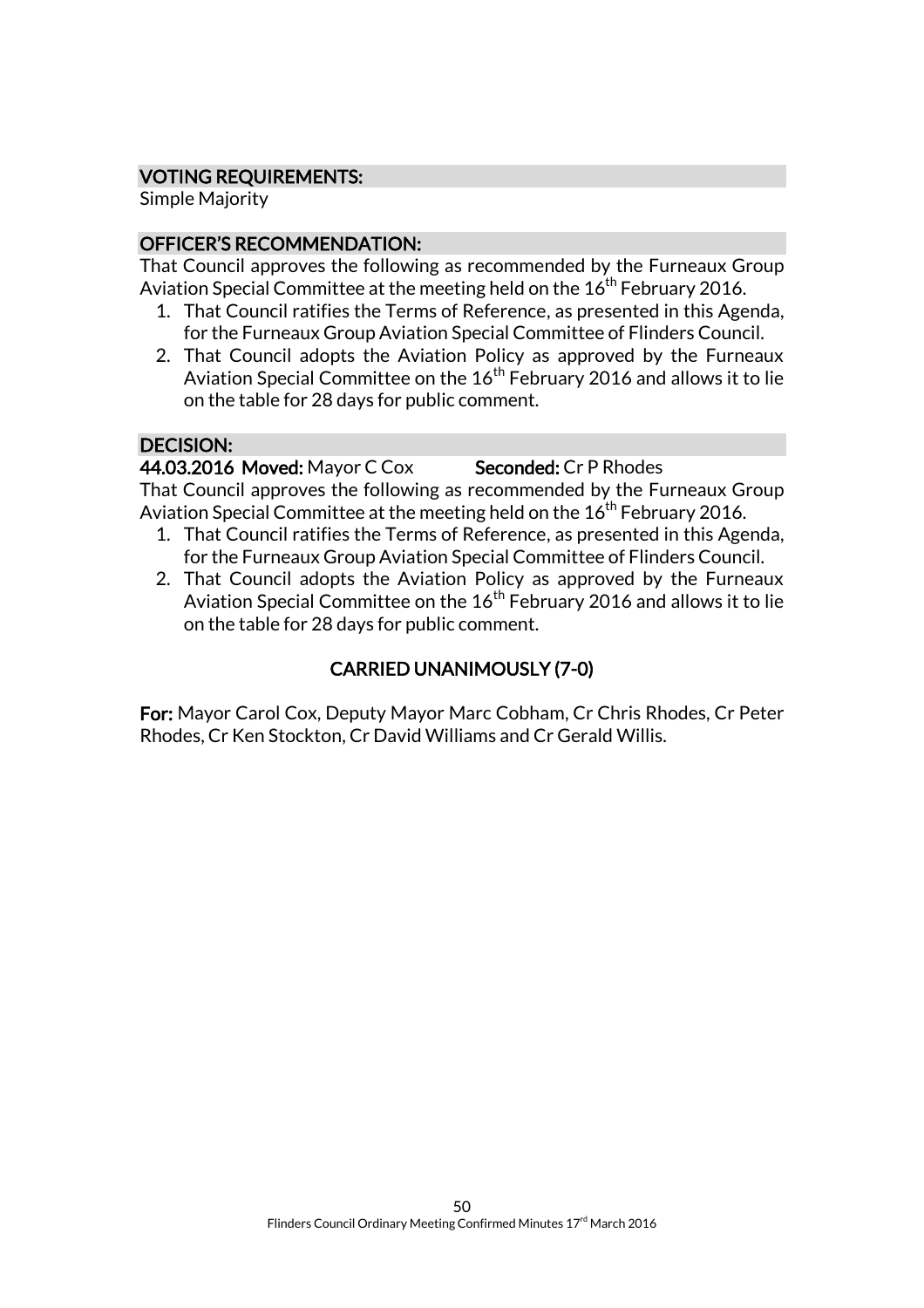### Item B2: Notice of Motion from Mayor Carol Cox – Feasibility Study for the Flinders Island Sports and RSL Club

| <b>ACTION</b>            | <b>Decision</b>                         |
|--------------------------|-----------------------------------------|
| <b>PROPONENT</b>         | Mayor Carol Cox                         |
| <b>OFFICER</b>           | Raoul Harper, General Manager           |
| <b>FILE REFERENCE</b>    | CSV/1500                                |
| <b>ASSOCIATED PAPERS</b> | Annexure 11: Dock 4 Architects proposal |
|                          | (for elected members only)              |

#### NOTICE OF MOTION:

That Council allocates the required funding for the General Manager to engage Dock 4 Architects to deliver a feasibility study for the Flinders Island Sports and RSL Club as per the project proposal provided by Dock 4 Architects.

# COUNCILLOR'S REPORT:

This motion is brought forward to Councillors to confirm the expenditure of funds as allocated in the 2015-16 Capital Budget that is subject to the note "that any proposal is still to be decided by Council" (Motion 26.02.2016).

At the time of setting the 2015-16 Budget and at the Budget review Councillors had a desire to see the Flinders Island Sports and RSL Club become sustainable although a defined project had not yet been developed as to how this might occur.

As background, for a long time the Flinders Island Sports & RSL Club ("the Club") has relied upon volunteer labour to maintain the golf course and bowls green as well as the Clubhouse itself. In more recent years it has become more onerous as the volunteers have aged and become less able to fulfil the duties required. The Clubhouse has become very tired and independent surveys have highlighted the need for substantial works to be carried out in the short term.

Accordingly, the Club put out a number of feelers to find an investor who would be interested in developing some of the unused land within the Club's boundaries with the aim of developing an income stream to fund the maintenance of the Club's facilities. Several potential investors looked at this opportunity but with the current economic climate nothing concrete developed.

It was with this background that the Club committee approached Council to see if there was any possibility of entering into a joint venture which would not only secure the future of the Club but also provide facilities which Council and the Community could benefit from in both the short and long term.

In the financial year 2014-2015 Council agreed to allocate \$50,000 to enable Council to work with the Club to find a solution to the requirements of both parties. As a result of this the General Manager has spoken with a number of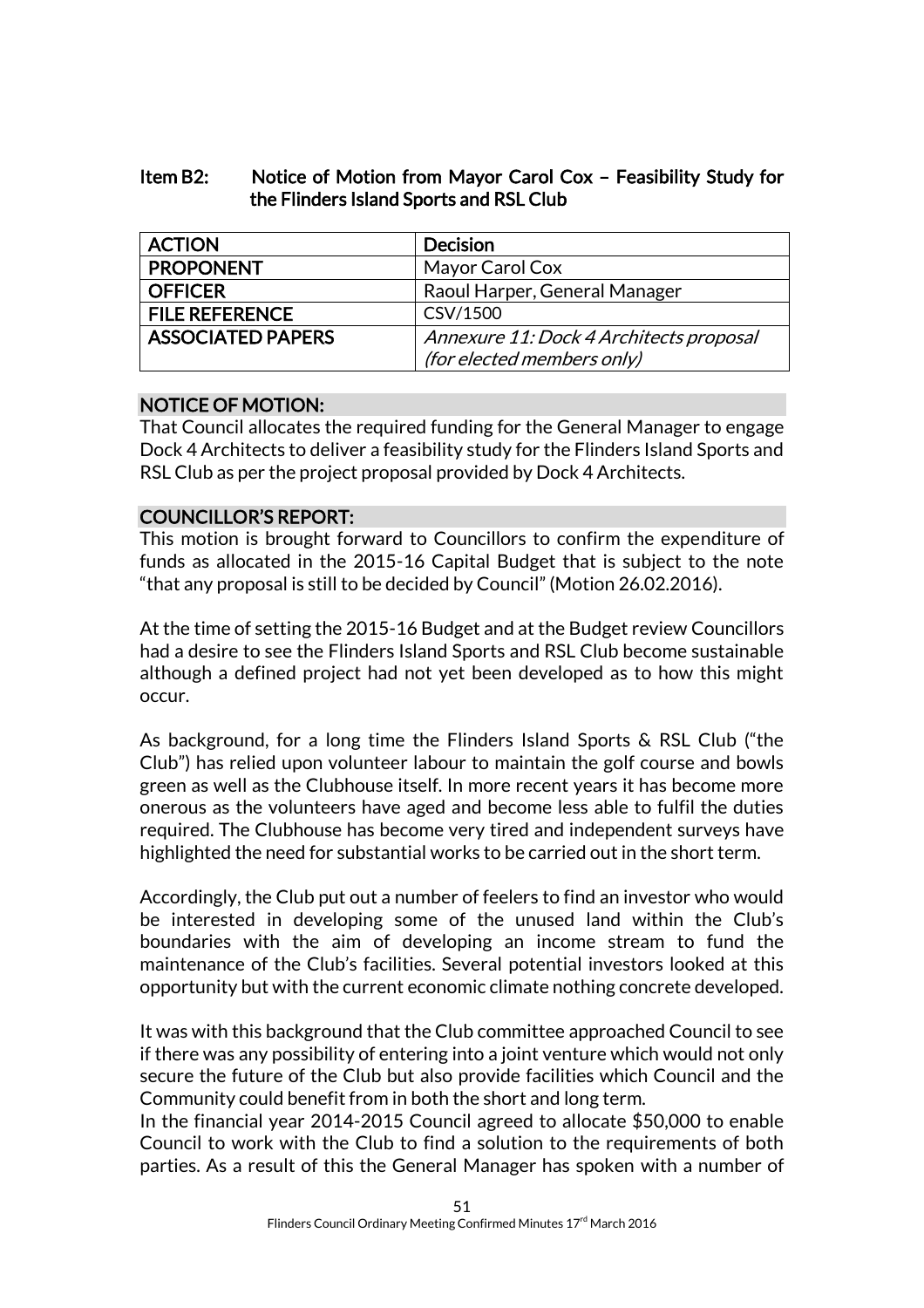architectural firms to gain an insight into what they believe the best approach would be for the site, Club, Community and Council. Many of them were excited by the potential of the project but to develop any proposal further Council needs to expend funds to have more than just discussions.

The general idea is to propose a development for the site that will enable the Club to develop an income. In discussions such possibilities as onsite housing, accommodation, a community hub of offices, health rooms, a commercial laundry, conference facilities and others have all been mentioned, but without further work by a professional in the area the concept will not develop past the discussion stage. Recognising the importance of the golf and bowls facilities to the Island, the Council allocated funds to develop such a proposal that could be used by the Club to gain funding for development.

A framework for developing such a proposal has been put forward by Architect Giles Newstead from Dock4 for consideration. Giles knows the Island, owns property on the Island and has experience with large scale site master planning, business case development and prefab housing and has capacity within his firm to undertake this project.

I commend to the Councillors that the funding allocated in the 2015 - 2016 budget be applied to develop the proposal and thus enable the Flinders Island Sports & RSL Club to move forward towards a sustainable future.

#### PREVIOUS COUNCIL CONSIDERATION:

| $13^{\text{th}}$ November 2013 |  |
|--------------------------------|--|
| 21 <sup>st</sup> November 2013 |  |

Councillor Workshop 693.11.2013

# OFFICER'S REPORT:

The Councillor's report provides significant detail and history of the challenges faced by the Flinders Island Sports and RSL Club and the role Council has played to date in assessing options to assist and working with the Club to develop ideas and concepts for the future.

Engaging a suitably qualified architectural practice with experience in undertaking investigations into the capabilities and capacities of the site and what options could be available to the Club (and potentially Council) architecturally and then cost these out and undertake a full business case to inform the future decision making process is a considered and sensible approach.

The notice of motion is supported.

#### STATUTORY REQUIREMENTS:

Local Government Act 1993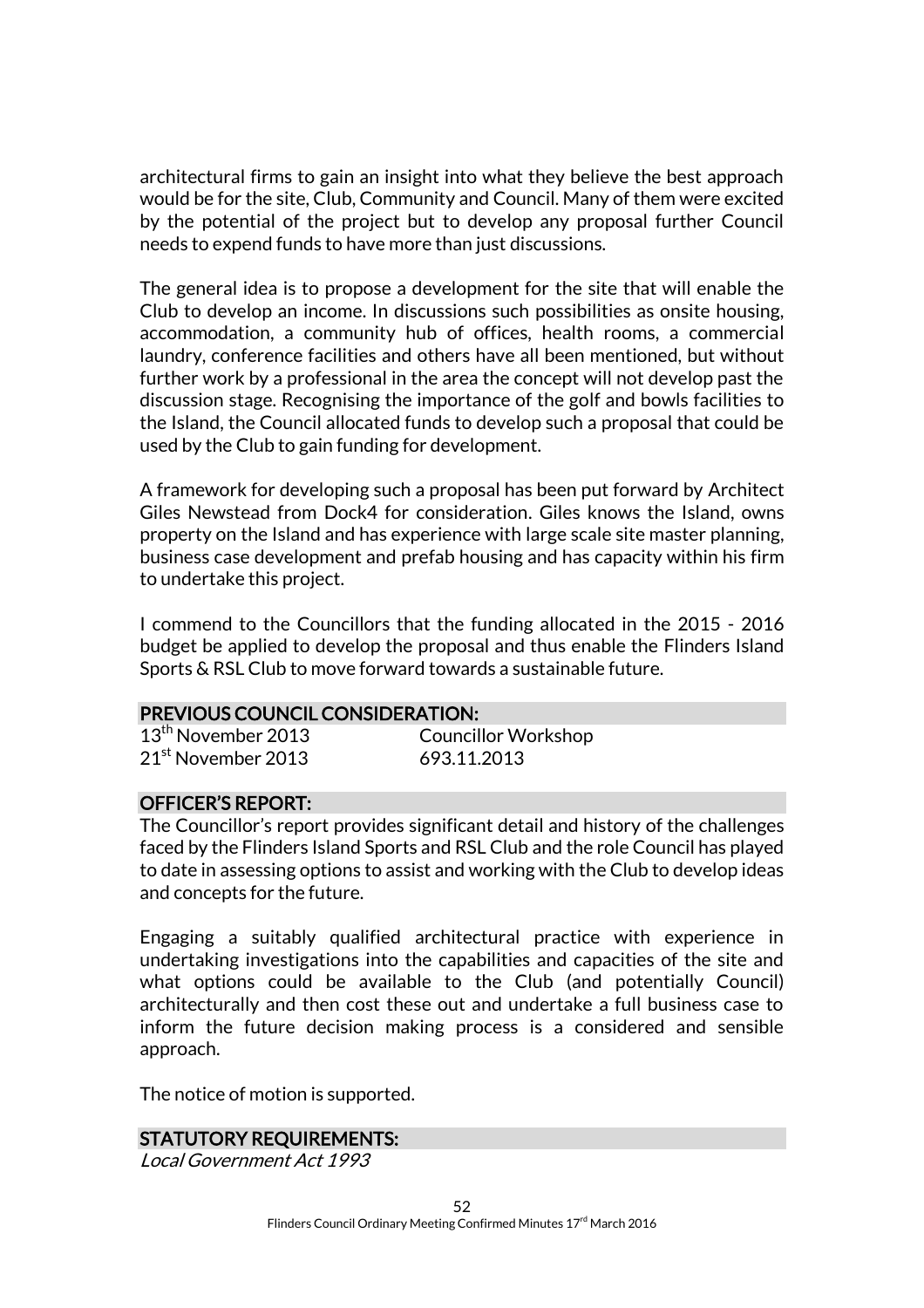### POLICY/STRATEGIC IMPLICATIONS:

1. Population Growth - Focusing on strategies, projects and policy initiatives that support the community, economic development, innovation and investment attraction.

#### BUDGET AND FINANCIAL IMPLICATIONS:

Council has allocated funds to complete the project in the 2015-2016 budget.

#### RISK/LIABILITY:

Minimal

#### VOTING REQUIREMENTS:

Simple Majority

#### OFFICER'S RECOMMENDATION:

That Council allocates the required funding for the General Manager to engage Dock 4 Architects to deliver a feasibility study for the Flinders Island Sports and RSL Club as per the project proposal provided by Dock 4 Architects.

#### DECISION:

#### Moved: Mayor C Cox Seconded: Cr D Williams

That Council allocates the required funding for the General Manager to engage Dock 4 Architects to deliver a feasibility study for the Flinders Island Sports and RSL Club as per the project proposal provided by Dock 4 Architects.

# 45.03.2016 Moved: Cr P Rhodes Seconded: Cr G Willis

That the motion be deferred.

# CARRIED (4-3)

For: Cr Chris Rhodes, Cr Peter Rhodes, Cr Ken Stockton, and Cr Gerald Willis. Against: Mayor Carol Cox, Deputy Mayor Marc Cobham and Cr David Williams.

#### Deputy Mayor Marc Cobham passed the chair to Mayor Carol Cox at 2.06pm. 46.03.2016 Moved: Cr G Willis Seconded: Cr P Rhodes That the matter of allocating funding to engage Dock 4 Architects to deliver a feasibility study for the Flinders Island Sports and RSL Club be discussed at the

next Council workshop.

# CARRIED UNANIMOUSLY (7-0)

For: Mayor Carol Cox, Deputy Mayor Marc Cobham, Cr Chris Rhodes, Cr Peter Rhodes, Cr Ken Stockton, Cr David Williams and Cr Gerald Willis.

53 Mayor Carol Cox passed the chair to Deputy Mayor Marc Cobham at 2.07pm.

Flinders Council Ordinary Meeting Confirmed Minutes 17<sup>rd</sup> March 2016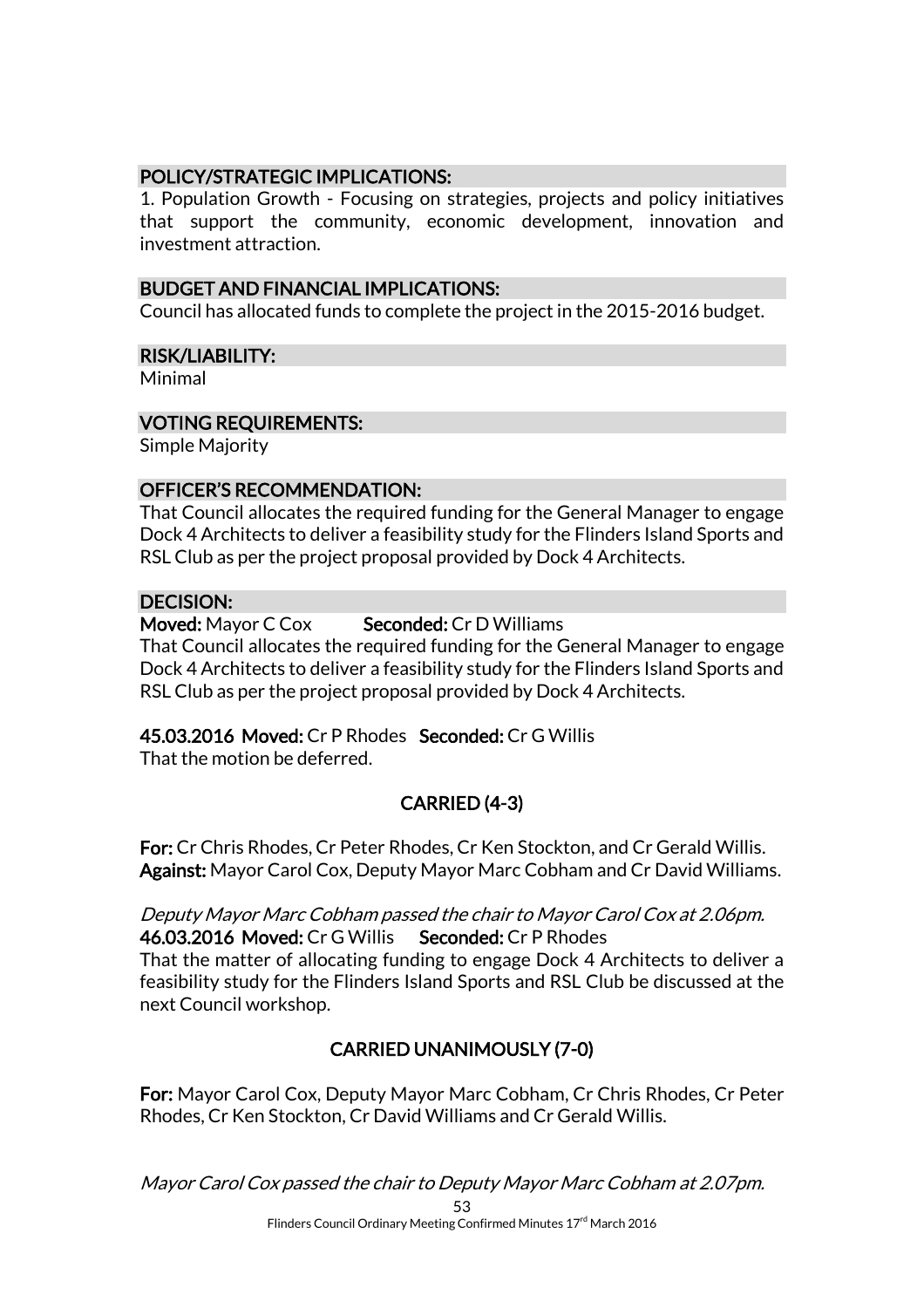#### Item B3: Notice of Motion from Mayor Carol Cox – Policy Name Change

| <b>ACTION</b>         | <b>Decision</b>               |
|-----------------------|-------------------------------|
| <b>PROPONENT</b>      | Mayor Carol Cox               |
| <b>OFFICER</b>        | Raoul Harper, General Manager |
| <b>FILE REFERENCE</b> | ADM/0900, PER/0500            |
| ASSOCIATED PAPERS     | Nil                           |

#### NOTICE OF MOTION:

That Flinders Council amends the name of the Code of Conduct Policy number HR11 adopted on the  $21<sup>st</sup>$  January 2016 to "Employee Code of Conduct Policy".

#### COUNCILLOR'S REPORT:

This Notice of Motion is put forward for two reasons:

- 1. To use the same wording for the policy name as that used in Motion 322.11.2015 which links the policy and the General Manager's contract; and
- 2. To clearly distinguish between policy number HR11 currently named "Code of Conduct Policy" and the Code of Conduct for Elected Members.

Motion 06.01.2016, carried unanimously, approved the adoption of the policy as follows:

"……………………………. 2. That Council adopts the following Local Government Association of Tasmania Policy Suite – Stage 1 – Operational Behavioural Policies: a) Code of Conduct; b) ……………."

This Code of Conduct Policy refers to the conduct of employees and the definition of employee within the Local Government Association of Tasmania (LGAT) Policy Suit includes the General Manager as an employee of Council.

A previous motion of Council, (322.11.2015 in closed session), linked the General Manager's contract and the Code of Conduct as the "Employee Code of Conduct". The change requested in this Notice of Motion simply makes it clear that the HR11 Policy is the one being referred to in this instance.

It is unfortunate that the discrepancy in names was not picked up prior to the January Ordinary Meeting of Council when the policy was approved, however this Notice of Motion seeks to make a simple adjustment to the name of the policy to rectify the oversight.

#### PREVIOUS COUNCIL CONSIDERATION:

| 17 <sup>th</sup> October 2013 | 676.10.2013 |
|-------------------------------|-------------|
| $10^{th}$ April 2014          | 782.04.2014 |
| 21st January 2016             | 06.01.2016  |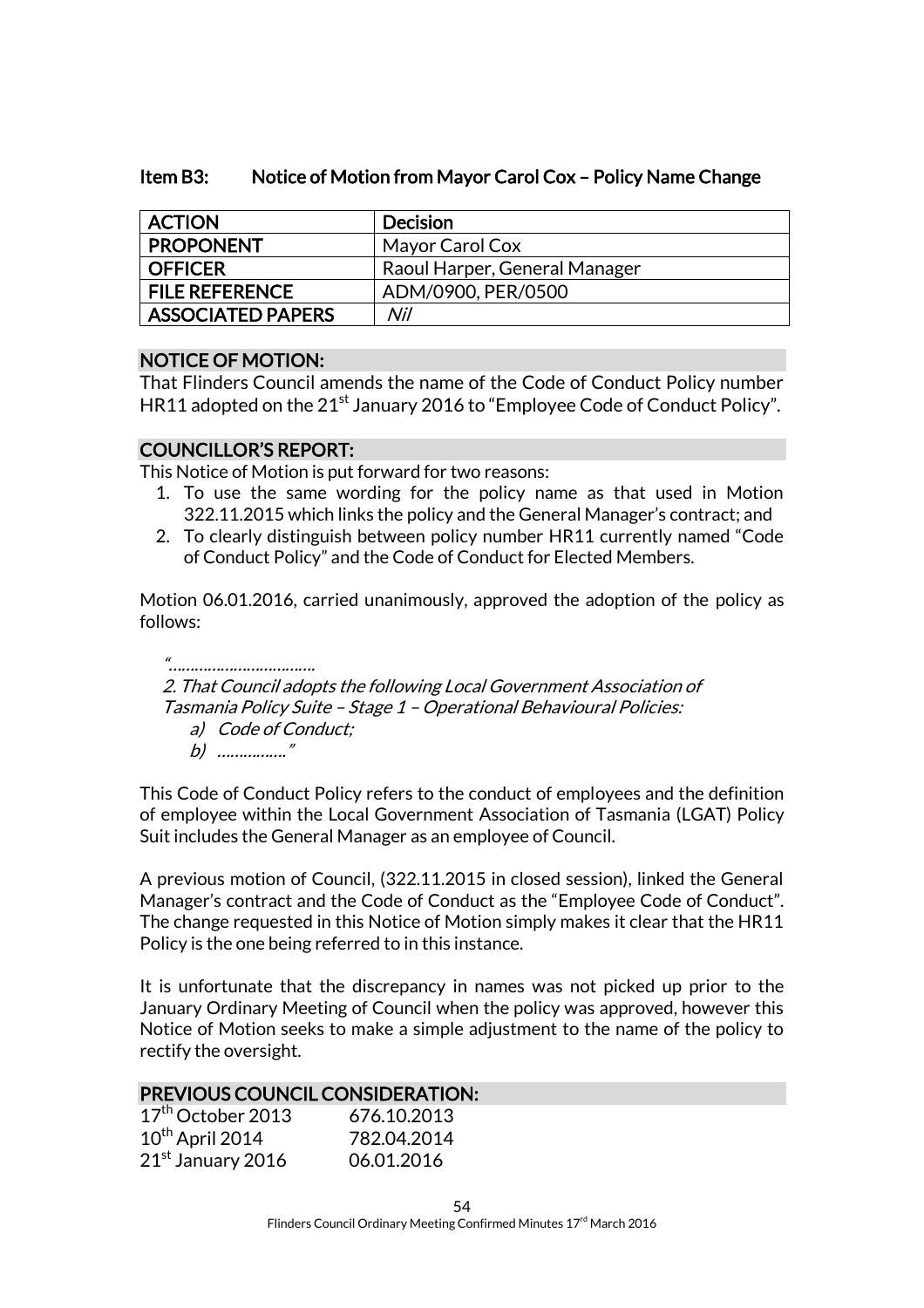#### OFFICER'S REPORT:

The motion is supported.

#### STATUTORY REQUIREMENTS:

Local Government Act 1993

#### POLICY/STRATEGIC IMPLICATIONS:

4. Strategic, Efficient and Effective Organisation - Responding to risks and opportunities.

4.3 Ensure Council meets its statutory obligations and manages corporate and community risk.

4.3.9 Maintain Council's Policy Manual and Instrument of Delegation.

### BUDGET AND FINANCIAL IMPLICATIONS:

Nil

#### RISK/LIABILITY:

Nil

#### VOTING REQUIREMENTS:

Simple Majority

#### OFFICER'S RECOMMENDATION:

That Flinders Council amends the name of the Code of Conduct Policy number HR11 adopted on the  $21<sup>st</sup>$  January 2016 to "Employee Code of Conduct Policy".

#### DECISION:

47.03.2016 Moved: Mayor C Cox Seconded: Cr G Willis That Flinders Council amends the name of the Code of Conduct Policy number HR11 adopted on the 21<sup>st</sup> January 2016 to "Employee Code of Conduct Policy".

# CARRIED UNANIMOUSLY (7-0)

For: Mayor Carol Cox, Deputy Mayor Marc Cobham, Cr Chris Rhodes, Cr Peter Rhodes, Cr Ken Stockton, Cr David Williams and Cr Gerald Willis.

Deputy Mayor Marc Cobham passed the chair to Mayor Carol Cox at 2.09pm.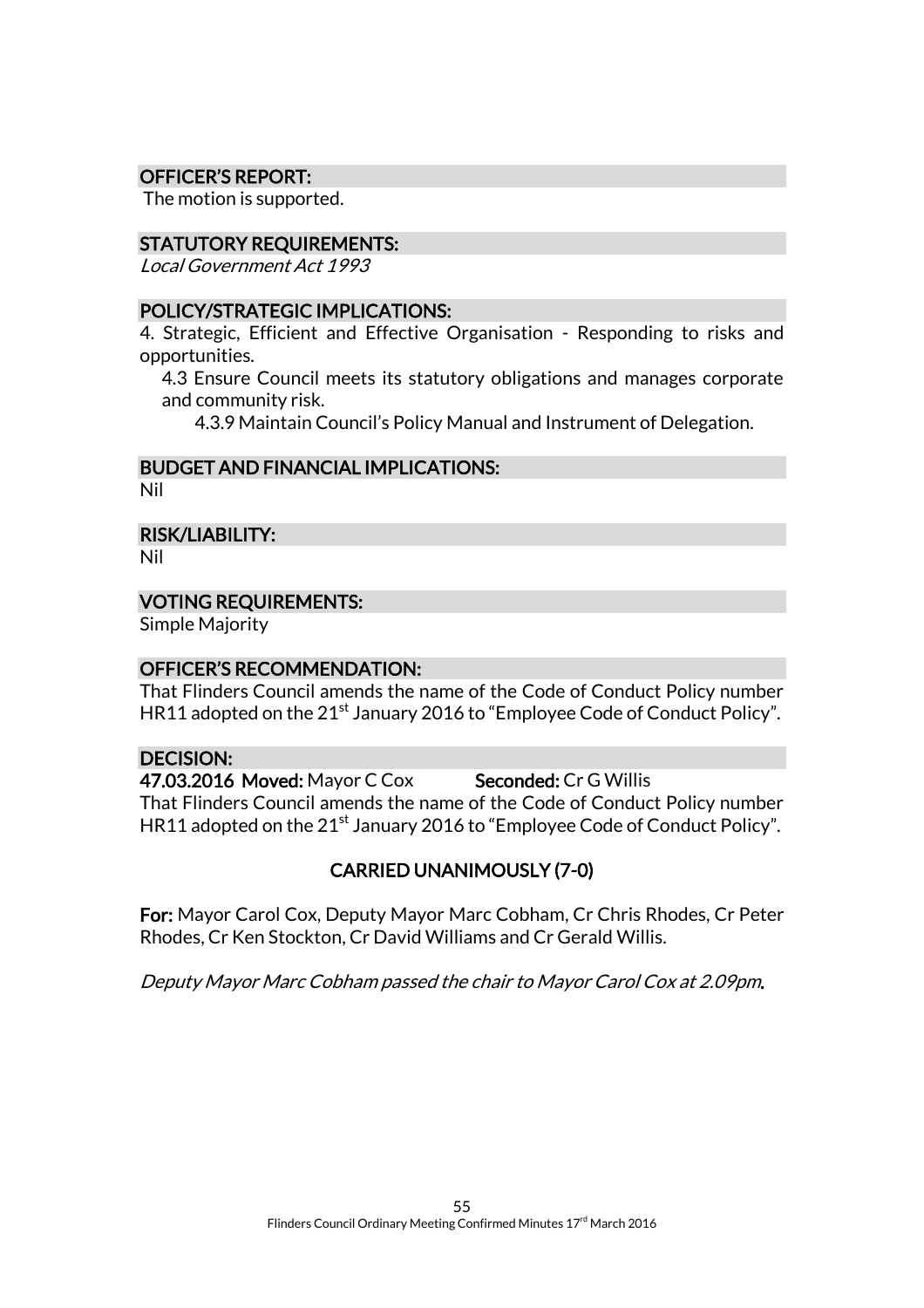### Item B4: Notice of Motion from Cr Ken Stockton – Freeze on Councillor Stipend

| <b>ACTION</b>            | <b>Decision</b>                |
|--------------------------|--------------------------------|
| <b>PROPONENT</b>         | <b>Councillor Ken Stockton</b> |
| <b>OFFICER</b>           | Raoul Harper, General Manager  |
| <b>FILE REFERENCE</b>    | COU/0204                       |
| <b>ASSOCIATED PAPERS</b> | Nil                            |

# NOTICE OF MOTION:

That Councillors consider imposing a freeze on any increase in their promulgated annual stipend for the period October 2016 to October 2017.

#### COUNCILLOR'S REPORT:

In line with efforts to reduce Council's annual operating deficit and direction from the State Treasurer that deficit reduction is desirable, Councillors are encouraged to accept a stipend freeze for the stated period.

# PREVIOUS COUNCIL CONSIDERATION:

Nil

# OFFICER'S REPORT:

A decision to forgo remuneration is a matter for individual Councillors to deliberate upon. Collectively, elected members may choose to freeze allowances but Council has no power under the *Local Government Act 1993* to bind any or all Councillors to such a decision.

# LOCAL GOVERNMENT ACT 1993 - SECTION 340A 340A. Allowances

- (1) A councillor is entitled to prescribed allowances.
- (2) A mayor and deputy mayor are entitled to prescribed allowances in addition to any allowances referred to in subsection(1).
- (2A) Allowances are to be paid in arrears.
- (3) A councillor, mayor or deputy mayor may decide not to receive part or all of an allowance.
- $(4)$  A decision under subsection(3) is to be by written notice to the general manager of the relevant council.
- (5) Councillors who are suspended under section215(5) are not entitled to any allowances during the period of suspension.
- (6) A person who must not perform any function or exercise any power of a councillor under section339C is not entitled to any allowances.

Furthermore, the motion as provided does not seek a decision but for Council to "consider" a matter. Motions should be clear in their language and intent. The motion as written provides no guidance to Council as to what decision the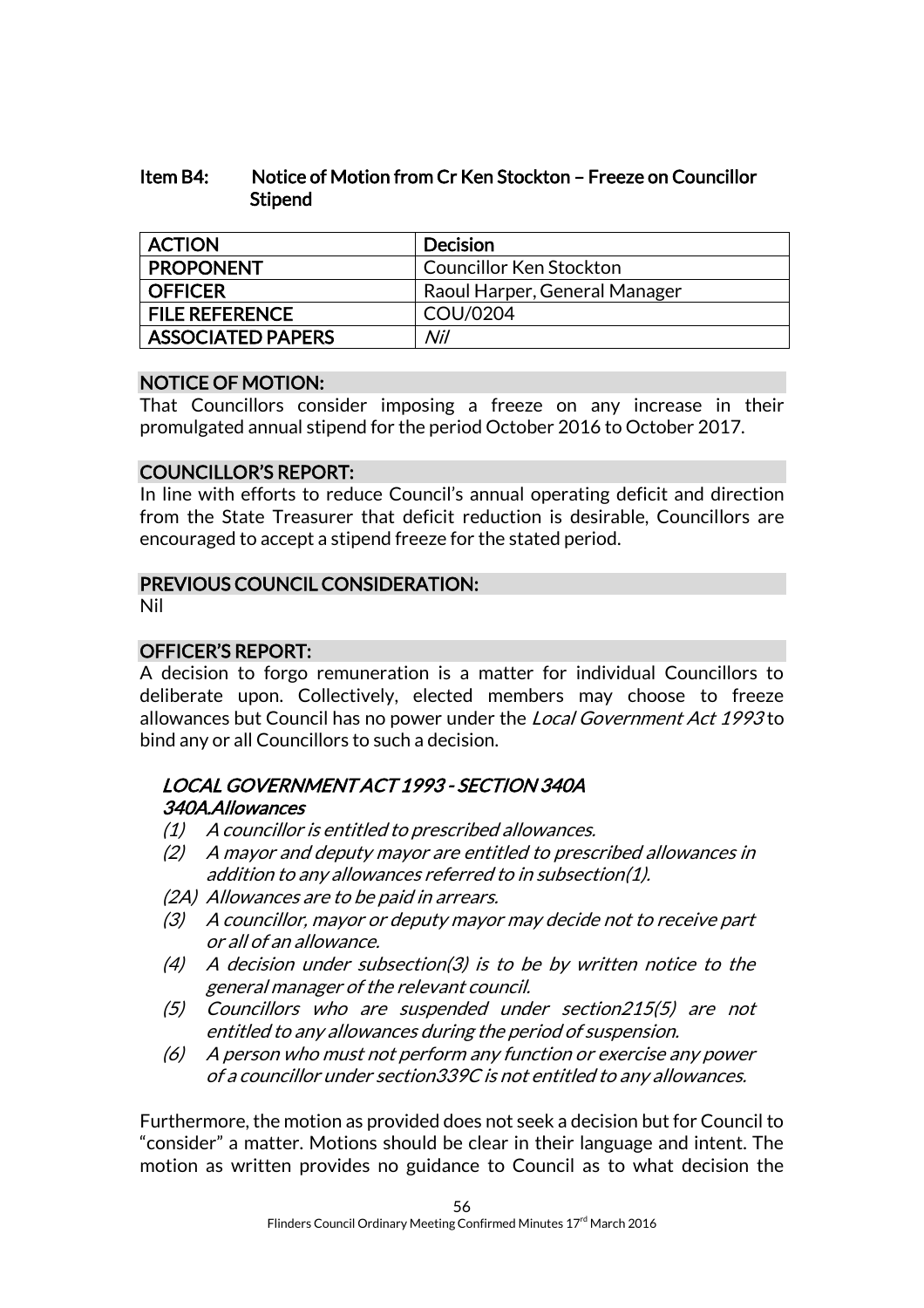Councillor seeks beyond consideration of the matter. Councillors may chose at any time to forgo any or all of the allowances they are entitled to and the motion at hand simply seeks Councillors to consider forgoing the indexation increase in a given period.

By way of correction, the Councillors Report should note that it is the Minister for Local Government who has directed Councils to deliver an operational surplus not the Treasurer. Though they are one in the same person the functions of each Ministerial appointment are discreet and separate.

#### STATUTORY REQUIREMENTS:

Local Government Act 1993

#### POLICY/STRATEGIC IMPLICATIONS:

4. Strategic, Efficient and Effective Organisation - Responding to risks and opportunities.

#### BUDGET AND FINANCIAL IMPLICATIONS:

Councillors receive very minimal reward for the time most allocate to the position. A freeze on the indexation of Councillor's allowances is discretionary to individual Councillors and as such the exact impact on the financial position of Council is unknown.

#### RISK/LIABILITY:

Minimal

#### VOTING REQUIREMENTS:

Simple Majority

#### OFFICER'S RECOMMENDATION:

As per Section 340A(3) of the *Local Government Act 1993*, individual Councillors may decide to not receive part or all of a prescribed allowance. Councillors who decide to freeze their allowance are to provide written notice to the General Manager as per Section 340A(4) of the Local Government Act 1993.

#### DECISION:

48.03.2016 Moved: Cr K Stockton Seconded: Cr G Willis That Councillors consider imposing a freeze on any increase in their promulgated annual stipend for the period October 2016 to October 2017.

#### AMENDMENT

49.03.2016 Moved: Cr P Rhodes Seconded: Cr K Stockton That Councillors consider a voluntary freeze on any increase in their promulgated annual stipend for the period October 2016 to October 2017.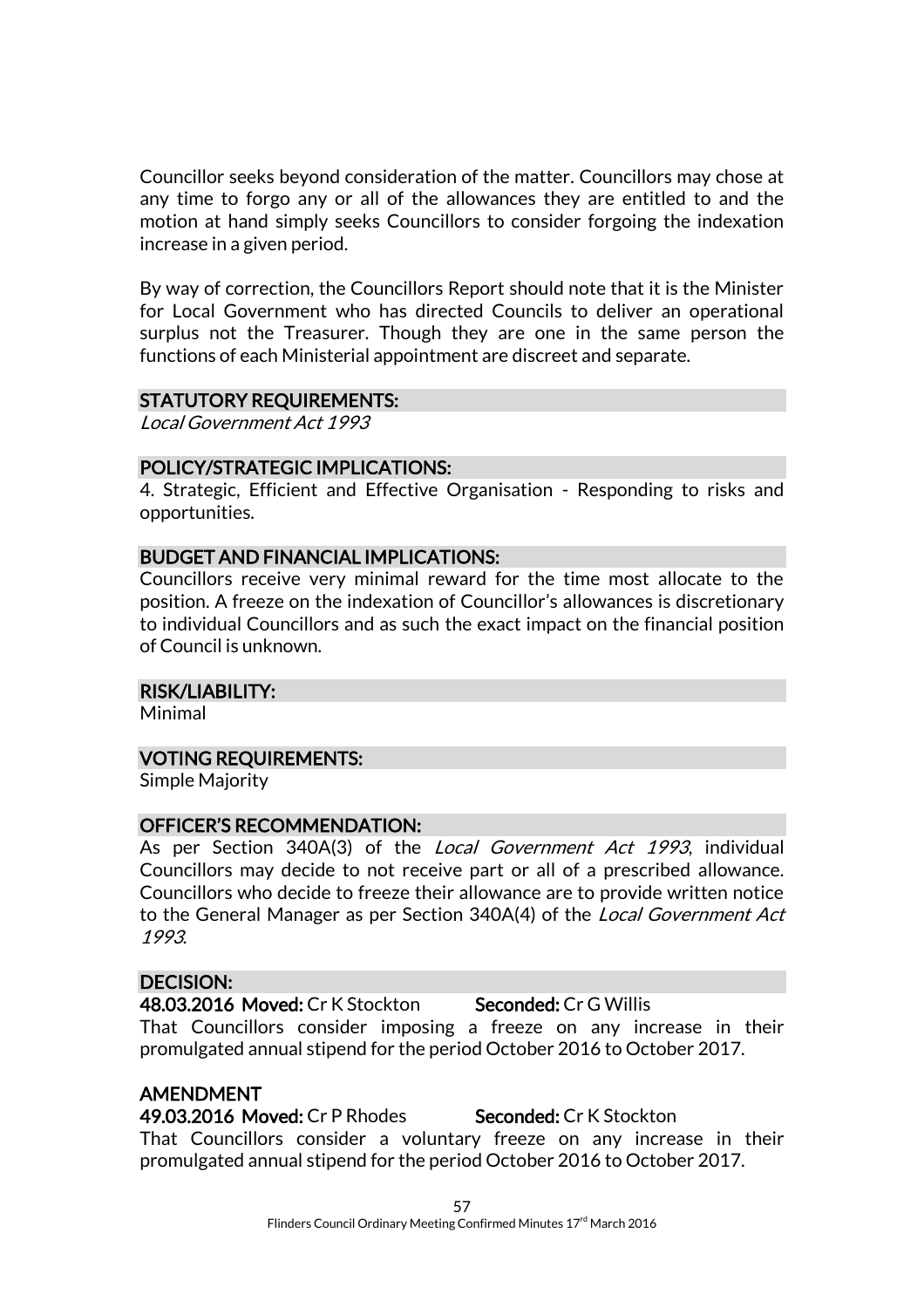# CARRIED (5-2)

For: Mayor Carol Cox, Cr Chris Rhodes, Cr Peter Rhodes, Cr Ken Stockton, and Cr Gerald Willis.

Against: Deputy Mayor Marc Cobham and Cr David Williams.

### **SUBSTANTIVE**

48.03.2016 Moved: Cr K Stockton Seconded: Cr G Willis That Councillors consider a voluntary freeze on any increase in their promulgated annual stipend for the period October 2016 to October 2017.

# CARRIED (5-2)

For: Mayor Carol Cox, Cr Chris Rhodes, Cr Peter Rhodes, Cr Ken Stockton, and Cr Gerald Willis.

Against: Deputy Mayor Marc Cobham and Cr David Williams.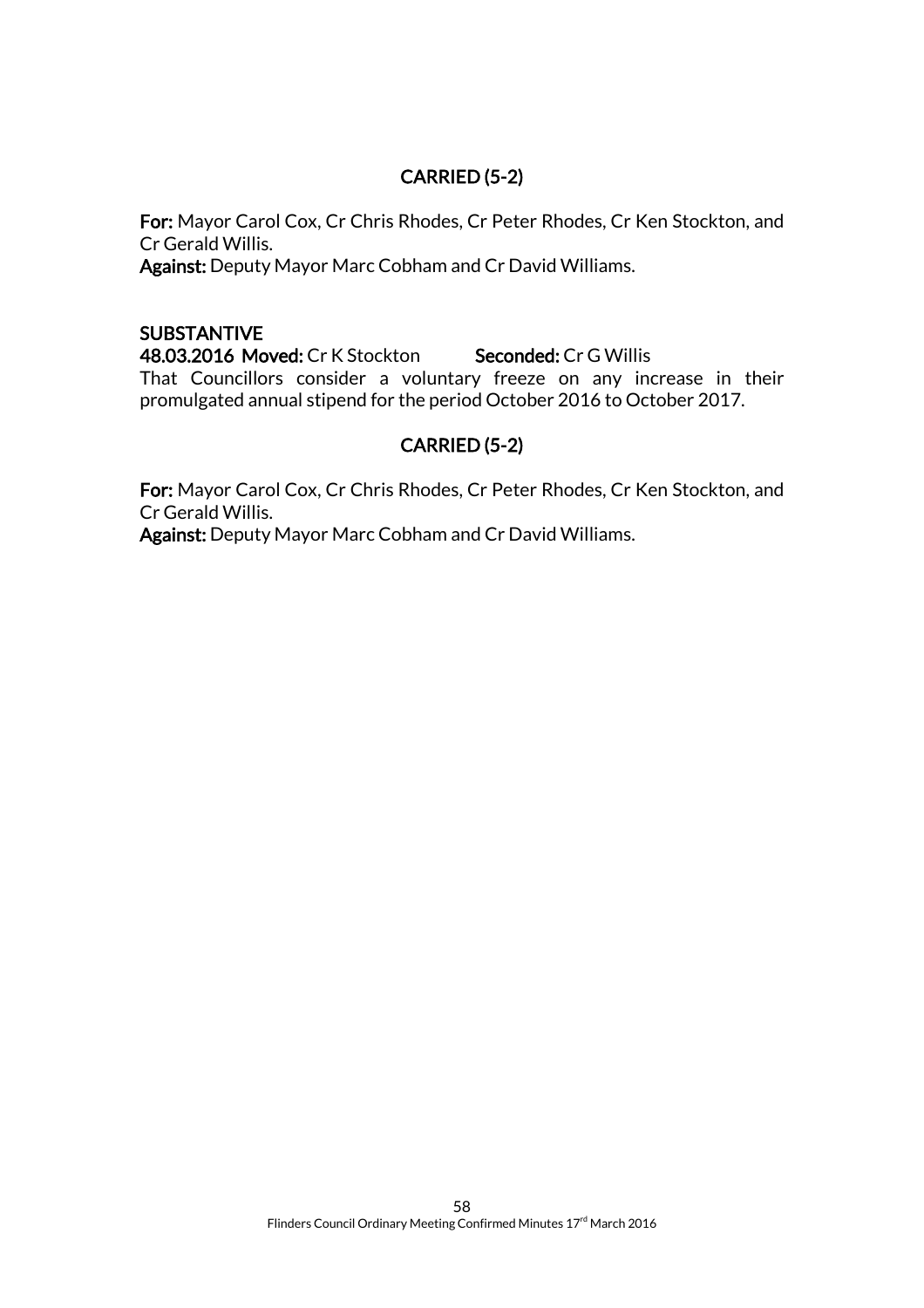#### Item B5: Notice of Motion from Cr Gerald Willis – Shipping Containers

| <b>ACTION</b>            | <b>Decision</b>                 |
|--------------------------|---------------------------------|
| <b>PROPONENT</b>         | <b>Councillor Gerald Willis</b> |
| <b>OFFICER</b>           | Raoul Harper, General Manager   |
| <b>FILE REFERENCE</b>    | COM/0403                        |
| <b>ASSOCIATED PAPERS</b> | Nil                             |

#### NOTICE OF MOTION:

That the Mayor instructs the General Manager:

- to obtain at least one quotation from a qualified person or business to repair damage to four shipping containers owned by the Council and currently being used for the carriage of chilled and frozen cargo to and from the Municipality; and
- to obtain a further quotation to repair and service the freezer equipment on those containers.

### COUNCILLOR'S REPORT:

The Council acquired four, 20-feet long freezer containers some 4-5 years ago with funds provided by the State Government specifically for that purpose. Since being acquired the containers have been used to protect frozen and chilled goods on their journey by sea to and from Flinders Island and Cape Barren Island.

The Council has advertised requesting expressions of interest from parties who may wish to purchase the containers.

In order to make an informed assessment as to the value of the containers it is expected that the costs to make-good should be taken into account when making that assessment. The make-good figure can only be obtained from an expert in the field of container and freezer equipment repairs.

#### PREVIOUS COUNCIL CONSIDERATION:

22<sup>nd</sup> October 2015 287.10.2015

#### OFFICER'S REPORT:

Council has recently completed an expression of interest process to consider what value these containers have in the market. Obtaining quotes to repair would add value to the decision making process. The request made in the notice of motion simple mirrors a previous decision of Council, that being: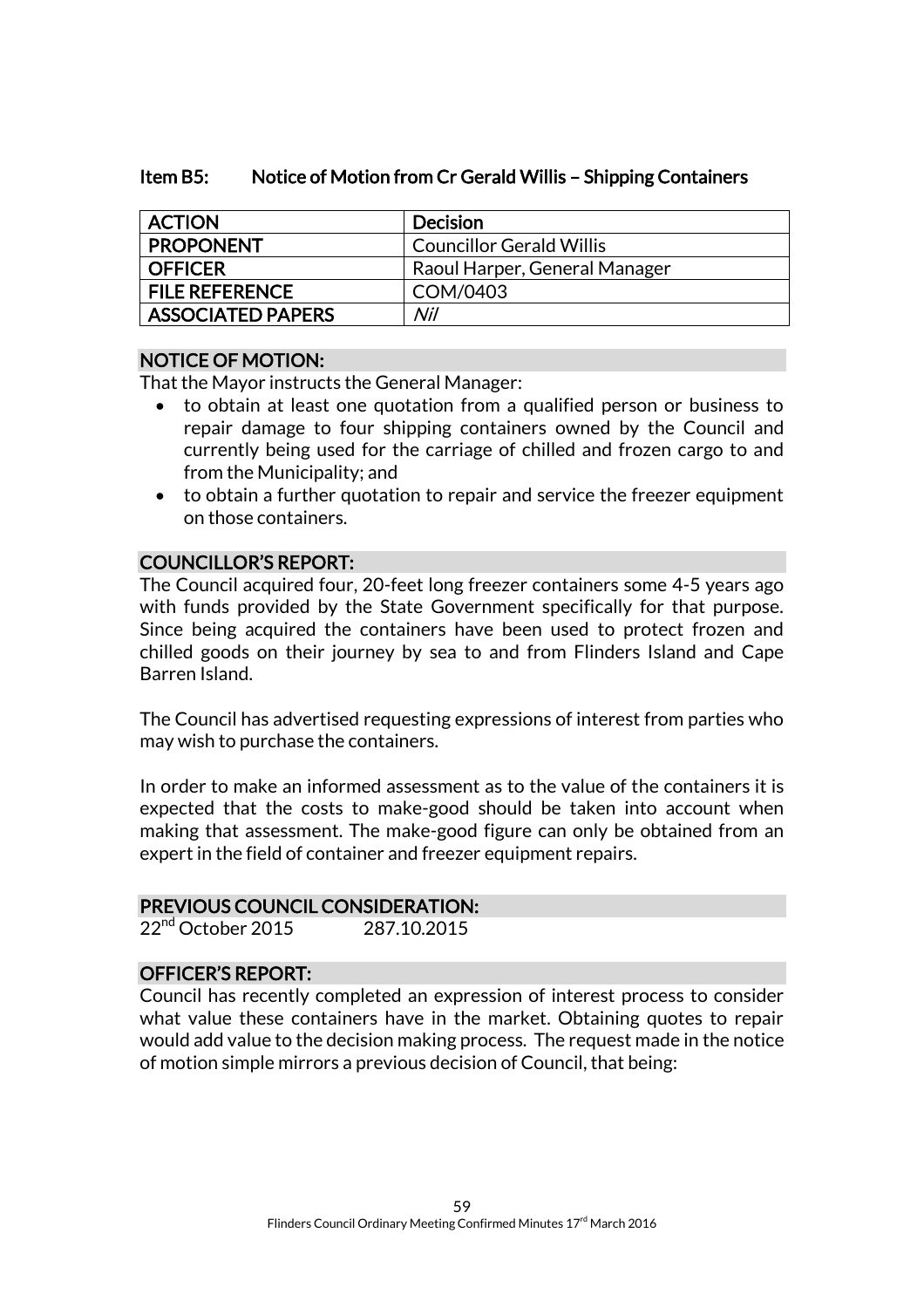"287.10.2015 Moved: Mayor C Cox Seconded: Cr K Stockton

That Council note the motion as recorded in the unconfirmed minutes of the 29th September 2015 Furneaux Group Shipping Special Committee meeting and resolve to undertake the following:

CARRIED UNANIMOUSLY (6-0)" That Council engage a container repairer to assess the current state of Council's four refrigerated shipping containers and provide Council with a list of prioritised repairs and a cost estimate to consider.

Council has previously been briefed that this is yet to be completed. If the motion at hand from the Councillor is supported then the current expression of interest process will be put in abeyance and the containers assessed as per the motion at hand.

From an Officer's perspective, this may well be a sensible approach to inform the final decision making process.

# STATUTORY REQUIREMENTS:

Nil

# POLICY/STRATEGIC IMPLICATIONS:

3.0 Access and Connectivity - Work with service providers and other relevant stakeholders to improve security, reliability and cost effectiveness.

# BUDGET AND FINANCIAL IMPLICATIONS:

Securing suitably qualified people to inspect and quote will require funds but they are seen as minimal and will not require a budget variation.

# RISK/LIABILITY:

Minimal

# VOTING REQUIREMENTS:

Simple Majority

# OFFICER'S RECOMMENDATION:

That the General Manager:

- obtain at least one quotation from a qualified person or business to repair damage to four shipping containers owned by the Council and currently being used for the carriage of chilled and frozen cargo to and from the Municipality; and
- obtain a further quotation to repair and service the freezer equipment on those containers.

#### DECISION: 50.03.2016 Moved: Cr G Willis Seconded: Cr D Williams That the General Manager: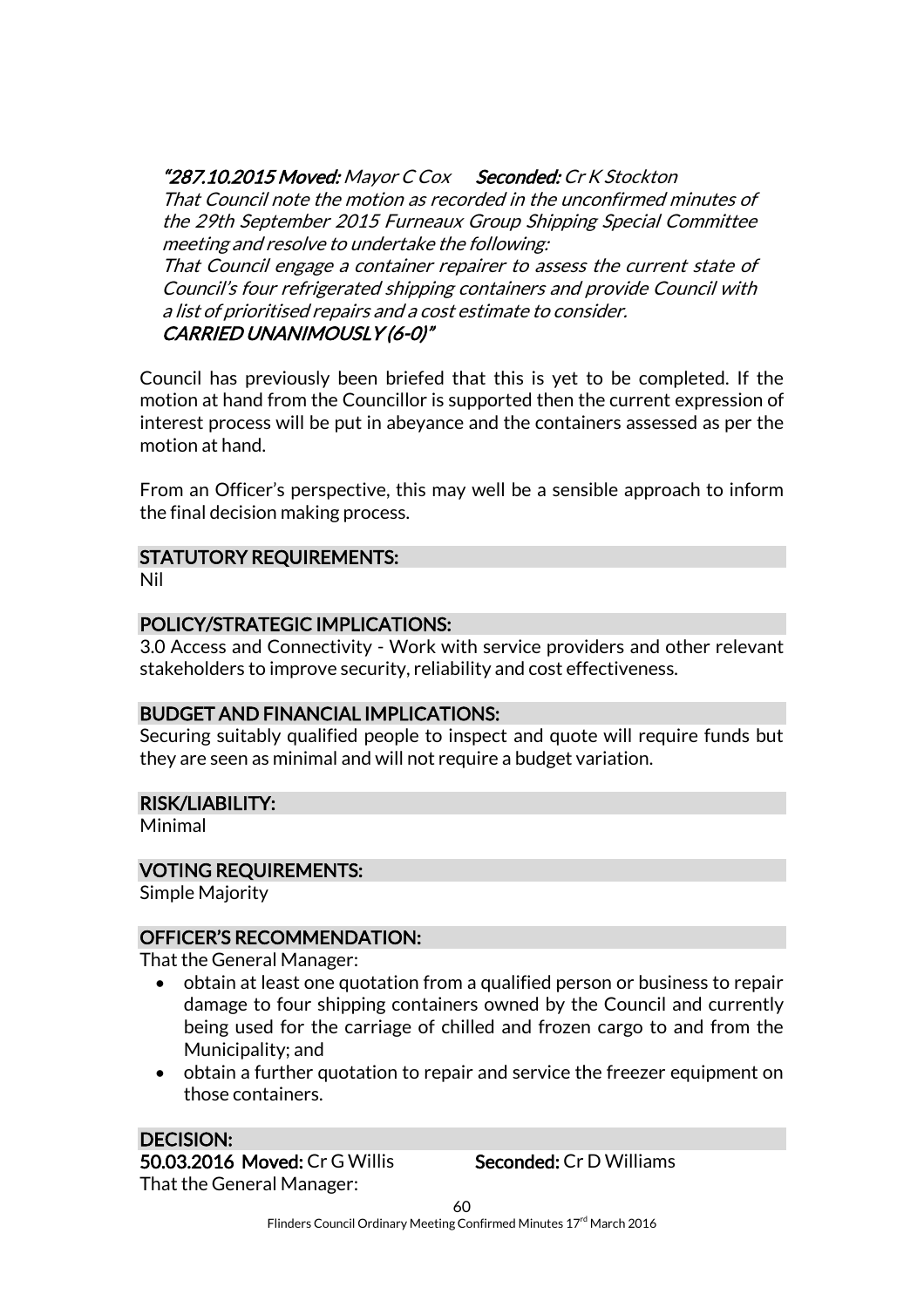- obtain at least one quotation from a qualified person or business to repair damage to four shipping containers owned by the Council and currently being used for the carriage of chilled and frozen cargo to and from the Municipality; and
- obtain a further quotation to repair and service the freezer equipment on those containers.

# CARRIED UNANIMOUSLY (7-0)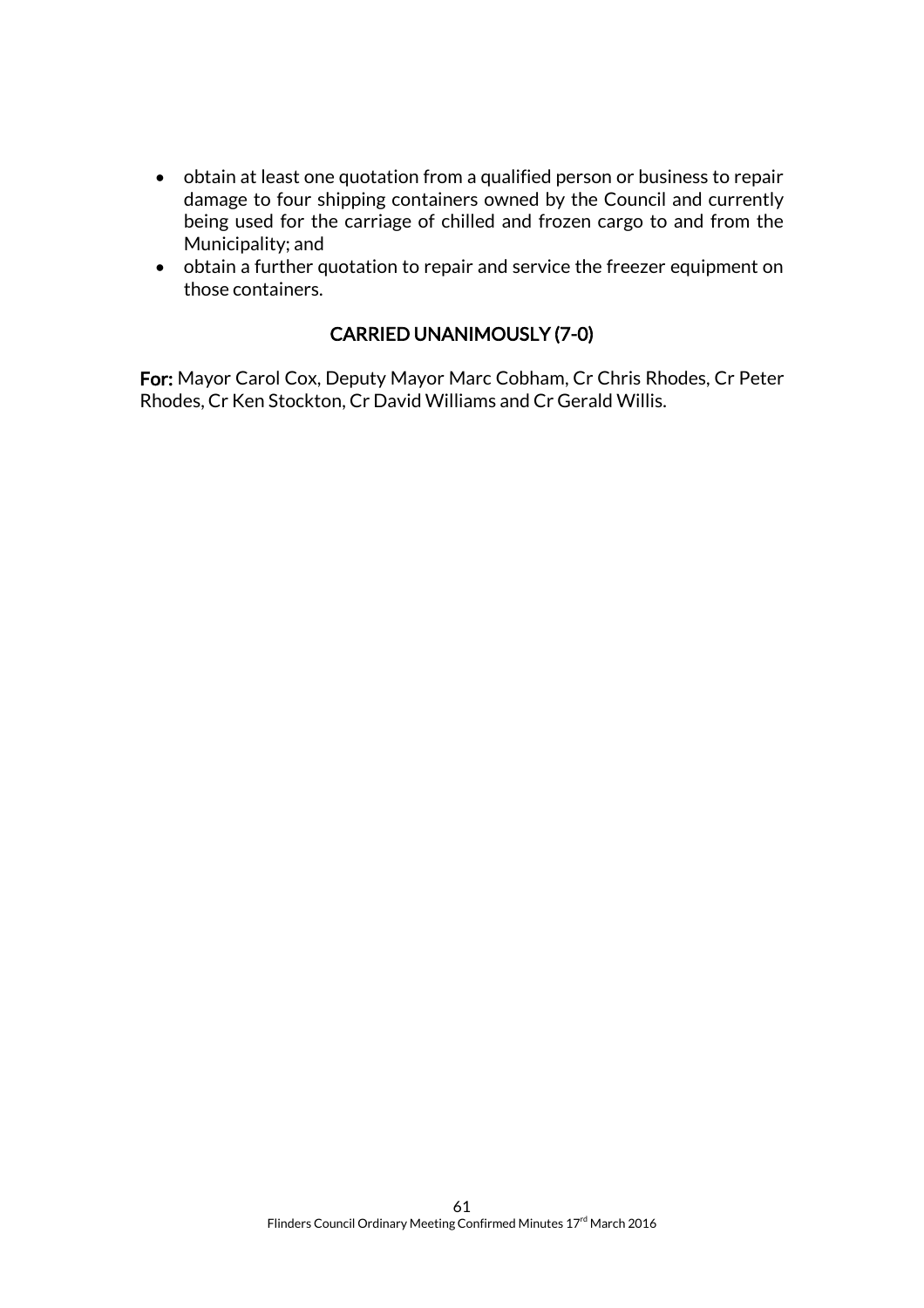# C. CORPORATE SERVICES

#### Item C1: Investment Policy

| <b>ACTION</b>         | Decision                                     |
|-----------------------|----------------------------------------------|
| <b>PROPONENT</b>      | <b>Council Officer</b>                       |
| <b>OFFICER</b>        | Sophie Pitchford, Corporate Services Manager |
| <b>FILE REFERENCE</b> | FIN/0501, ADM/0900                           |
| ASSOCIATED PAPERS     | Annexure 12: DRAFT Investment Policy         |

#### INTRODUCTION:

Council's Policy Manual is an important document of Council as it provides direction to Staff, Management and Councillors. Many of the policies are required by, or relate to, legislation and in most instances help manage Council's exposure to risk.

#### PREVIOUS COUNCIL CONSIDERATION:

| $21st$ May 2009                | 170.05.09                                                     |
|--------------------------------|---------------------------------------------------------------|
| 18 <sup>th</sup> December 2014 | 952.12.2014                                                   |
| <b>Councillor Workshops</b>    | 10 <sup>th</sup> September and 11 <sup>th</sup> November 2015 |
| 24 <sup>th</sup> November 2015 | 314.11.2015                                                   |
| 21 <sup>st</sup> January 2016  | 04.01.2016                                                    |

# OFFICER'S REPORT:

After extensive discussions with an Investment Adviser to devise the optimum strategy and asset allocation for Council to achieve the desired returns, a number of changes to the current policy were suggested.

The current policy is deemed to be contradictory to the Council's risk position, in that the percentage allocation for Australian and international shares is considered by the advisor to be ranked too high. It has been suggested that the minimum be reduced to 5% to compliment Council's risk appetite and position.

The current policy prohibits the use of Derivative Instruments. The exclusion of derivatives could significantly reduce the investment solutions available to Council. Therefore, it is suggested that imposing specific rules around the use of derivatives is a more practical and meaningful approach.

Derivatives are employed for the purposes of implementing asset allocation decisions and controlling factors such as volatility and performance risks (absolute or relative).

Derivative instruments are also used to implement directional views on markets where they represent the most efficient mechanism for gaining exposure. This might be for a variety of reasons including reduced market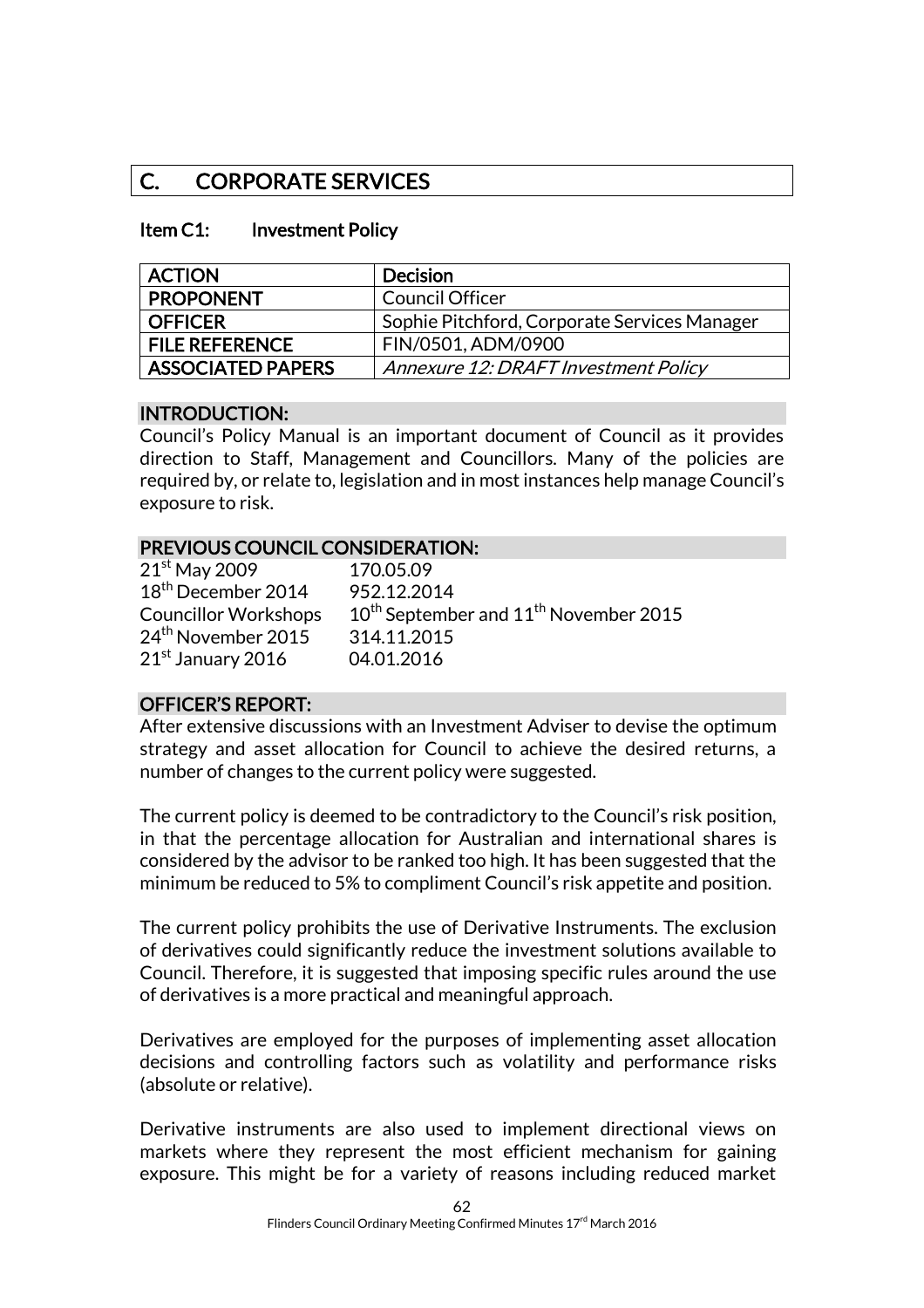impact, reduced transaction costs, tax advantages or the opportunities that they offer to create custom-built risk/return payoff profiles.

An increase in the maximum allocation of alternative investments, would provide risk and return profiles that are not correlated to any particular asset class, but instead seek to deliver 'absolute returns' that are positive in all market conditions.

Asset allocation and diversification are central to the goal of achieving superior long-term, risk-weighted returns. The simple reason for this is that markets do not remain constant and certain asset classes will perform better than others, depending on the prevailing market conditions. The ability to strategically and tactically move from one asset class to another is critical to maintaining the appropriate balance between risk management and investment returns.

The revised investment policy will allow Council to invest uncommitted funds in to an "all-weather' portfolio"; one that can deliver a smooth return in most market conditions and through various market cycles.

#### STATUTORY REQUIREMENT:

Trustee Amendment (Investment Powers) Act 1997

#### POLICY/STRATEGIC IMPLICATIONS:

4. Strategic, Efficient and Effective Organisation - Responding to risks and opportunities.

4.3 Ensure Council meets its statutory obligations and manages corporate and community risk.

4.3.9 Maintain Council's Policy Manual and Instrument of Delegation.

#### RISK/LIABILITY:

Adoption of this policy and ensuring that Management, Staff and Councillors are aware of and follow this policy will help to reduce Council's exposure to risk in this area.

#### VOTING REQUIREMENTS:

Simple Majority

#### OFFICER'S RECOMMENDATION:

That Council adopts the revised Investment Policy and allows it to lay on the table for 28 days for public comment.

#### DECISION:

51.03.2016 Moved: Cr D Williams Seconded: Deputy Mayor M Cobham That Council adopts the revised Investment Policy and allows it to lay on the table for 28 days for public comment.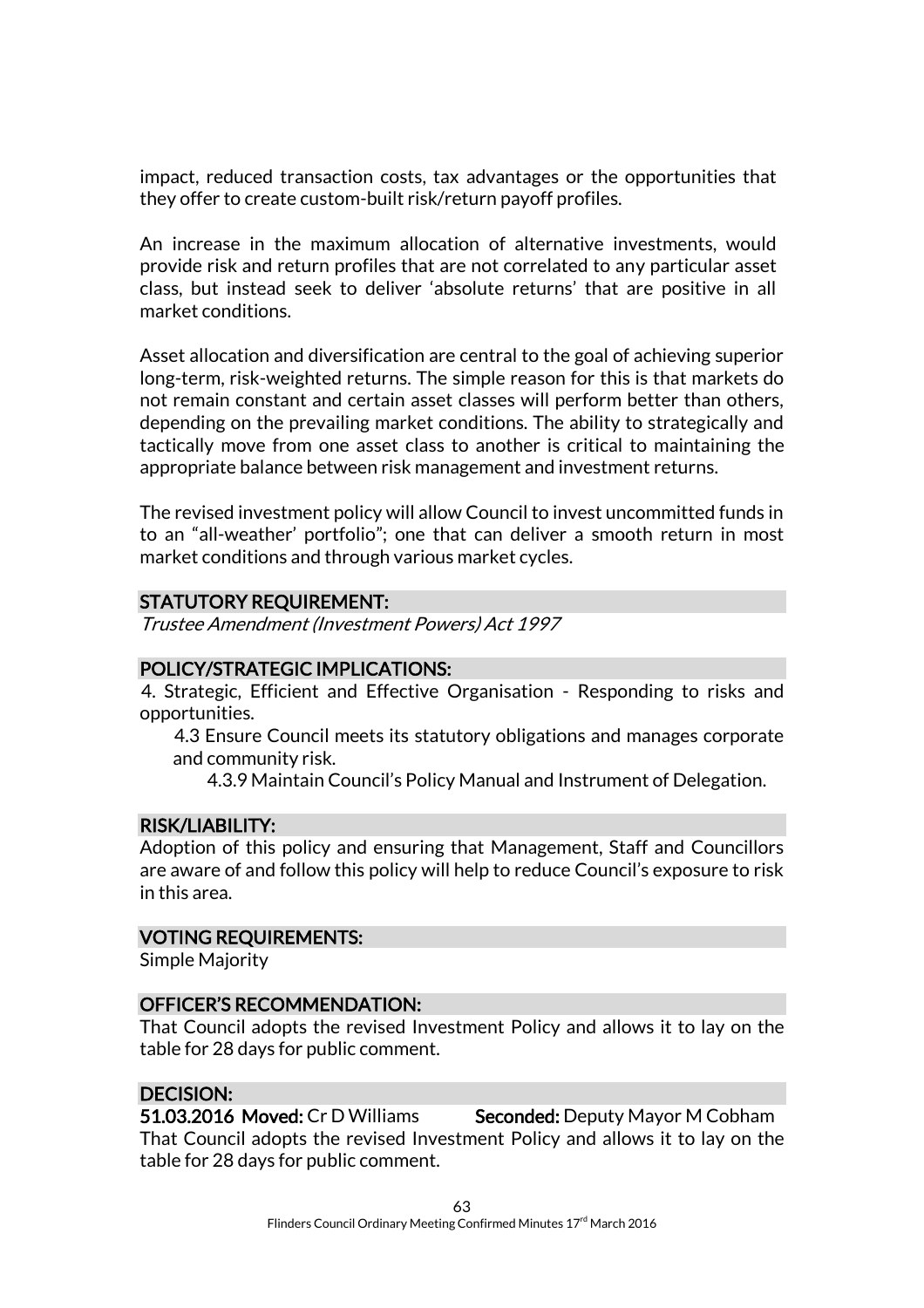# AMENDMENT

52.03.2016 Moved: Cr C Rhodes Seconded: Deputy Mayor M Cobham That Council adopts the revised Investment Policy, Annexure 12 in the Agenda, excepting that derivative based financial instruments remain prohibited, and allows it to lay on the table for 28 days for public comment.

# CARRIED UNANIMOUSLY (7-0)

For: Mayor Carol Cox, Deputy Mayor Marc Cobham, Cr Chris Rhodes, Cr Peter Rhodes, Cr Ken Stockton, Cr David Williams and Cr Gerald Willis.

#### SUBSTANTIVE

51.03.2016 Moved: Cr D Williams Seconded: Deputy Mayor M Cobham That Council adopts the revised Investment Policy, Annexure 12 in the Agenda, excepting that derivative based financial instruments remain prohibited, and allows it to lay on the table for 28 days for public comment.

# CARRIED (6-1)

For: Deputy Mayor Marc Cobham, Cr Chris Rhodes, Cr Peter Rhodes, Cr Ken Stockton, Cr David Williams and Cr Gerald Willis. Against: Mayor Carol Cox,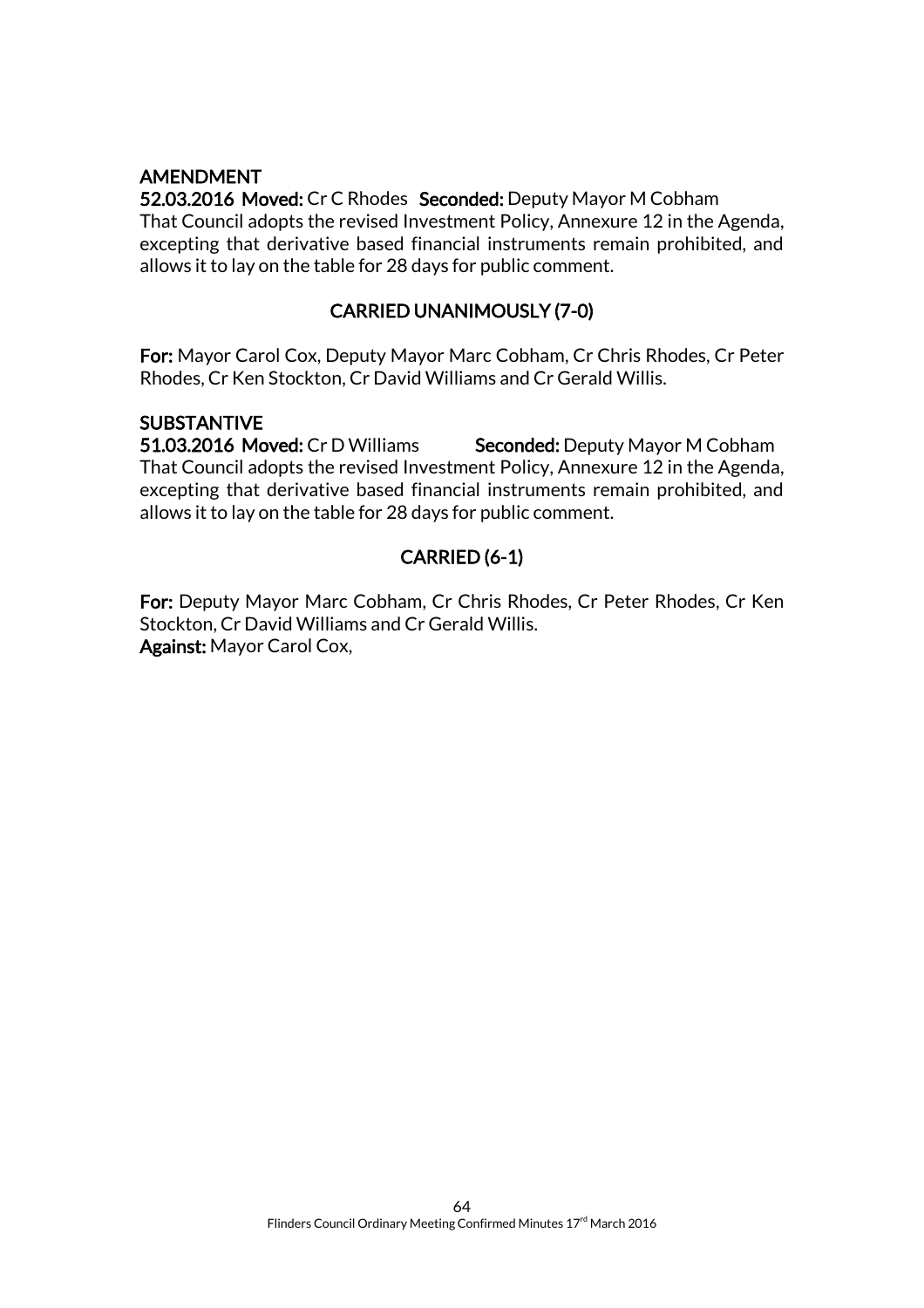# D. GOVERNANCE

#### Item D1: New Policies

| <b>ACTION</b>            | <b>Decision</b>                              |
|--------------------------|----------------------------------------------|
| <b>PROPONENT</b>         | <b>Council Officer</b>                       |
| <b>OFFICER</b>           | Raoul Harper, General Manager                |
| <b>FILE REFERENCE</b>    | FIN/0501, ADM/0900                           |
| <b>ASSOCIATED PAPERS</b> | Annexure 13: DRAFT Postponement of Rates and |
|                          | Charges Policy                               |
|                          | Annexure 14: DRAFT Remission or Rebate of    |
|                          | Rates and Charges Policy                     |
|                          | Annexure 15: Write Off of Bad Debts Policy   |

#### INTRODUCTION:

Council's Policy Manual is an important document of Council as it provides direction to Staff, Management and Councillors. Many of the policies are required by, or relate to, legislation and in most instances help manage Council's exposure to risk.

#### PREVIOUS COUNCIL CONSIDERATION:

Councillor Workshop 4 4<sup>th</sup> February 2016.

#### OFFICER'S REPORT:

Council's Instrument of Delegation recently underwent a legal review and it was identified that Council lacked three policies required under the Local Government Act 1993, being the:

- Postponement of Rates and Charges Policy;
- Remission or Rebate of Rates and Charges Policy; and the
- Write Off of Bad Debts Policy.

These policies if adopted will ensure compliance with the Act. The three new policies are presented for Councillors' consideration.

#### STATUTORY REQUIREMENT:

Local Government Act 1993

#### POLICY/STRATEGIC IMPLICATIONS:

4. Strategic, Efficient and Effective Organisation - Responding to risks and opportunities.

4.3 Ensure Council meets its statutory obligations and manages corporate and community risk.

4.3.9 Maintain Council's Policy Manual and Instrument of Delegation.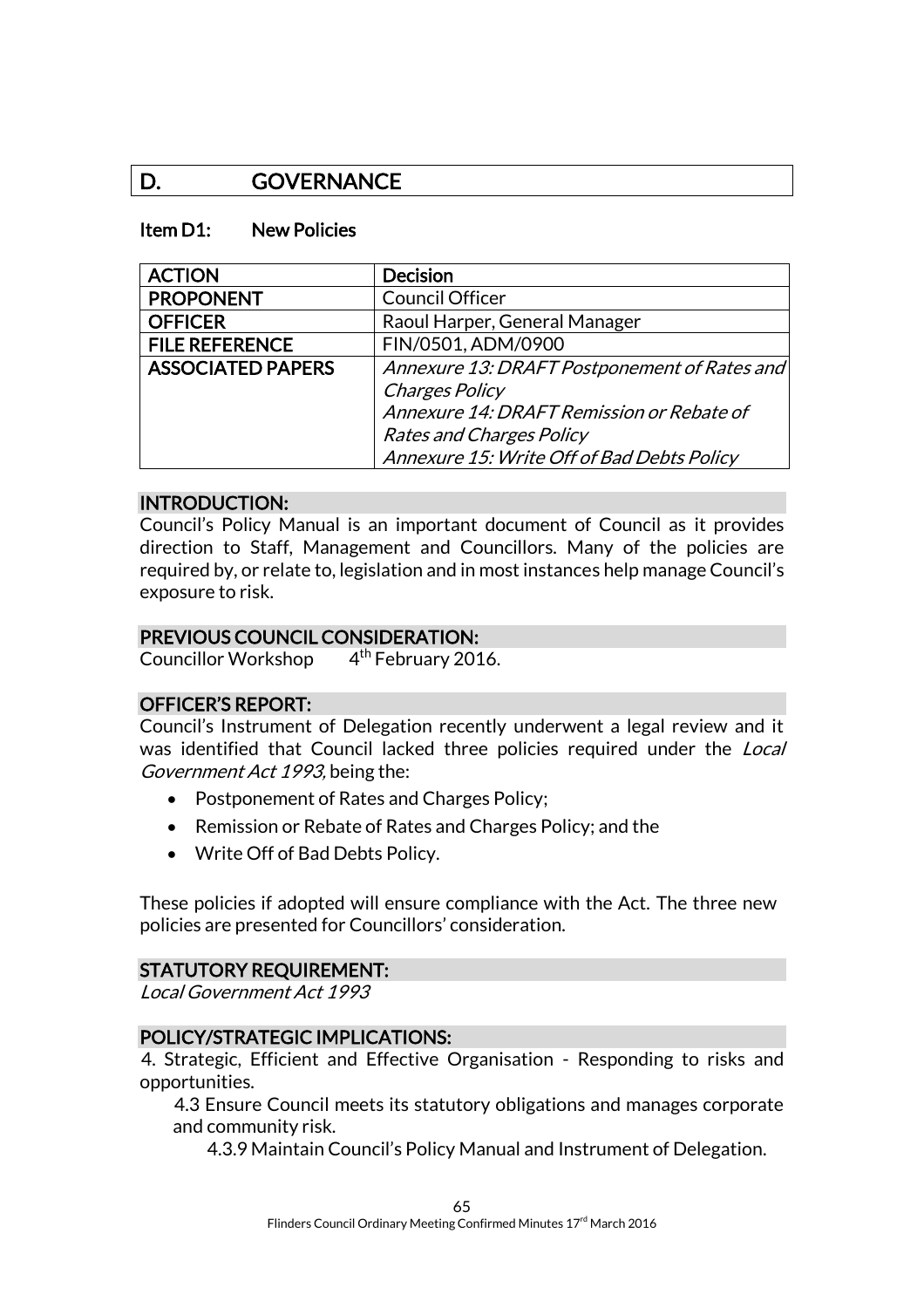# RISK/LIABILITY:

Adoption of these policies and ensuring that Management, Staff and Councillors are aware of and follow them will help to reduce Council's exposure to risk and ensure compliance with legislation.

### VOTING REQUIREMENTS:

Simple Majority

#### OFFICER'S RECOMMENDATION:

That Council adopts the Postponement of Rates and Charges Policy, Remission or Rebate of Rates and Charges Policy and the Write Off of Bad Debts Policy and allows them to lay on the table for 28 days for public comment.

# DECISION:

53.03.2016 Moved: Cr G Willis Seconded: Cr D Williams That Council adopts the Postponement of Rates and Charges Policy, Remission or Rebate of Rates and Charges Policy and the Write Off of Bad Debts Policy with the minor edits discussed and allows them to lay on the table for 28 days for public comment.

# CARRIED UNANIMOUSLY (7-0)